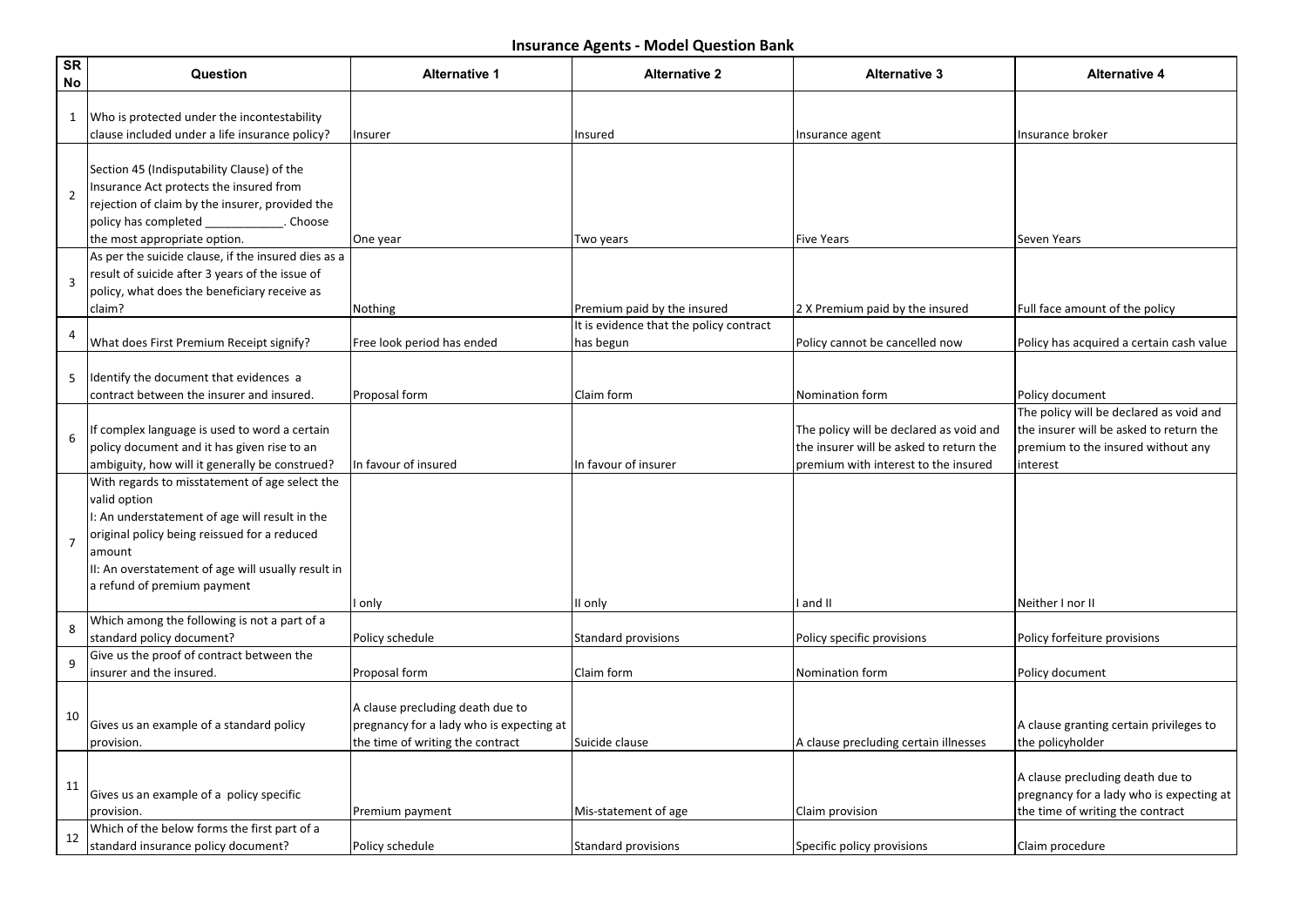| <b>SR</b><br>No | Question                                                                                                                                     | <b>Alternative 1</b>                                                                                    | <b>Alternative 2</b>                                                                                                                                                                                                                                | <b>Alternative 3</b>                                                                                                                                                                            | <b>Alternative 4</b>                                                                                                |
|-----------------|----------------------------------------------------------------------------------------------------------------------------------------------|---------------------------------------------------------------------------------------------------------|-----------------------------------------------------------------------------------------------------------------------------------------------------------------------------------------------------------------------------------------------------|-------------------------------------------------------------------------------------------------------------------------------------------------------------------------------------------------|---------------------------------------------------------------------------------------------------------------------|
| 13              | Select the correct statement.                                                                                                                | a competent authority but need not be<br>compulsorily stamped according to the<br>Indian Stamp Act.     | The policy document has to be signed by The policy document has to be signed by The policy document need not be signed The policy document neither needs to<br>a competent authority and should be<br>stamped according to the Indian Stamp<br>Act. | by a competent authority but should be<br>stamped according to the Indian Stamp<br>Act.                                                                                                         | be signed by a competent authority nor<br>it needs to be compulsorily stamped<br>according to the Indian Stamp Act. |
| 14              | What will happen if the insured person loses the<br>original life insurance policy document?                                                 | The insurance company will issue a<br>duplicate policy without making any<br>changes to the contract    | The insurance contract will come to an<br>end                                                                                                                                                                                                       | The insurance company will issue a<br>duplicate policy with renewed terms and duplicate policy without making any<br>conditions based on the current health<br>declarations of the life insured | The insurance company will issue a<br>changes to the contract, but only after a<br>Court order                      |
| 15              | Which among the following documents will be<br>issued by the insurance company on receipt of<br>subsequent premiums after the first premium? | Revival premium receipt                                                                                 | Restoration premium receipt                                                                                                                                                                                                                         | Reinstatement premium receipt                                                                                                                                                                   | Renewal premium receipt                                                                                             |
| 16              | In order for the policy to acquire a guaranteed<br>surrender value, for how long must the<br>premiums be paid as per regulations?            | 2 consecutive years                                                                                     | 4 consecutive years                                                                                                                                                                                                                                 | 3 consecutive years                                                                                                                                                                             | 5 consecutive years                                                                                                 |
| 17              | For an insurance policy nomination is allowed<br>of the Insurance Act, 1938.<br>under                                                        | Section 10                                                                                              | Section 38                                                                                                                                                                                                                                          | Section 39                                                                                                                                                                                      | Section 45                                                                                                          |
| 18              | Identify the circumstances under which the<br>policyholder would need to appoint an<br>appointee.                                            | Insured is a minor                                                                                      | Nominee is a minor                                                                                                                                                                                                                                  | Policyholder is not of sound mind                                                                                                                                                               | Policyholder is not married                                                                                         |
| 19              | Illustrate the purpose of grace period.                                                                                                      | It is a period within which policyholder<br>may cancel the policy if he / she does<br>not like the same | It grants the policyholder additional time policyholder must raise a complaint in<br>to pay his / her premium                                                                                                                                       | It provides a period within which<br>case of any grievance                                                                                                                                      | It provides a period after which<br>policyholder must pay his / her overdue<br>premium                              |
|                 | 20   All of the following statements are true with<br>regards to nomination EXCEPT:                                                          | Policy nomination is not cancelled if the<br>policy is assigned to the insurer in return<br>for a loan  | Nomination can be done at the time of<br>policy purchase or subsequently                                                                                                                                                                            | Nomination can be changed by making<br>an endorsement in the policy                                                                                                                             | A nominee has full rights on the whole<br>of the claim                                                              |
| 21              | When is a policy deemed to be lapsed?                                                                                                        | If the premiums are not paid on due<br>date                                                             | If the premiums are not paid before the<br>due date                                                                                                                                                                                                 | If the premium has not been paid even<br>after expiry of grace period                                                                                                                           | If the policy is surrendered                                                                                        |
| 22              | Construct a situation that would require<br>evidence of insurability at revival.                                                             | It has been a week since the policy has<br>lapsed                                                       | Policy has been lapsed for more than a<br>year                                                                                                                                                                                                      | Policy has been in force for a year                                                                                                                                                             | Loan against policy has been sought                                                                                 |
| 23              | Construct a valid argument in favour of policy<br>loans                                                                                      | A loan of any amount can be obtained<br>easily                                                          | Insured can decide the terms and<br>conditions of the loan                                                                                                                                                                                          | There is no legal obligation to repay the<br>lloan                                                                                                                                              | No collateral is required                                                                                           |
| 24              | Select the correct statement with regards to<br>grace period. Choose the most appropriate<br>option                                          | The standard length of the grace period<br>is one month or 31 days                                      | The standard length of the grace period<br>is one quarter                                                                                                                                                                                           | The standard length of the grace period<br>is one week                                                                                                                                          | The standard length of the grace period<br>is one forthnight                                                        |
| 25              | Which of the below alteration will be permitted<br>by an insurance company?                                                                  | Splitting up of the policy into two or<br>more policies                                                 | Extension of the premium paying term                                                                                                                                                                                                                | Change of the policy from with profit<br>policy to without profit policy                                                                                                                        | Increase in the sum assured                                                                                         |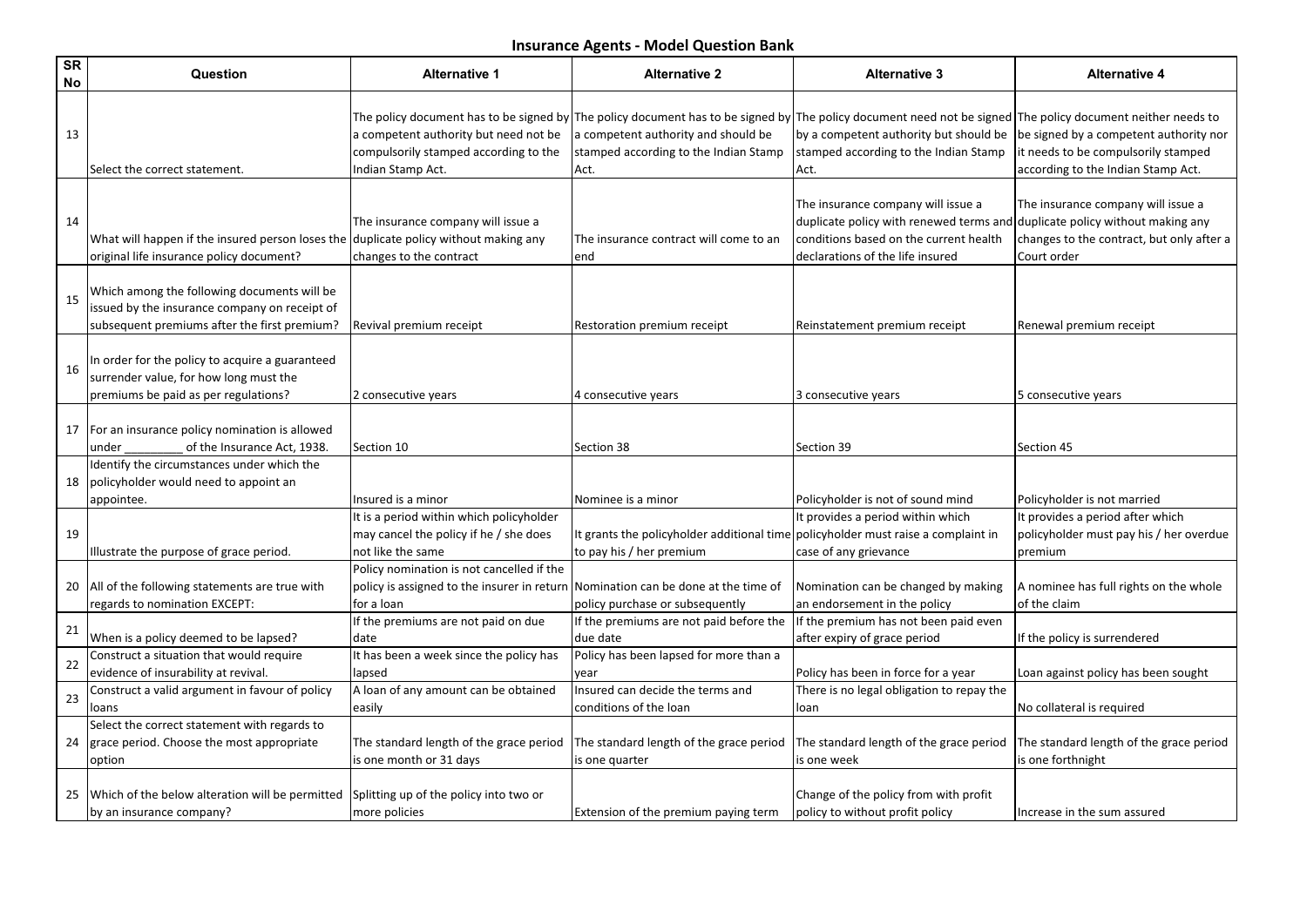| <b>SR</b><br>No | Question                                                                                                                                              | <b>Alternative 1</b>                                                                                                      | <b>Alternative 2</b>                                                                                                                                                                  | <b>Alternative 3</b>                                                                                                                                                                                                                                                                | <b>Alternative 4</b>                                                                                      |
|-----------------|-------------------------------------------------------------------------------------------------------------------------------------------------------|---------------------------------------------------------------------------------------------------------------------------|---------------------------------------------------------------------------------------------------------------------------------------------------------------------------------------|-------------------------------------------------------------------------------------------------------------------------------------------------------------------------------------------------------------------------------------------------------------------------------------|-----------------------------------------------------------------------------------------------------------|
| 26              | Explain the concept of surrender value.                                                                                                               | Maximum compensation available<br>under policy                                                                            | Cash value associated with the policy in<br>vears at least                                                                                                                            | case the premiums have been paid for 3 Minimum compensation available under Compensation available under policy at<br>policy                                                                                                                                                        | any given point of time                                                                                   |
| 27              | How many persons can be nominated under a<br>policy? Choose the most appropriate option.                                                              | <b>Exactly One</b>                                                                                                        | <b>Exactly Two</b>                                                                                                                                                                    | <b>Exactly Three</b>                                                                                                                                                                                                                                                                | One or more than one                                                                                      |
| 28              | Describe the purpose of nomination.                                                                                                                   | To transfer rights to the policy                                                                                          | To appoint a person to receive policy<br>monies in the event of assured death                                                                                                         | To surrender the policy                                                                                                                                                                                                                                                             | To create an estate                                                                                       |
| 29              | Describe the purpose of assignment.                                                                                                                   | To transfer rights to the policy                                                                                          | To appoint a person to receive policy<br>monies in the event of assured death                                                                                                         | To surrender the policy                                                                                                                                                                                                                                                             | To create an estate                                                                                       |
| 30              | $\vert$ Illustrate the process involved in ordinary revival $\vert$ the original date of commencement of<br>of policy.                                | Write a new policy whose date of<br>commencement is within two years of<br>the lapsed policy                              | Payment of arrears with interest                                                                                                                                                      | Get a loan on the lapsed policy as a<br>consideration for revival purposes                                                                                                                                                                                                          | Pay premium arrears in instalments                                                                        |
| 31              | Which of the below document is not accepted<br>as a standard age proof document?                                                                      | School leaving certificate                                                                                                | Passport                                                                                                                                                                              | Horoscope                                                                                                                                                                                                                                                                           | Employer's certificate                                                                                    |
| 32              | Which of the below statement is correct with<br>regards to 'anti selection'?                                                                          | Anti selection is the process used by the<br>insurance company to ensure it does not<br>end up selecting unethical agents | Anti selection is the tendency of people,<br>who suspect or know that their chance<br>of experiencing a loss is high, to seek out<br>insurance eagerly and to gain in the<br>process. | Anti selection is the process used by the $\vert$ Anti selection is the process used by the<br>insurance company to ensure it does not insurance company to ensure it does not<br>end up launching insurance products<br>that are not suitable for the prospective<br>policyholders | end up selecting wrong investment<br>products for deploying premiums<br>collected from the policyholders. |
| 33              | Who among the following individuals are<br>considered as high risk by insurance companies?<br>Choose the most appropriate option.                     | Individuals who regularly consume 'paan<br>masala'.                                                                       | Teetotaller                                                                                                                                                                           | Individuals who are under the influence<br>of sedatives and other stimulants                                                                                                                                                                                                        | Individuals who consume non-<br>vegetarian food regularly                                                 |
| 34              | Who among the following is likely to be exposed<br>to health hazard in his/her occupation?                                                            | Yoga instructor                                                                                                           | Film stunt artist                                                                                                                                                                     | Dancer in a nightclub                                                                                                                                                                                                                                                               | Person exposed to mining dust                                                                             |
| 35              | Who among the following is likely to be exposed<br>to accidental hazard in his/her occupation?<br>Choose the most appropriate option.                 | Medical professional                                                                                                      | Tourist guide                                                                                                                                                                         | Demolition experts                                                                                                                                                                                                                                                                  | Marketing executive who is regularly on<br>the field                                                      |
| 36              | implies that if the life assured<br>dies from a specified cause within a given<br>period, only a decreased amount of death<br>benefit may be payable. | Mortality rate                                                                                                            | Lien                                                                                                                                                                                  | Anti selection                                                                                                                                                                                                                                                                      | Mortgage                                                                                                  |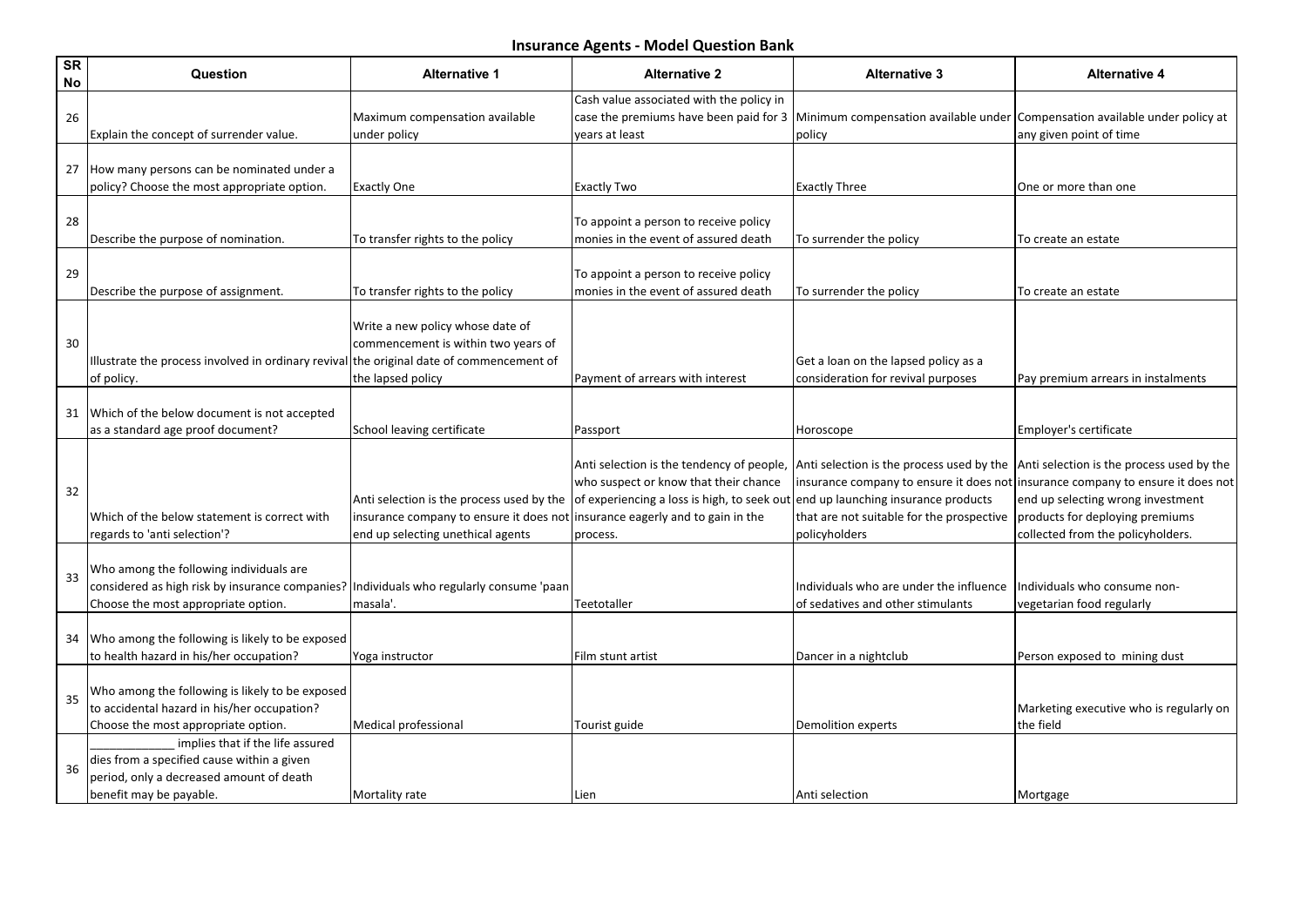| <b>SR</b><br>No | Question                                                                                                                                                                                                                                                | <b>Alternative 1</b>                                                                                                                                      | <b>Alternative 2</b>                                                                                                                                                                                       | <b>Alternative 3</b>                                                                                                                                                                        | <b>Alternative 4</b>                                                                                                                                                                               |
|-----------------|---------------------------------------------------------------------------------------------------------------------------------------------------------------------------------------------------------------------------------------------------------|-----------------------------------------------------------------------------------------------------------------------------------------------------------|------------------------------------------------------------------------------------------------------------------------------------------------------------------------------------------------------------|---------------------------------------------------------------------------------------------------------------------------------------------------------------------------------------------|----------------------------------------------------------------------------------------------------------------------------------------------------------------------------------------------------|
| 37              | Which of the below statement is incorrect with<br>regards to numerical rating method of<br>underwriting?                                                                                                                                                | Under this method underwriters assign<br>positive rating points for all negative or<br>adverse factors                                                    | Under this method underwriters assign<br>positive points for any positive or<br>favourable factors.                                                                                                        | Under this method the total number of<br>points so assigned will decide how much   Under this method if the EMR is very<br>Extra Mortality Rating, it has been given                        | high, insurance may even be declined.                                                                                                                                                              |
| 38              | Which of the following statement is incorrect<br>with regards to judgement method of<br>underwriting?                                                                                                                                                   | Under this method subjective judgment<br>is used                                                                                                          | This method is especially used in case of  In this method the company may seek<br>complex cases                                                                                                            | expert opinion of medical doctor                                                                                                                                                            | In this method the underwriter assign<br>positive or negative rating points to<br>adverse factors                                                                                                  |
| 39              | Vimal is a 32 year healthy, non smoker,<br>teetotaller individual, who applies for life<br>insurance from ABC Ltd. Insurance Company.<br>Which of the following statement will hold true<br>with regard to risk acceptance by the insurance<br>company? | Risk will be accepted at ordinary rates                                                                                                                   | Risk will be accepted with an extra over<br>the tabular rate of premium.                                                                                                                                   | Risk will be accepted with a lien on sum<br>assured                                                                                                                                         | Risk will be accepted with a restrictive<br>lclause                                                                                                                                                |
| 40              | If Brijesh, a 40 year old individual, is perceived<br>as 'sub-standard risk' by the insurance company,<br>then which of the following statement will hold<br>true with regard to risk acceptance by insurance<br>company?                               | Risk will be accepted at ordinary rates                                                                                                                   | Risk will be accepted at lower rates                                                                                                                                                                       | Risk will be accepted with an extra over<br>the tabular rate of premium.                                                                                                                    | Risk will be declined                                                                                                                                                                              |
| 41              | What is meant by risk classification? Choose the<br>most appropriate option.                                                                                                                                                                            | The process in which individual lives are<br>categorised and assigned to different<br>risk classes depending on the degree of<br>risks they pose          | The tendency of people, who suspect or<br>know that their chance of experiencing a<br>loss is high, to seek out insurance<br>eagerly and to gain in the process.                                           | The process of evaluating each proposal<br>for life insurance in terms of the degree<br>of risk it represents and then deciding<br>whether or not to grant insurance and<br>lon what terms. | The process in which the applicants who<br>are exposed to similar degrees of risk<br>are placed in the same premium class.                                                                         |
| 42              | means that applicants who are<br>exposed to similar degrees of risk must be<br>placed in the same premium class.                                                                                                                                        | Selection of risk                                                                                                                                         | Anti-selection                                                                                                                                                                                             | Moral hazard                                                                                                                                                                                | Equity                                                                                                                                                                                             |
| 43              | Which of the below statement is correct with<br>regards to 'sub-standard lives' under risk<br>classification? Choose the most appropriate<br>option.                                                                                                    | Substandard lives consist of those<br>individuals whose anticipated mortality<br>corresponds to the standard lives<br>represented by the mortality table. | Substandard lives consist of those<br>individuals whose anticipated mortality<br>is significantly lower than standard lives<br>and hence could be charged a lower<br>premium.                              | Substandard lives consist of those<br>individuals whose anticipated mortality<br>is higher than the average or standard<br>lives, but are still considered to be<br>insurable.              | Substandard lives consist of those<br>individuals whose impairments and<br>anticipated extra mortality are so great<br>that they could not be provided<br>insurance coverage at an affordable cost |
| 44              | Which of the following statement is correct with<br>regards to 'declined lives' under risk<br>classification?                                                                                                                                           | Declined lives consist of those<br>individuals whose anticipated mortality<br>corresponds to the standard lives<br>represented by the mortality table.    | Declined lives consist of those<br>individuals whose impairments and<br>anticipated extra mortality are so great<br>that they could not be provided<br>insurance coverage at an affordable cost insurable. | Declined lives consist of those<br>individuals whose anticipated mortality<br>is higher than the average or standard<br>lives, but are still considered to be                               | Declined lives consist of those<br>individuals whose anticipated mortality<br>is significantly lower than standard lives<br>and hence could be charged a lower<br>premium.                         |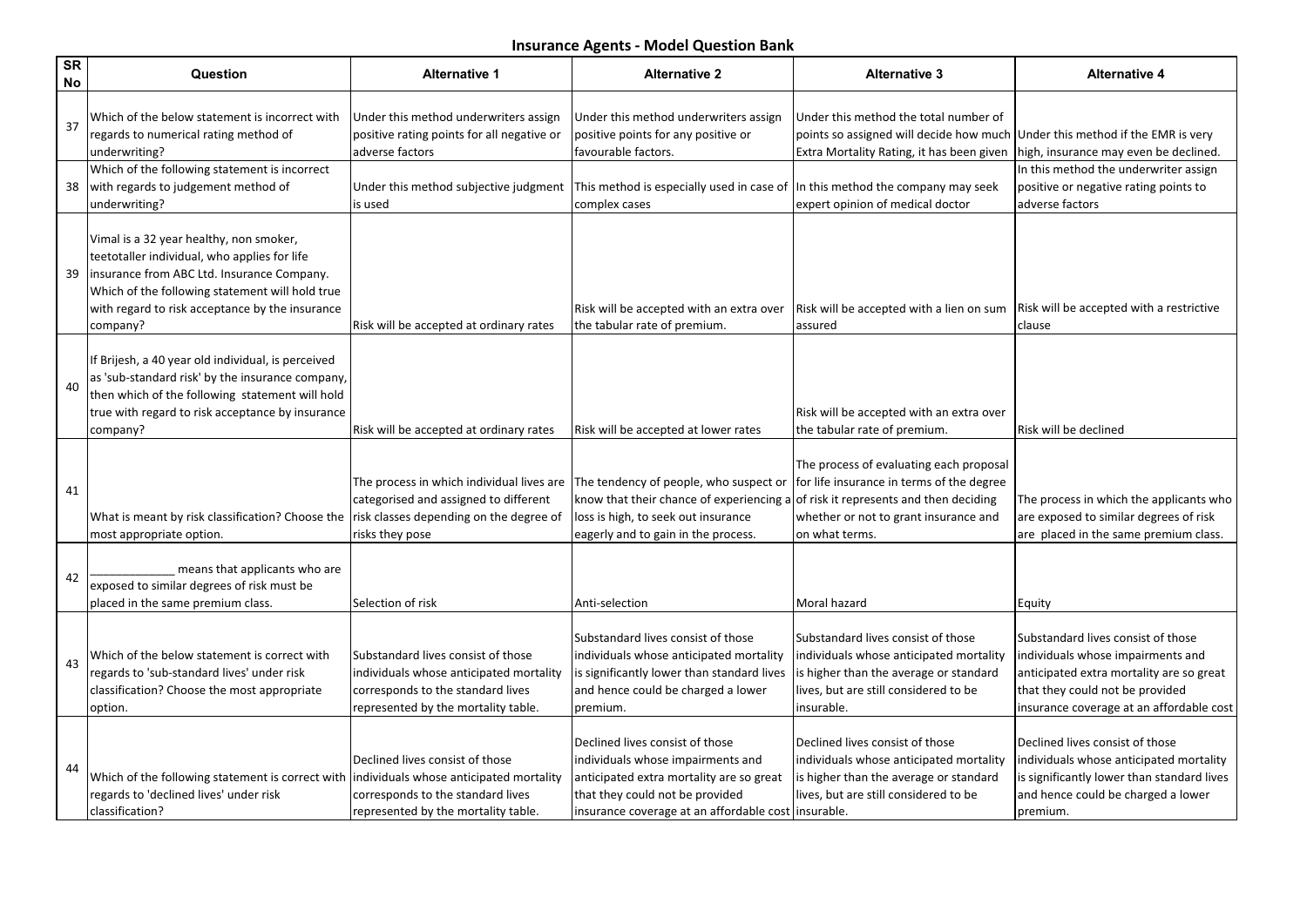| <b>SR</b><br>No | Question                                                                                                                                                                                              | <b>Alternative 1</b>                                                                                                                                       | <b>Alternative 2</b>                                                                                                                                          | <b>Alternative 3</b>                                                                                                     | <b>Alternative 4</b>                                                                                                          |
|-----------------|-------------------------------------------------------------------------------------------------------------------------------------------------------------------------------------------------------|------------------------------------------------------------------------------------------------------------------------------------------------------------|---------------------------------------------------------------------------------------------------------------------------------------------------------------|--------------------------------------------------------------------------------------------------------------------------|-------------------------------------------------------------------------------------------------------------------------------|
| 45              | If an insurance company accepts a risk with a<br>lien on sum assured, then what does this imply?                                                                                                      | Lien implies that if the life assured dies<br>from a specified cause within a given<br>period, only a decreased amount of<br>death benefit may be payable. | Lien implies that the risk is being<br>accepted by the company for a limited<br>period                                                                        | Lien implies that the insurance company<br>is accepting the risk at lower rate of<br>premium as compared to tabular rate | Lien implies that the insurance proposal<br>is postponed till a specified period                                              |
| 46              | When the insurer promises to pay the insured a<br>specified amount at the end of the term, if the<br>insured survives the plan's entire term, then the<br>claim will be known as                      | Survival benefit payment                                                                                                                                   | Surrender of policy                                                                                                                                           | Death claim                                                                                                              | Maturity claim                                                                                                                |
| 47              | If insurance company makes periodical<br>payments to the insured at specified intervals<br>during the term of the policy, then these<br>payments are being made as per                                | Survival benefit payments                                                                                                                                  | Surrender value                                                                                                                                               | Rider benefit                                                                                                            | Conditional assignment                                                                                                        |
| 48              | A life insurance company paid the treatment<br>costs to insured during the event of<br>hospitalisation of the insured during the policy<br>term. This is an example of                                | Survival benefit payments                                                                                                                                  | Surrender value                                                                                                                                               | Rider benefit                                                                                                            | Conditional assignment                                                                                                        |
| 49              | ABC Insurance Company has offered an<br>insurance plan to Krishna with a provision of<br>survival claim. How will the company ascertain<br>the survival claim? Choose the most appropriate<br>option. | Claim will be ascertained as per the<br>conditions stipulated in the policy                                                                                | Claim will be ascertained based on dates<br>which are determined at the beginning<br>of the contract itself.                                                  | Claim will occur when the policyholder<br>decides to cancel the contract                                                 | Claims will be ascertained based on the<br>medical and other records provided by<br>the policyholder in support of his claim. |
| 50              | Kavita purchases a CI rider along with a term<br>insurance plan from ABC Insurance Company.<br>How will the company ascertain the claim for<br>the CI rider? Choose the most appropriate<br>option.   | Claim will be ascertained as per the<br>conditions stipulated in the policy                                                                                | Claim will be ascertained based on<br>dates which are determined at the<br>beginning of the contract itself.                                                  | Claim will occurs when the policyholder<br>decides to cancel the contract                                                | Claims will be ascertained based on the<br>medical and other records provided by<br>the policyholder in support of his claim. |
| 51              | is a demand that the<br>insurer should make good the promise specified<br>in the contract.                                                                                                            | Claim                                                                                                                                                      | Repudiation                                                                                                                                                   | Foreclosure                                                                                                              | Grievance                                                                                                                     |
| 52              | Which of the following statement is incorrect<br>with regards to 'surrender' of the policy?                                                                                                           | Surrender value that is payable to<br>insured is usually a percentage of the<br>premiums paid                                                              | A policy can be surrendered only if it has<br>acquired paid-up value                                                                                          | Actual surrender value paid to the<br>insured is always less than the Gross<br>Surrender Value                           | Surrender value is payable on voluntary<br>termination of the policy contract by<br>insured                                   |
| 53              | Which of the following statement is incorrect<br>with regards to critical illness rider? Choose the<br>most appropriate option.                                                                       | A specified amount is paid as per<br>policy terms, in the event of diagnosis<br>of a critical illness.                                                     | The illness should have been covered<br>in the list of critical illnesses specified $ C $ rider is an example of claims that may<br>by the insurance company. | occur during policy term                                                                                                 | The life insurance policy contract<br>terminates after the rider payments are<br>made.                                        |
| 54              | Nimesh bought a 20 year Unit Linked Insurance<br>Plan. In the event Nimesh dies within the policy<br>term which of the below will be paid?                                                            | The surrender value will be paid                                                                                                                           | Premiums paid will be returned after<br>deducting the dues                                                                                                    | Lower of sum assured or fund value will   Higher of sum assured or fund value will<br>be paid                            | be paid                                                                                                                       |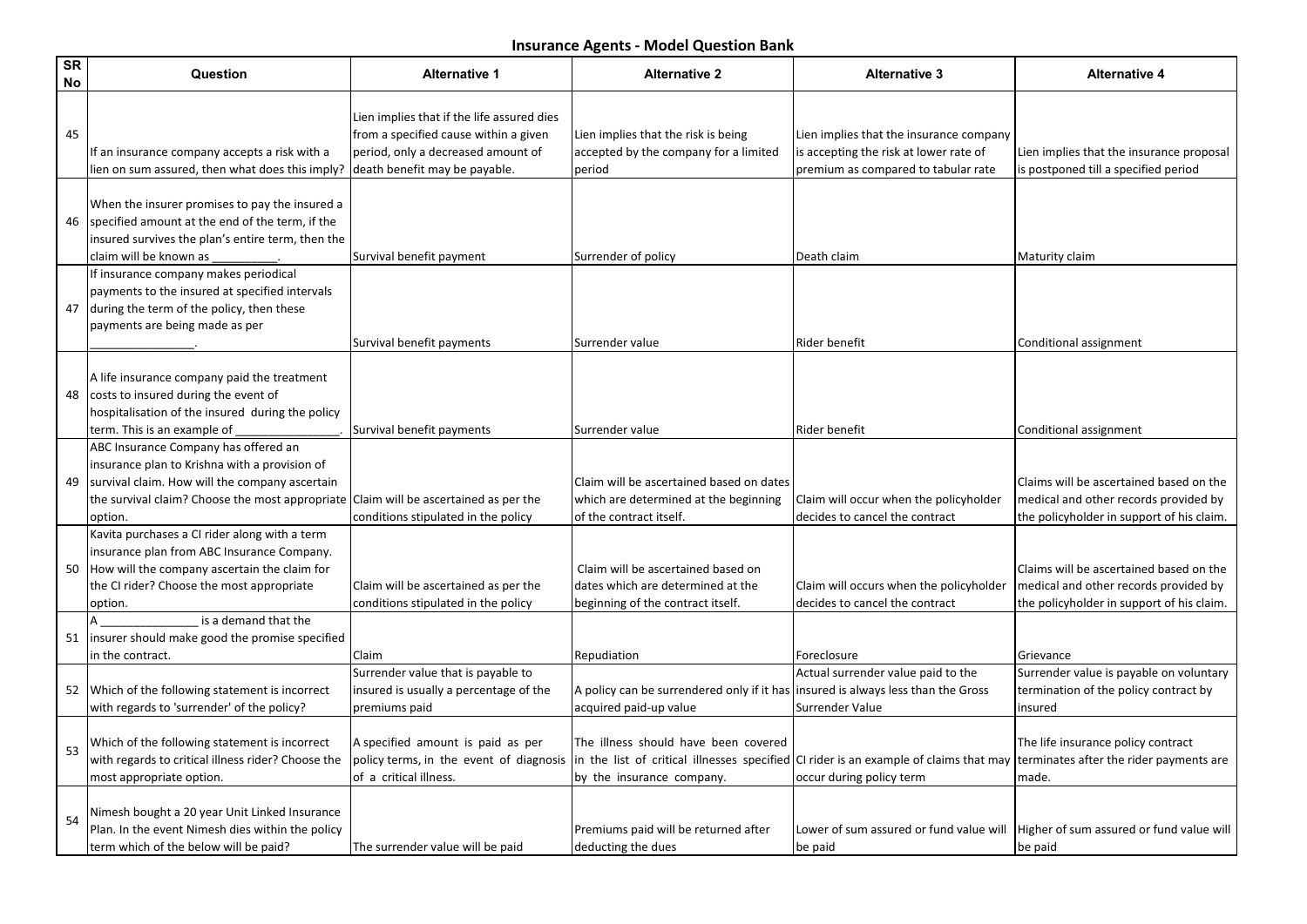| SR<br>No | Question                                                                                                                                                                                                                                      | <b>Alternative 1</b>                            | <b>Alternative 2</b>              | <b>Alternative 3</b>               | <b>Alternative 4</b>                |
|----------|-----------------------------------------------------------------------------------------------------------------------------------------------------------------------------------------------------------------------------------------------|-------------------------------------------------|-----------------------------------|------------------------------------|-------------------------------------|
| 55       | What is the period up to which a policy can be<br>repudiated by the insurance company if<br>material facts presented by the insured in the<br>proposal are false?                                                                             | Up to 15 days                                   | Up to 6 months                    | Up to 1 year                       | Up to 2 years                       |
|          | As per IRDA regulations, 2002, what is the<br>stipulated period within which claim under a life<br>56   insurance policy shall be paid or be disputed,<br>provided that the company has received all<br>relevant papers.                      | Within 15 days                                  | Within 20 days                    | Within 30 days                     | Within 3 months                     |
| 57       | In case of presumption of death of life insured,<br>which of the following documents needs to be<br>submitted by the nominee?                                                                                                                 | Death certificate from municipal<br>corporation | Decree from a competent court     | Employer's certificate             | Inquest report                      |
| 58       | Brijesh purchased a 20 year ULIP from ABC<br>Insurance Company. If Brijesh dies before the<br>maturity of the policy then insurance company<br>will have to pay                                                                               | Surrender value                                 | Premiums after deducting the dues | Lower of sum assured or fund value | Higher of sum assured or fund value |
| 59       | Which of the following claim can be payable<br>only to the nominee or assignee?                                                                                                                                                               | Death claim                                     | Maturity claim                    | Survival benefit                   | Surrender value                     |
| 60       | Which of the below document is an additional<br>document required to be submitted for claim in<br>case of accidental death as compared to natural<br>death?                                                                                   | Certificate of burial or cremation              | Treating physician's certificate  | Post mortem report                 | Employer's certificate              |
| 61       | Which of the following document needs to be<br>submitted by the nominee in the event of<br>natural death of insured? Choose the most<br>appropriate option.                                                                                   | Inquest report                                  | Treating physician's certificate  | Post mortem report                 | <b>FIR</b>                          |
| 62       | Rahul had purchased insurance cover from ABC<br>Insurance Company for a period of 20 years. On<br>completion of 20 years, the company pays fund<br>value to Rahul as maturity claim. Which type of<br>plan was taken by Rahul?                | Participating plan                              | Return of premium plan            | ULIP                               | Money back plan                     |
| 63       | lVishal had taken insurance of Rs. 50 lakh for a<br>period of 25 years. On maturity, the insurer pays<br>the maturity claim minus the survival benefits<br>received during the term of the policy. Which<br>type of plan was taken by Vishal? | Participating plan                              | Return of premium plan            | ULIP                               | Money back plan                     |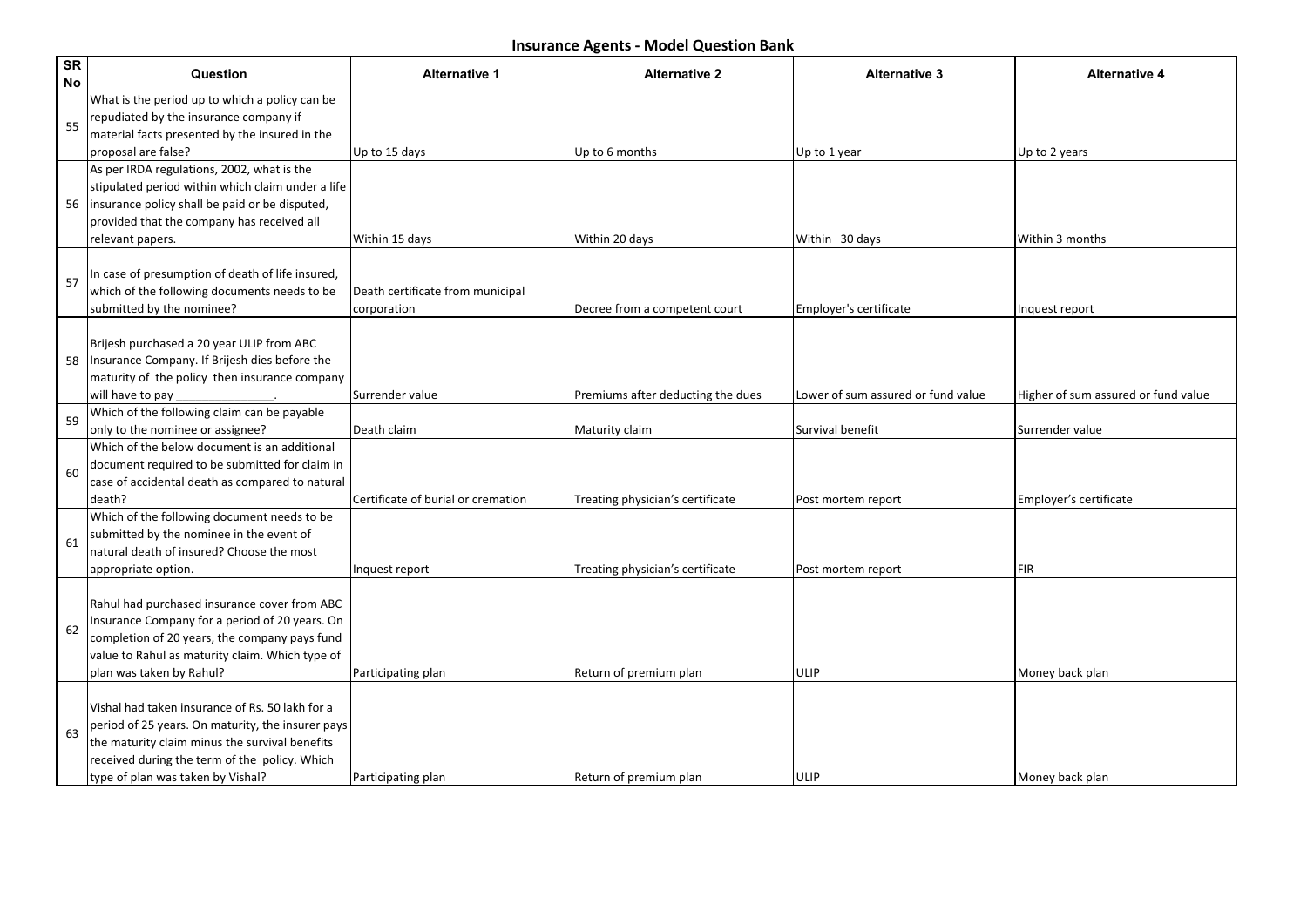| $\overline{\text{SR}}$<br>No | Question                                                                                                                                                                                                                                                                                               | <b>Alternative 1</b>              | <b>Alternative 2</b>                        | <b>Alternative 3</b>           | <b>Alternative 4</b>          |
|------------------------------|--------------------------------------------------------------------------------------------------------------------------------------------------------------------------------------------------------------------------------------------------------------------------------------------------------|-----------------------------------|---------------------------------------------|--------------------------------|-------------------------------|
| 64                           | Sudhir had taken an insurance cover of Rs. 25<br>lakh from ABC Insurance Company 20 years<br>back. On maturity, the company pays sum<br>assured plus accumulated bonuses less dues<br>(outstanding premium) as maturity claim to<br>Sudhir. Which type of plan was taken by Sudhir? Participating plan |                                   | Return of premium plan                      | ULIP                           | Money back plan               |
| 65                           | Kapil had taken insurance cover of Rs. 50 lakh<br>for a period of 25 years. Kapil dies in a car<br>accident during the policy term and the<br>company pays sum assured plus accumulated<br>bonuses to his nominee. Which type of claim<br>was paid by the insurance company?                           | Maturity claim                    | Death Claim                                 | Rider benefit                  | Survival benefit              |
|                              | 66 Non-life insurers must ensure that they do not<br>insure assets that are                                                                                                                                                                                                                            | Bought out of public money        | Bought using bank loans                     | Bought out of illegal funding  | Bought by mortgaging property |
| 67                           | How is the claim calculated in case of fire<br>insurance?                                                                                                                                                                                                                                              | Percentage of loss caused by fire | Purchase value of damages caused by<br>fire | <b>Current value of Assets</b> | Depreciated Value of Assets   |
| 68                           | Subrogation follows from the principle of                                                                                                                                                                                                                                                              | Indemnity                         | Insurance                                   | Risks Coverage                 | <b>Risk Mitigation</b>        |
| 69                           | is the process an insurance company<br>uses to recover claim amounts paid to a policy<br>holder from a negligent third party.                                                                                                                                                                          | Underwriting                      | Nomination                                  | Subrogation                    | Contract                      |
| 70                           | can also be defined as surrender of<br>rights by the insured to an insurance company<br>that has paid a claim against the third party.                                                                                                                                                                 | Subrogation                       | Contract                                    | Nomination                     | Underwriting                  |
| 71                           | In the concept of Insurance, Risk always implies                                                                                                                                                                                                                                                       | Doubt                             | Mitigation                                  | Probability                    | Tangible Value                |
| 72                           | A condition which increase the probability of a<br>loss or its severity and affects associated risk is<br>known as                                                                                                                                                                                     | Rider                             | Hazard                                      | Speculation                    | Mitigation                    |
|                              | The provisions of the Indian Contract act, __<br>73 govern all contracts in India, including insurance<br>contracts.                                                                                                                                                                                   | 1919                              | 1929                                        | 1887                           | 1872                          |
|                              | For an Insurance claim to be paid, the<br>74 associated loss incurred due to the risk must be<br>and                                                                                                                                                                                                   | definite, measurable              | Static, Speculative                         | Dynamic, Critical              | Pure, Marginal                |
| 75                           | Insurance is available to cover both<br>fundamental and particular risk                                                                                                                                                                                                                                | Medical                           | Life                                        | Commercial                     | Agricultural                  |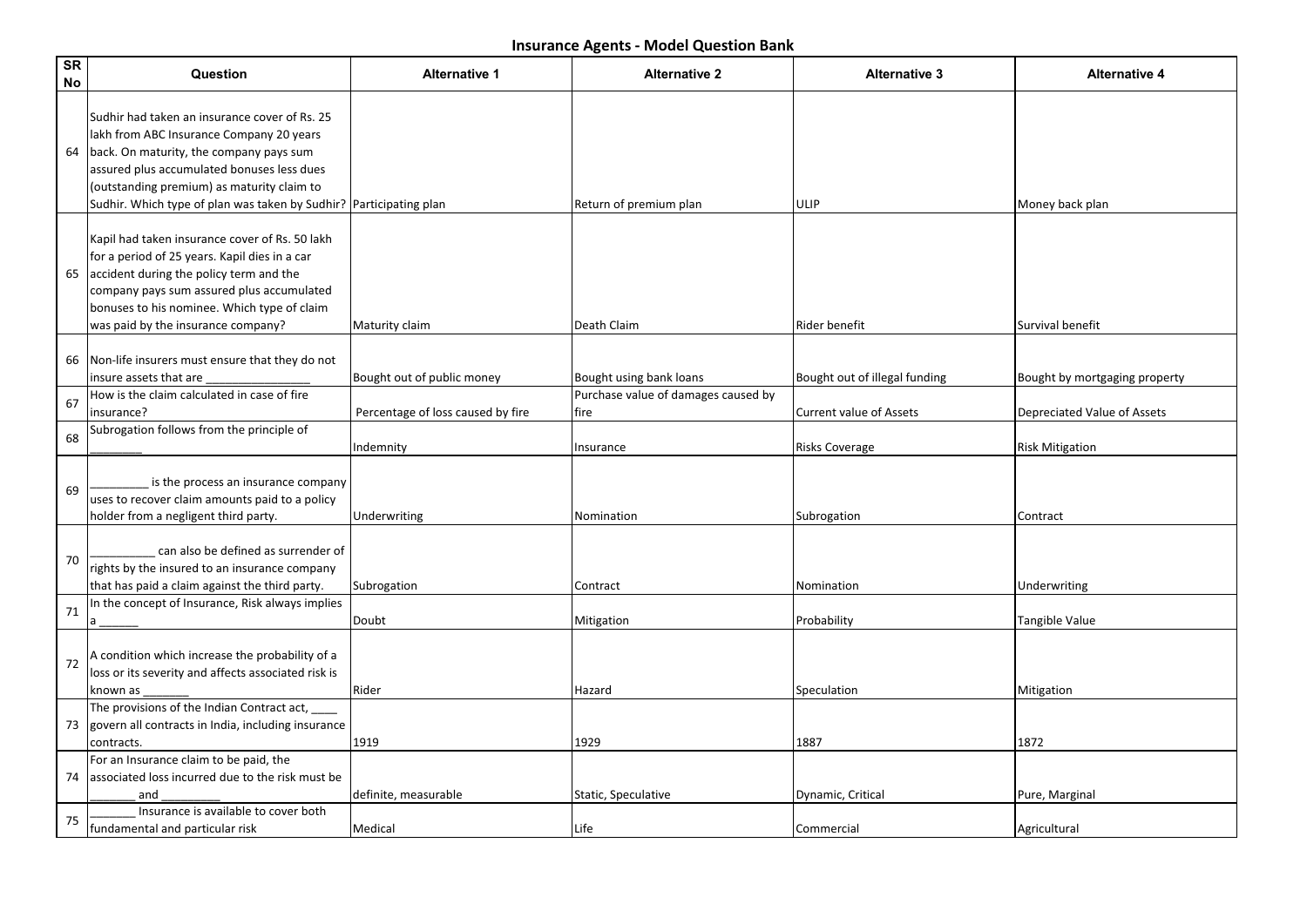| SR<br><b>No</b> | Question                                             | <b>Alternative 1</b>                    | <b>Alternative 2</b>                       | <b>Alternative 3</b>              | <b>Alternative 4</b>    |
|-----------------|------------------------------------------------------|-----------------------------------------|--------------------------------------------|-----------------------------------|-------------------------|
| 76              | Dynamic Risks are based on which type of             |                                         |                                            |                                   |                         |
| 77              | classification?                                      | <b>Extent of Damage</b>                 | Nature of Environment                      | Consequence                       | Tenure                  |
| 78              | risks cannot be insured.<br>is not a type of Hazard. | <b>Speculative Risks</b><br>Legal Risks | <b>Dynamic Risk</b><br><b>Social Risks</b> | <b>Static Risk</b><br>Moral Risks | <b>Fundamental Risk</b> |
|                 | In certain cases when value of loss cannot be        |                                         |                                            |                                   | <b>Physical Risks</b>   |
|                 | easily estimated or ascertained at the time of       |                                         |                                            |                                   |                         |
| 79              | loss, a principle known as the _________ is          |                                         |                                            |                                   |                         |
|                 | adopted.                                             | <b>Ascertained Value</b>                | <b>Speculated Value</b>                    | <b>Agreed Value</b>               | <b>Imposed Value</b>    |
|                 |                                                      |                                         |                                            |                                   |                         |
|                 | The concept of "utmost good faith" relates that      |                                         |                                            |                                   |                         |
|                 | it is the positive duty of the proposer to           |                                         |                                            |                                   |                         |
| 80              | disclose, accurately and fully all facts             |                                         |                                            |                                   |                         |
|                 | material to the risk being proposed, whether         |                                         |                                            |                                   |                         |
|                 | requested or not."                                   | Completely                              | Voluntarily                                | Definitively                      | Accurately              |
|                 | An Insurance contract generally becomes void         |                                         |                                            |                                   |                         |
| 81              | when there is __________ with intent to              |                                         |                                            |                                   |                         |
|                 | deceive                                              | Abetment                                | Misrepresentation                          | Concealment                       | Fraud                   |
|                 | A statement made during negotiation of a             |                                         |                                            |                                   |                         |
| 82              | contract of insurance is called                      | Declaration                             | Affidavit                                  | Representation                    | Agreement               |
|                 | Misrepresentation are                                |                                         |                                            |                                   |                         |
|                 | 83 considered to be oversight while making a         |                                         |                                            |                                   |                         |
|                 | statement.                                           | Innocent                                | Fraudulent                                 | Intended                          | Mutual                  |
|                 | The event, whose occurrence actually leads to        |                                         |                                            |                                   |                         |
| 84              | the loss, is known as a                              | Peril                                   | Risk                                       | Uncertainty                       | Hazard                  |
| 85              | Which of the following is not a pure risk            | Suicide                                 | Death                                      | Accident                          | Sickness                |
|                 |                                                      |                                         |                                            |                                   |                         |
|                 | 86 Where a proposal form is not used, the insurer    |                                         |                                            |                                   |                         |
|                 | shall record the information                         | Orally                                  | In writing                                 | Contract                          | Document                |
|                 | Insurance contract whether in the form of a          |                                         |                                            |                                   |                         |
| 87              | policy or                                            |                                         |                                            |                                   |                         |
|                 | a cover note is called_                              | Proposal form                           | Cover                                      | Material                          | Prospectus              |
|                 | A form, to be filled in by the proposer for          |                                         |                                            |                                   |                         |
| 88              | insurance, furnishing and all material               |                                         |                                            |                                   |                         |
|                 | information required by the insurer is               |                                         |                                            |                                   |                         |
|                 | called                                               | Material                                | Cover                                      | Proposal form                     | Declaration form        |
|                 |                                                      |                                         |                                            |                                   |                         |
|                 | shall mean and include all                           |                                         |                                            |                                   |                         |
| 89              | limportant, essential and relevant information in    |                                         |                                            |                                   |                         |
|                 | the context of underwriting the risk to be           |                                         |                                            |                                   |                         |
|                 | covered by the insurer.                              | Cover                                   | Proposal form                              | Material                          | Declaration form        |
|                 | Document issued by the insurer or on its behalf      |                                         |                                            |                                   |                         |
|                 | 90 $\vert$ to the prospective buyers of insurance is |                                         |                                            |                                   |                         |
|                 | called                                               | Proposal form                           | Cover                                      | Prospectus                        | Declaration form        |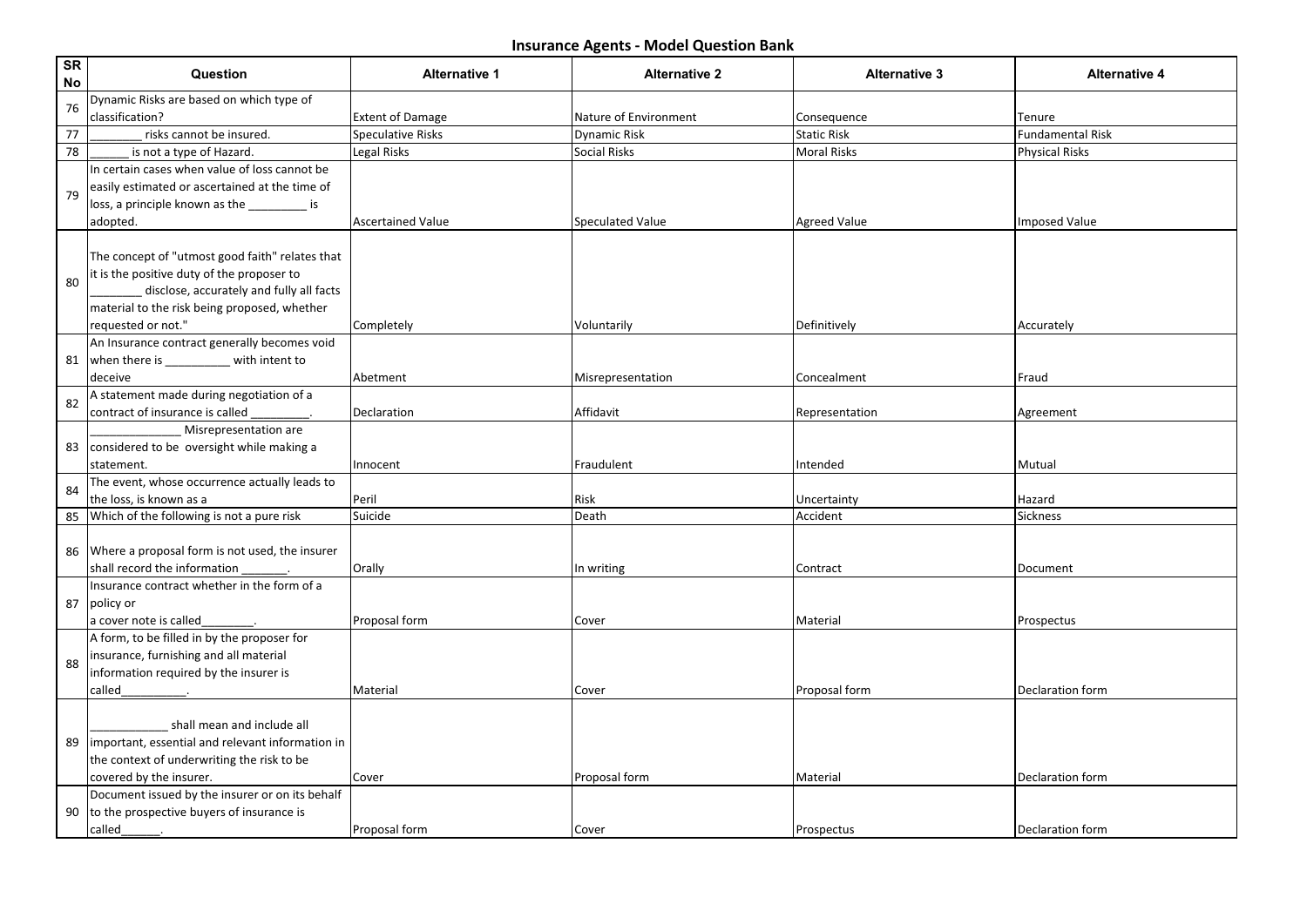| SR<br>No | Question                                                                                                                                                                  | <b>Alternative 1</b>                                                                              | <b>Alternative 2</b>                | <b>Alternative 3</b>                             | <b>Alternative 4</b>                                                       |
|----------|---------------------------------------------------------------------------------------------------------------------------------------------------------------------------|---------------------------------------------------------------------------------------------------|-------------------------------------|--------------------------------------------------|----------------------------------------------------------------------------|
| 91       | Where a proposal form is not used, the insurer<br>shall record the information obtained orally or<br>in writing, and confirm it within a period of                        |                                                                                                   |                                     |                                                  |                                                                            |
|          |                                                                                                                                                                           | 30 days                                                                                           | 15 days                             | 45 days                                          | 60 days                                                                    |
|          | 92 What are used in a insurance contract to limit<br>the liability of the insurer under a contract?                                                                       | Agreements                                                                                        | Warranties                          | Contract                                         | Bonds                                                                      |
| 93       | Select the correct statement regarding warranty                                                                                                                           | It is a part of both cover notes and policy It is a part of both insurance notes and<br>document. | terms document.                     | It is a part of terms and condition<br>document. | It is not only a part of insurer conditions<br>but also a policy document. |
| 94       | If the warranty is breached, the risk agreed to<br>initially is altered and the _____ is allowed to<br>discharge himself from further _____ from the<br>date of breach.   | Liability and Insurer and                                                                         | Insurer and liability               | <b>Agent and Insurer</b>                         | Policy holder and Insurer                                                  |
| 95       | What we call the standard practice of insurers to<br>issue policies in a standard form; covering<br>certain perils and excluding certain others?                          | <b>Regular Practice</b>                                                                           | Endorsements                        | Terms                                            | Agreement                                                                  |
|          | and _______ together constitute the                                                                                                                                       |                                                                                                   |                                     |                                                  |                                                                            |
| 96       | evidence of the contract.                                                                                                                                                 | Policy and endorsement                                                                            | <b>Terms and Conditions</b>         | <b>Warranties and Contract</b>                   | Bonds and endorsement                                                      |
| 97       | is attached to the policy and forms.                                                                                                                                      | Endorsements                                                                                      | Agreement                           | Terms and conditions                             | Policy breakup details                                                     |
| 98       | Choose the right statement:<br>Endorsement normally required under a policy<br>related to:<br>a) Transfer of property to another location<br>b) Cancellation of insurance | Only Statement (a) Applies                                                                        | Only Statement (b)                  | <b>Both Statements Apply Individually</b>        | <b>Both Statement Apply Mutually</b><br>Exclusive                          |
| 99       | Endorsement normally required under a policy                                                                                                                              |                                                                                                   |                                     |                                                  |                                                                            |
|          | related to change in<br>Contracts of insurance are expressed in writing<br>100 and the insurance policy wording are drafted by<br>whom?                                   | <b>Risk and Address</b><br>Agent                                                                  | <b>Address and Name</b><br>Insurers | <b>Risk and Policy</b><br>Insurance holder       | Premium and Risk<br>Beneficiary                                            |
| 101      | Clauses printed or typed in the margin of the<br>policy are to be given ____________ than the<br>wording within the body of the policy.                                   | Least importance                                                                                  | Equal importance                    | Not important                                    | More importance                                                            |
| 102      | rules are applied if there is any<br>ambiguity or lack of clarity in policy wordings.                                                                                     | Policy                                                                                            | An ordinary grammar and punctuation | Clause                                           | <b>Insurers</b>                                                            |
| 103      | An insurance policy is evidence of a commercial<br>of construction                                                                                                        | Contracts                                                                                         | Rules                               | Contract and the general rules                   | General rules                                                              |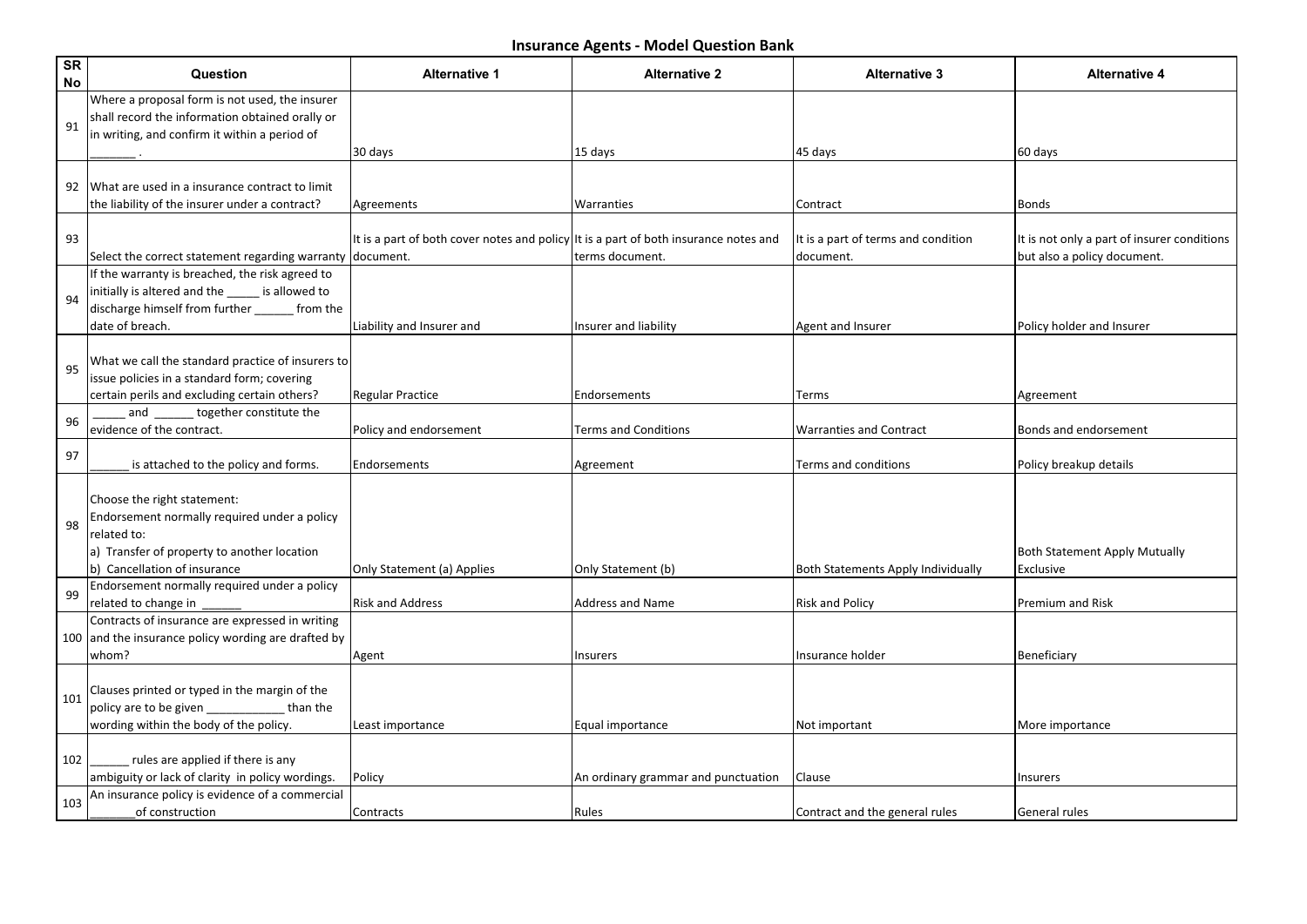| <b>SR</b><br>No | Question                                                                                                                                                                                                                  | <b>Alternative 1</b>                 | <b>Alternative 2</b>                 | <b>Alternative 3</b>                              | <b>Alternative 4</b>                              |
|-----------------|---------------------------------------------------------------------------------------------------------------------------------------------------------------------------------------------------------------------------|--------------------------------------|--------------------------------------|---------------------------------------------------|---------------------------------------------------|
|                 | 104 In any document, the usage of wordings and its                                                                                                                                                                        |                                      |                                      |                                                   |                                                   |
|                 | meaning canbe easily construed by                                                                                                                                                                                         | An ordinary man                      | Well educated man                    | Trained person                                    | An Insurers                                       |
| 105             | Many words used in insurance policies have<br>been the subject of previous legal decisions and<br>those decisions of a _____ will be binding on a<br>decision.                                                            | Lower court and higher court         | Higher court and lower court         | Higher court and Supreme court                    | Supreme court and lower court                     |
| 106             | Arrange the following parts of a policy<br>document into correct order.<br>(i) Preamble<br>(ii) Operative clause<br>(iii) Proviso<br>(iv) Schedule<br>(v) Attestation<br>(vi) Conditions and Privileges                   | (i), (iv), (v), (vi), (ii) and (iii) | (i), (iii), (iv), (v), (vi) and (ii) | (i), (v), (iii), (iv), (vi) and (ii)              | $(i)$ , (ii), (iii), (iv), (vi) and (v)           |
| 107             | The schedule of a policy document, mentions<br>several significant particulars. Which of the<br>following may not appear in the schedule.                                                                                 | Premium Amount                       | <b>Policy Number</b>                 | Name of Proposer                                  | Method of Premium Payment                         |
| 108             | Choose the correct expanded form for NCB                                                                                                                                                                                  | <b>National Credit Bureau</b>        | No Claim Bonus                       | Non-Commissioned Banks                            | National Cooperative Bank                         |
| 109             | The amount of the premium to be paid by each<br>depends on a rate which is determined by<br>factors:<br>a) The probability of loss due to a loss event<br>(caused by an insured peril)<br>b) The estimated amount of loss | Only Option (a) alone applies        | Only Option (b) alone applies        | Both Option (a) & (b) apply together              | Both Option (a) & (b) apply mutually<br>exclusive |
|                 | If the average amount of loss as a result of fire<br>110 was 200000 and mean or average probability of<br>the loss was 1 out of 100. What is the mean or<br>average expected loss?                                        | 1000                                 | 10000                                | 2000                                              | 20000                                             |
|                 | The sub pools are created by<br>111 a) Dividing the risks into different categories<br>b) Depending on the degree of risk<br>c) The estimated amount of loss                                                              | Both Option (a) & (b) apply together | Both Option (a) & (c) apply together | Both Option (b) & (c) apply mutually<br>exclusive | Both Option (a) & (c) apply mutually<br>exclusive |
|                 | The process of classifying risks and deciding into<br>112 which category they fall is<br>important                                                                                                                        | For agent                            | For insurer                          | For rate making                                   | For insured                                       |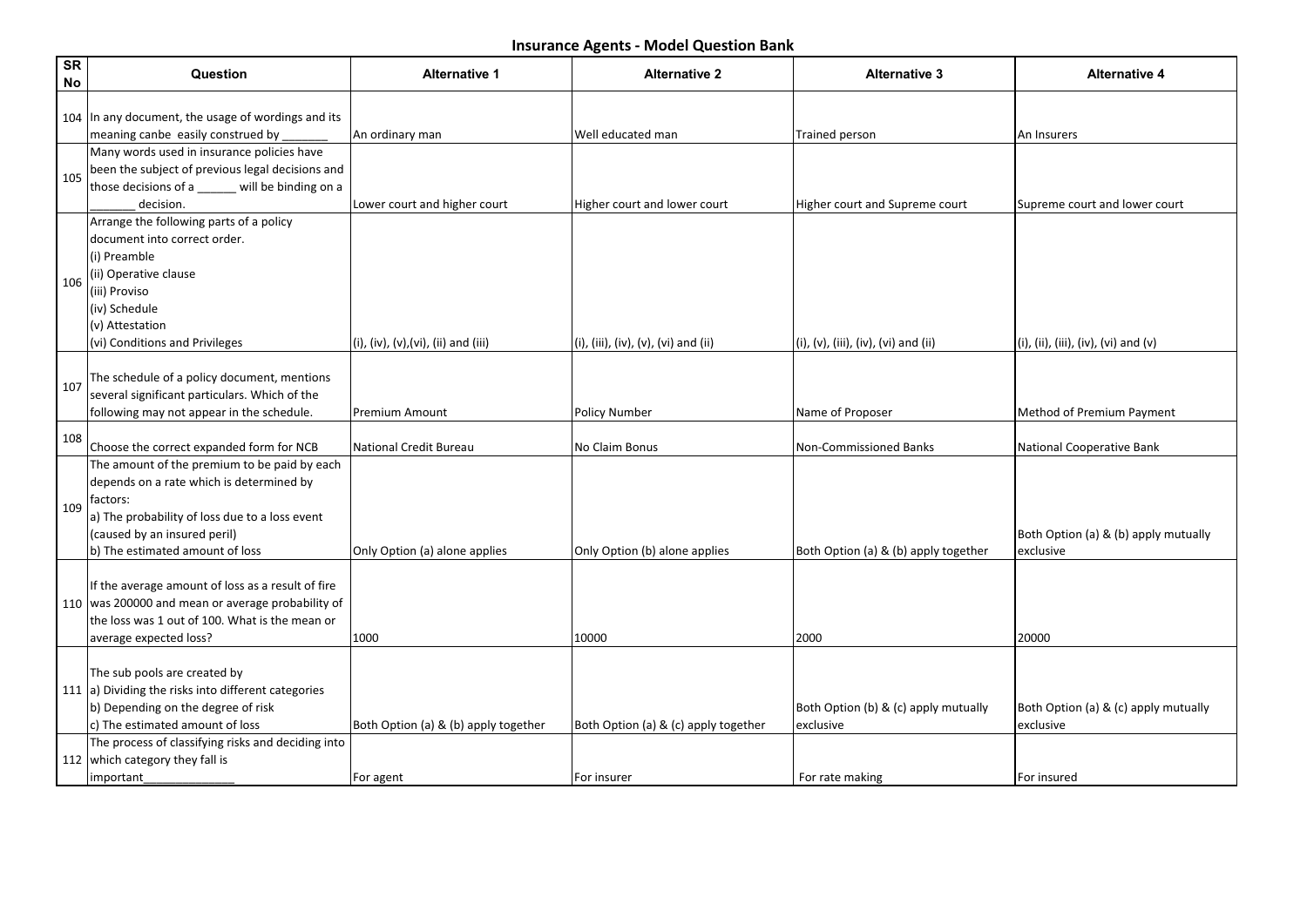| SR<br>No | Question                                                                                                                                                                                                                                                                                     | <b>Alternative 1</b>                                   | <b>Alternative 2</b>                                                                                 | <b>Alternative 3</b>                                                        | <b>Alternative 4</b>                                               |
|----------|----------------------------------------------------------------------------------------------------------------------------------------------------------------------------------------------------------------------------------------------------------------------------------------------|--------------------------------------------------------|------------------------------------------------------------------------------------------------------|-----------------------------------------------------------------------------|--------------------------------------------------------------------|
|          | The process of determining whether a risk<br>113 offered for insurance is acceptable, and if so, at<br>what rate, terms and conditions the insurance<br>cover will be accepted is known as                                                                                                   | Cover letter                                           | Underwriting                                                                                         | Bond                                                                        | Agreement                                                          |
|          | Which of the following steps are comprises for<br>underwriting in a technical sense?<br>114 (a) Assessment and evaluation of hazard and risk<br>in terms of frequency and severity of loss<br>b) Formulation of policy coverage and terms and<br>conditions<br>c) Fixing of rates of premium | Both Option (a) & (b) apply together                   | Both Option (a) & (c) apply together                                                                 | Both Option (b) & (c) apply together                                        | All Options (a), (b) & (c) apply together                          |
|          | The need for careful underwriting and risk<br>115 classification in insurance arises from the simple<br>fact that                                                                                                                                                                            | All risks are equal                                    | Not all risks are equal                                                                              | Many risks are not equal                                                    | Every risks are equal                                              |
| 116      | Underwriting skills are acquired through a<br>continuous learning process involves:<br>a) Adequate training<br>b) Field exposure<br>c) Deep insights                                                                                                                                         |                                                        |                                                                                                      |                                                                             |                                                                    |
| 117      | A marine insurance underwriter must be aware<br>labout                                                                                                                                                                                                                                       | Both Option (a) & (b) apply together<br>Causes of fire | Both Option (a) & (c) apply together<br>Problems encountered by cargo/goods<br>in transit or storage | Both Option (b) & (c) apply together<br>the process involved in an industry | All Options (a), (b) & (c) apply together<br>Likely causes of fire |
|          | A Health underwriter needs to understand the<br>risk profile of the insured:<br>118 a) Medical aspects<br>b) The process involved in an industry<br>c) Fitness levels and family history                                                                                                     | Both Option (a) & (b) apply together                   | Both Option (a) & (c) apply together                                                                 | Both Option (b) & (c) apply together                                        | All Options (a), (b) & (c) apply together                          |
| 119      | Classifying the risks depending on the<br>characteristics and degree of risk posed, an<br>appropriate rate of premium may be levied is<br>the main purpose of                                                                                                                                | Cover letter                                           | Underwriting                                                                                         | Bond                                                                        | Agreement                                                          |
|          | The main feature of underwriting are:<br>a) Identify risk based upon the characteristics<br>120 b) Determine the level of risk presented by the<br> proposer<br>c) Ensure that the insurance business is<br>conducted on sound lines                                                         | Both Option (a) & (b) apply together                   | Both Option (a) & (c) apply together                                                                 | Both Option (b) & (c) apply together                                        | All Options (a), (b) & (c) apply together                          |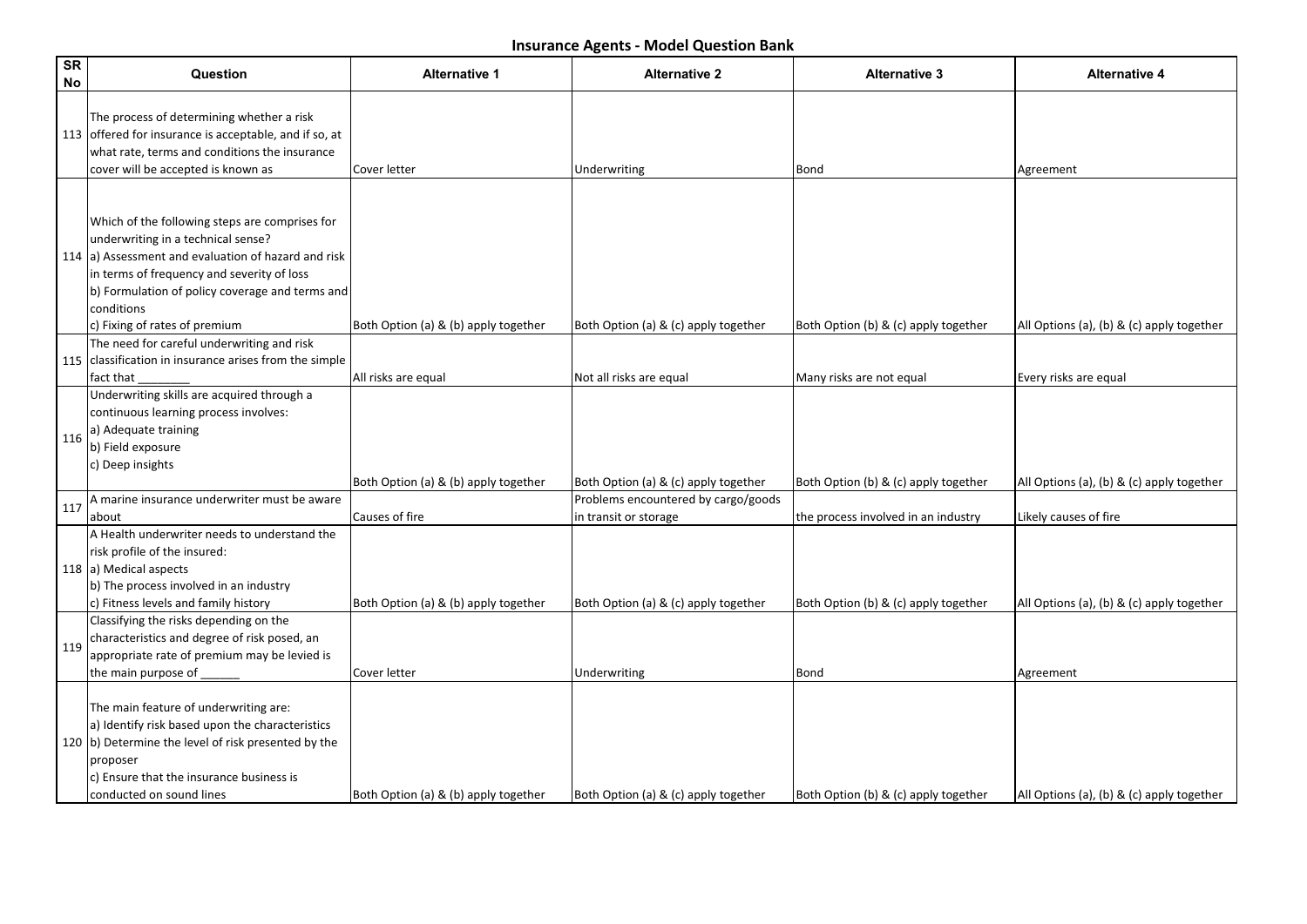| <b>SR</b><br>No | Question                                                                                                                                                                                        | <b>Alternative 1</b>                                            | <b>Alternative 2</b>                                     | <b>Alternative 3</b>                                                                                       | <b>Alternative 4</b>                              |
|-----------------|-------------------------------------------------------------------------------------------------------------------------------------------------------------------------------------------------|-----------------------------------------------------------------|----------------------------------------------------------|------------------------------------------------------------------------------------------------------------|---------------------------------------------------|
|                 | If the insurance company issues policies on risks<br>121 that are uninsurable or charges premiums much<br>lower than is required to cover the risk, it would                                    |                                                                 | Jeopardizing the insurer's ability to meet               |                                                                                                            | To meet the insurer contractual                   |
|                 | result in                                                                                                                                                                                       | Contractual obligations                                         | its contractual obligations                              | Jeopardizing the agent's ability                                                                           | obligations                                       |
|                 | An insurer who wants to charge very high rates<br>122 for risks that do not warrant such high rates may<br>lfind that its business is                                                           | Non-competitive and unsustainable                               | At loss                                                  | Unsustainable                                                                                              | Huge profit                                       |
| 123             | The objectives of underwriting are achieved, in<br>short, by deciding:<br>a) The level of acceptability<br>b) Adequacy of premium and other terms                                               | Both Option (a) & (b) apply together                            | Both Option (a) & (c) apply together                     | Both Option (b) & (c) apply mutually<br>exclusive                                                          | Both Option (a) & (c) apply mutually<br>exclusive |
| 124             | Insurance is based on transfer of risk to the                                                                                                                                                   | Agent                                                           | Insured                                                  | Insurer                                                                                                    | Profit                                            |
|                 | By purchasing an insurance policy,<br>125 arising from the peril against which the property<br>is insured.                                                                                      | The insurer is able to reduce the impact<br>of financial losses | The policy reduces the impact of the<br>financial losses | The insured is able to reduce the impact $ $ The agent is able to reduce the impact<br>of financial losses | of financial losses                               |
| 126             | Which insurance helps to protect the insured<br>from financial losses that would arise as a result<br>of a sudden death or disablement due to                                                   |                                                                 |                                                          |                                                                                                            |                                                   |
|                 | laccident?                                                                                                                                                                                      | Health                                                          | Motor                                                    | Personal accident                                                                                          | Personal                                          |
|                 | Accidental insurance does not include<br>(a) Terminal Illness<br>127 (b) Pre Existing Disease<br>(c) Traffic Mishaps<br>(d) Industrial Mishaps                                                  | Both (a) & (c) are correct                                      | Both (a) & (b) are correct                               | Both (b) & (c) are correct                                                                                 | Both (c) & (d) are correct                        |
|                 | Accidental insurance does not include:<br>(a) Mental Disorders<br>128 (b) Injuries in daily activities<br>(c) Injuries caused while at duty<br>(d) Pre-existing Physical Disorders              | Both (a) & (c) are correct                                      | Both (a) & (d) are correct                               | Both (b) & (d) are correct                                                                                 | Both (c) & (d) are correct                        |
|                 | A Personal Accident Policy covers:<br>(a) Death arising out of accident<br>129 (b) Permanent total disability<br>(c) Illness<br>(d) Pregnancy complications                                     | Both (a) & (b) are correct                                      | Both (a) & (d) are correct                               | Both (b) & (c) are correct                                                                                 | Both (c) & (d) are correct                        |
| 130             | Temporary total disability and Death arising out<br>of accident are the policies of:<br>(a) Personal accident<br>(b) Health Insurance<br>(c) Motor Insurance<br>(d) Industrial Worker Insurance | Both (a) & (b) are correct                                      | Both (a) & (d) are correct                               | Both (b) & (c) are correct                                                                                 | Both (c) & (d) are correct                        |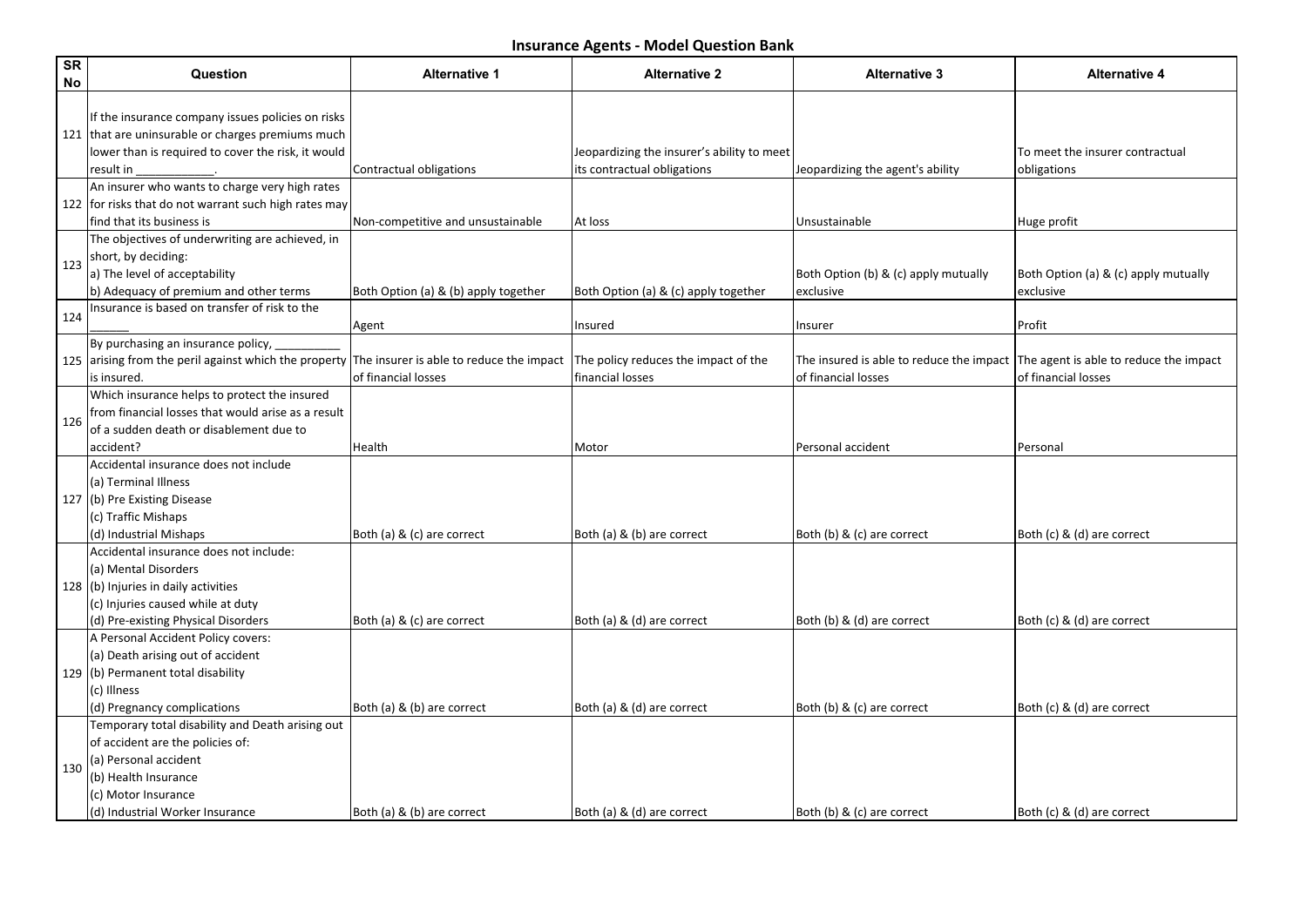| <b>SR</b><br><b>No</b> | Question                                                               | <b>Alternative 1</b>        | <b>Alternative 2</b>         | <b>Alternative 3</b>        | <b>Alternative 4</b>        |
|------------------------|------------------------------------------------------------------------|-----------------------------|------------------------------|-----------------------------|-----------------------------|
|                        | Insurance plans cover a set of commonly                                |                             |                              |                             |                             |
| 131                    | and the amounts that are payable for                                   |                             |                              |                             |                             |
|                        | contingencies.                                                         | Defined clauses             | Needed contingencies         | General Rules               | Contracts                   |
|                        | Which of the following is not an 'add on' covers<br>lfor an insurance? |                             |                              |                             |                             |
|                        |                                                                        |                             |                              |                             |                             |
| 132                    | (a) Medical expenses<br>b) Family transportation                       |                             |                              |                             |                             |
|                        | (c) Imported medicines                                                 |                             |                              |                             |                             |
|                        | (d) Unemployment Expenses                                              | Only Option (a) is correct  | Only Option (b) is correct   | Only Option (c) is correct  | Only Option (d) is correct  |
|                        |                                                                        |                             |                              |                             |                             |
|                        | 133 Normally, Personal Accident policies offer                         |                             |                              |                             |                             |
|                        | worldwide cover available on<br>Hrs. basis.                            | 24                          | 12                           | 48                          | 50                          |
|                        |                                                                        |                             |                              |                             |                             |
|                        | 134 The minimum and maximum age of entry for a                         |                             |                              |                             |                             |
|                        | health Insurance policy applicant are:                                 | 5 & 80                      | 16 & 100                     | 21 & 90                     | 18 & 80                     |
|                        | Totally disabled for lifetime viz paralysis of all                     |                             |                              |                             |                             |
|                        | four limbs, comatose condition, loss of both                           |                             |                              |                             |                             |
|                        | 135 eyes/both hands/both limbs or one hand and                         |                             |                              |                             |                             |
|                        | one eye and one leg or one hand and one leg is                         |                             |                              |                             |                             |
|                        | known as                                                               | Permanent total disability  | Permanent partial disability | Temporary total disability  | <b>Total disability</b>     |
|                        | 136 Partially disable for lifetime is known as                         | Permanent total disability  | Permanent partial disability | Temporary total disability  | <b>Total disability</b>     |
| 137                    | Totally disable for temporary period of time is                        |                             |                              |                             |                             |
|                        | known as                                                               | Permanent total disability  | Permanent partial disability | Temporary total disability  | Total disability            |
|                        | Payment of a fixed sum per week to a maximum                           |                             |                              |                             |                             |
| 138                    | number of weeks for which the compensation                             |                             |                              |                             |                             |
|                        | would be payable is known as                                           | Weekly compensation         | Daily                        | Sum of 4 weeks              | Number defined week         |
|                        |                                                                        |                             |                              |                             |                             |
|                        | involve payment of the<br>and                                          |                             |                              |                             |                             |
| 139                    | sum insured, in the event of PPD, compensation                         |                             |                              |                             |                             |
|                        | varies from a fixed percentage of sums insured.                        | Death benefit and TTD       | Death benefit and PPD        | Death benefit and PTD       | TTD and PPD                 |
|                        | Which of the following is not a common                                 |                             |                              |                             |                             |
|                        | exclusions of Disablement arising from                                 |                             |                              |                             |                             |
|                        | a) Self injury or suicide                                              |                             |                              |                             |                             |
|                        | 140 b) War and allied perils                                           |                             |                              |                             |                             |
|                        | c) Accident while under influence of alcohol or                        |                             |                              |                             |                             |
|                        | drugs                                                                  |                             |                              |                             |                             |
|                        | d) Accident while on duty                                              | Only Option (a) is correct  | Only Option (b) is correct   | Only Option (c) is correct  | Only Option (d) is correct  |
|                        | Who amongst the following cannot take an                               |                             |                              |                             |                             |
|                        | Insurace policy?<br>(a) An adult individual for self                   |                             |                              |                             |                             |
| 141                    | (b) An adult individual for family                                     |                             |                              |                             |                             |
|                        | (c) A minor for self                                                   |                             |                              |                             |                             |
|                        | (d) An employer for all workers                                        | Only option (a) is correct. | Only option (b) is correct.  | Only option (c) is correct. | Only option (d) is correct. |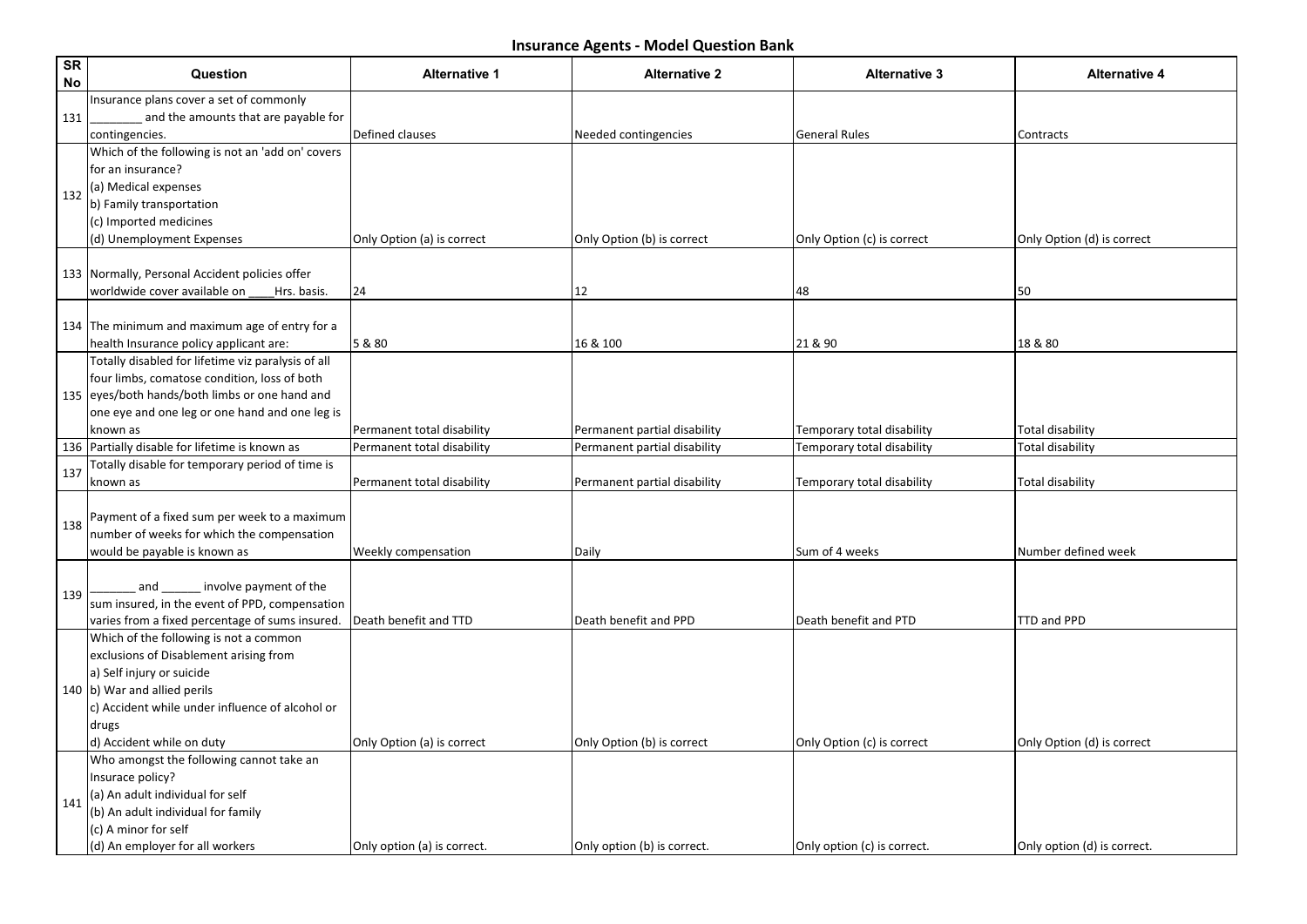| SR<br>No | Question                                                                                                                                                                                                  | <b>Alternative 1</b>                                                                       | <b>Alternative 2</b>                                                                       | <b>Alternative 3</b>                                                           | <b>Alternative 4</b>                                                                       |
|----------|-----------------------------------------------------------------------------------------------------------------------------------------------------------------------------------------------------------|--------------------------------------------------------------------------------------------|--------------------------------------------------------------------------------------------|--------------------------------------------------------------------------------|--------------------------------------------------------------------------------------------|
| 142      | As the value of a lost life or a lost limb cannot be<br>estimated or indemnified, the amounts payable                                                                                                     |                                                                                            |                                                                                            |                                                                                |                                                                                            |
|          | for such disabilities are termed as what?                                                                                                                                                                 | <b>Benefits</b>                                                                            | Loss                                                                                       | Maturity                                                                       | Payment due                                                                                |
| 143      | The Sum Insured offered by a company is based<br>lon                                                                                                                                                      | The insured's income                                                                       | The policy conditions                                                                      | Agreement mentioned in the insurance<br>bond                                   | None                                                                                       |
| 144      | If a person has more than one policy with<br>different insurer, in the event of accidental<br>death, PTD, PPD, claims would be paid under                                                                 | First policy                                                                               | All the policies                                                                           | Latest policy                                                                  | Preferred                                                                                  |
| 145      | The premium calculation may depend on which<br>factors?:<br>a) City of residence<br>b) Occupation<br>c) Age<br>d) Financial Capability of Individual                                                      | Both (a) & (b) are correct                                                                 | Both (b) & (c) are correct                                                                 | Both (b) and (d) are correct                                                   | Both (c) & (d) are correct                                                                 |
| 146      | For Insurance purpose, a loss excepted due to                                                                                                                                                             |                                                                                            |                                                                                            |                                                                                |                                                                                            |
|          | is not covered.<br>perils like<br>Protection against damages caused by fire can<br>147 be covered by insurance for a duration upto                                                                        | Machinery Breakdown<br>6 months                                                            | Ionization and radiation<br>One Year                                                       | Pollution and contamination losses.<br>5 Year                                  | War and war like activities<br>Life-time                                                   |
| 148      | In case of the floater polices, the premium<br>pattern may again vary from insurer to<br>insurer                                                                                                          | rating                                                                                     | payment                                                                                    | calculation                                                                    | underwriting                                                                               |
|          | FMCG companies who store salable stock goods<br>at various locations, which kind of insurance<br>149 policies should they opt for to cover their<br>inventory under a commmon premium and sum<br>assured. | <b>Goods Insurance Polices</b>                                                             | <b>Transit Insurance Polices</b>                                                           | Godown Safety Insurance                                                        | <b>Floater Insurance Policies</b>                                                          |
|          | 150 The premium charged for stored good insurance<br>is not dependent on the following parameters                                                                                                         | Extent of applicable threat                                                                | Nature of good stored                                                                      | Assumed Profit on sale of such goods                                           | Time of the year                                                                           |
| 151      | A Commercial enterprises will not need one of<br>the following types insurance                                                                                                                            | Anti-Money Laundering Insurance                                                            | Fire Insurance                                                                             | Consequential Loss Insurance                                                   | <b>Bankers Indemnity Insurance</b>                                                         |
| 152      | does not cover theft by employees,<br>family members or other persons                                                                                                                                     | Consequential Loss Insurance                                                               | <b>Burglary Insurance</b>                                                                  | Money Insurance                                                                | Bankers Indemnity Insurance                                                                |
| 153      | An enterprise may encounter an event of loss of<br>cash while being handled at office location or at<br>an external location. Such losses are covered by:                                                 | <b>Consequential Loss Insurance</b>                                                        | <b>Burglary Insurance</b>                                                                  | Money Insurance                                                                | Bankers Indemnity Insurance                                                                |
|          | 154 Differentiate between insurance needs of a<br>commercial enterprise and individuals                                                                                                                   | The insurance needs of a business<br>enterprise is much larger than that of<br>individuals | The insurance needs of a business<br>enterprise is much lesser than that of<br>individuals | The insurance needs of a business<br>enterprise is same as that of individuals | The insurance needs of a business<br>enterprise and of individuals have no co-<br>relation |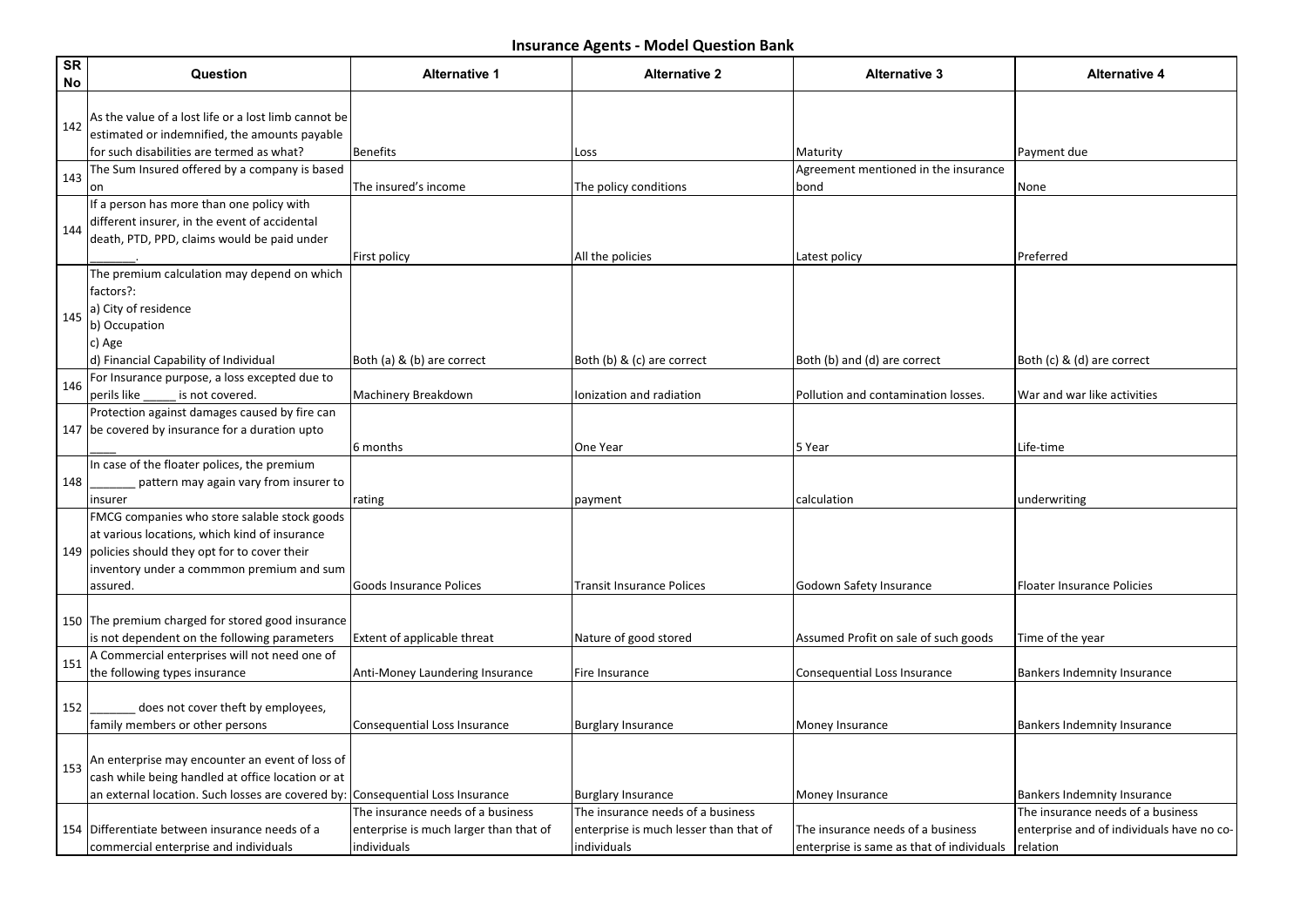| SR<br>No | Question                                                                                                                                                                                                   | <b>Alternative 1</b>                                                                                 | <b>Alternative 2</b>                                                                | <b>Alternative 3</b>                                                       | <b>Alternative 4</b>                                                                   |
|----------|------------------------------------------------------------------------------------------------------------------------------------------------------------------------------------------------------------|------------------------------------------------------------------------------------------------------|-------------------------------------------------------------------------------------|----------------------------------------------------------------------------|----------------------------------------------------------------------------------------|
|          | 155 Compare the asset value of a commercial<br>enterprise and individuals                                                                                                                                  | The asset value of a business enterprise<br>is much larger than that of individuals                  | The asset value of a business enterprise<br>is much lesser than that of individuals | The asset value of a business enterprise<br>is same as that of individuals | The asset values of a business enterprise<br>and of individuals cannot be compared     |
| 156      | Distinguish between the reasons behind an<br>insurance being taken by a commercial<br>enterprise as compared to those by individuals                                                                       | The demand for insurance in a large<br>enterprise is often mandated by certain<br>legal requirements | The insurance taken by individuals is for<br>future financial planning.             | Both take insurance cover to minimize<br>setback caused by perils          | Monetary damaged caused to large<br>enterprises in larger than those of<br>individuals |
|          | value policies are not issued to<br>157 cover stocks, which are covered on Market<br>lvalue basis                                                                                                          | Reinstatement                                                                                        | Declaration                                                                         | <b>Full Coverage</b>                                                       | <b>Premium</b>                                                                         |
|          | 158 Consequential Loss policy provides indemnity<br>for loss of what is termed as                                                                                                                          | Gross profit                                                                                         | Net Profit                                                                          | Net Profit - Standing Charges                                              | <b>Gross Profit - Standing Charges</b>                                                 |
|          | 159 Consequential Loss policy can only be taken in<br>conjugation with which of the following:                                                                                                             | <b>Burglary Insurance</b>                                                                            | Floater's Insurance Policy                                                          | Standard fire and Special perils                                           | Money Insurance                                                                        |
| 160      | policy covers the entire staff without<br>showing names or positions.                                                                                                                                      | Blanket Insurance                                                                                    | Corporate Insurance                                                                 | Group Insurance                                                            | Collective Insurance                                                                   |
| 161      | Choose the correct expanded form for NBFC                                                                                                                                                                  | National Bureau of Finance Companies                                                                 | Non Banking Financial Company                                                       | Non-Bank Finance Company                                                   | Non-Banking Financial Corporation                                                      |
|          | 162 Which of the following acts are not covered<br>under the Bankers Indemnity Insurance                                                                                                                   | <b>Dishonest Employees</b>                                                                           | Forgery of Receipts                                                                 | Cash Theft                                                                 | <b>Market Inflation</b>                                                                |
| 163      | For Bankers Indemnity Insurance, the premium<br>calculations are not based on:                                                                                                                             | Additional sum insured                                                                               | Number of staff                                                                     | Location of Branches                                                       | Number of branches                                                                     |
| 164      | Coverage under which section of Jewelers Block<br>policy is mandatory                                                                                                                                      | Section 1                                                                                            | Section 2                                                                           | Section 3                                                                  | Section 4                                                                              |
|          | Which Section of Jewelers Block policy covers<br>losses or damages under the conditions where<br>165 the property mentioned in insurance is in the<br>custody of the insured and other specified<br>person | Section 1                                                                                            | Section 2                                                                           | Section 3                                                                  | Section 4                                                                              |
|          | Which of the following statement/s is / are true?<br>166   I. It is very well understood that insurance is a<br>'promise'<br>II. The policy is a 'witness' to that promise                                 | Only I                                                                                               | Only II                                                                             | Both I and II                                                              | Neither I nor II                                                                       |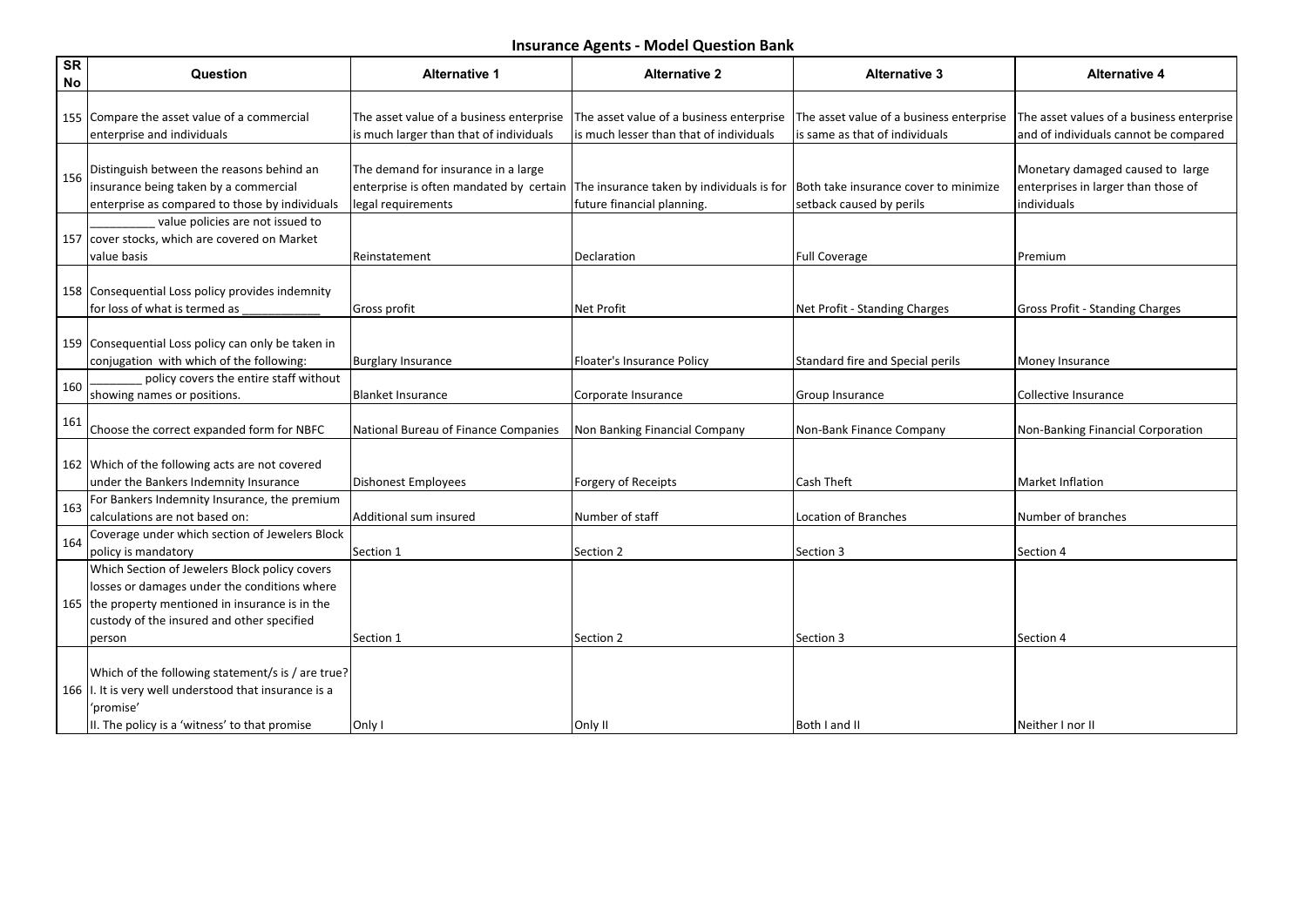| <b>SR</b><br><b>No</b> | Question                                                                                                                                                                                                                                                                                                                                                                 | <b>Alternative 1</b> | <b>Alternative 2</b> | <b>Alternative 3</b> | <b>Alternative 4</b>           |
|------------------------|--------------------------------------------------------------------------------------------------------------------------------------------------------------------------------------------------------------------------------------------------------------------------------------------------------------------------------------------------------------------------|----------------------|----------------------|----------------------|--------------------------------|
| 167                    | Which of the following statement/s is / are true?<br>I. How well an insurer performs is evaluated by<br>how well it keeps its claims promises<br>II. The only key rating factor in insurance is the<br>claims paying ability of the insurance company                                                                                                                    | Only I               | Only II              | Both I and II        | Neither I nor II               |
|                        | The regulator (IRDAI) is a key stakeholder in the<br>168 claim process because its objective is to:<br>I. Maintain order in the insurance environment<br>III. Protect insurers' interest<br>III. Ensure long term health of insurers                                                                                                                                     | I and II             | I and III            | II and III           | I, II and III                  |
|                        | Which of the following statement/s is / are true?<br>169   I. The main objective of insurance agents /<br>brokers is to sell insurance policies<br>II. Insurance agents / brokers are also expected<br>to service the customers in the event of a claim                                                                                                                  | Only I               | Only II              | Both I and II        | Neither I nor II               |
|                        | Which of the following statement/s is / are true?<br>I. A claim is serviced only through the services of<br>170 a Third Party Administrator (TPA) authorized by<br>the insurance company<br>II. A claim may be serviced either by the<br>insurance company itself or through the services<br>of a Third Party Administrator (TPA) authorized<br>by the insurance company | Only I               | Only II              | Both I and II        | Neither I nor II               |
|                        | In case of a ____________, the customer does<br>not pay the expenses at the time of admission<br>171 or treatment. The network hospital provides the<br>services based on a pre-approval from the<br>insurer/TPA and later submits the documents to<br>the insurer/TPA for settlement of the claim.                                                                      | Reimbursement claim  | Cashless facility    | Pre-approved claim   | "Treat first, pay later" claim |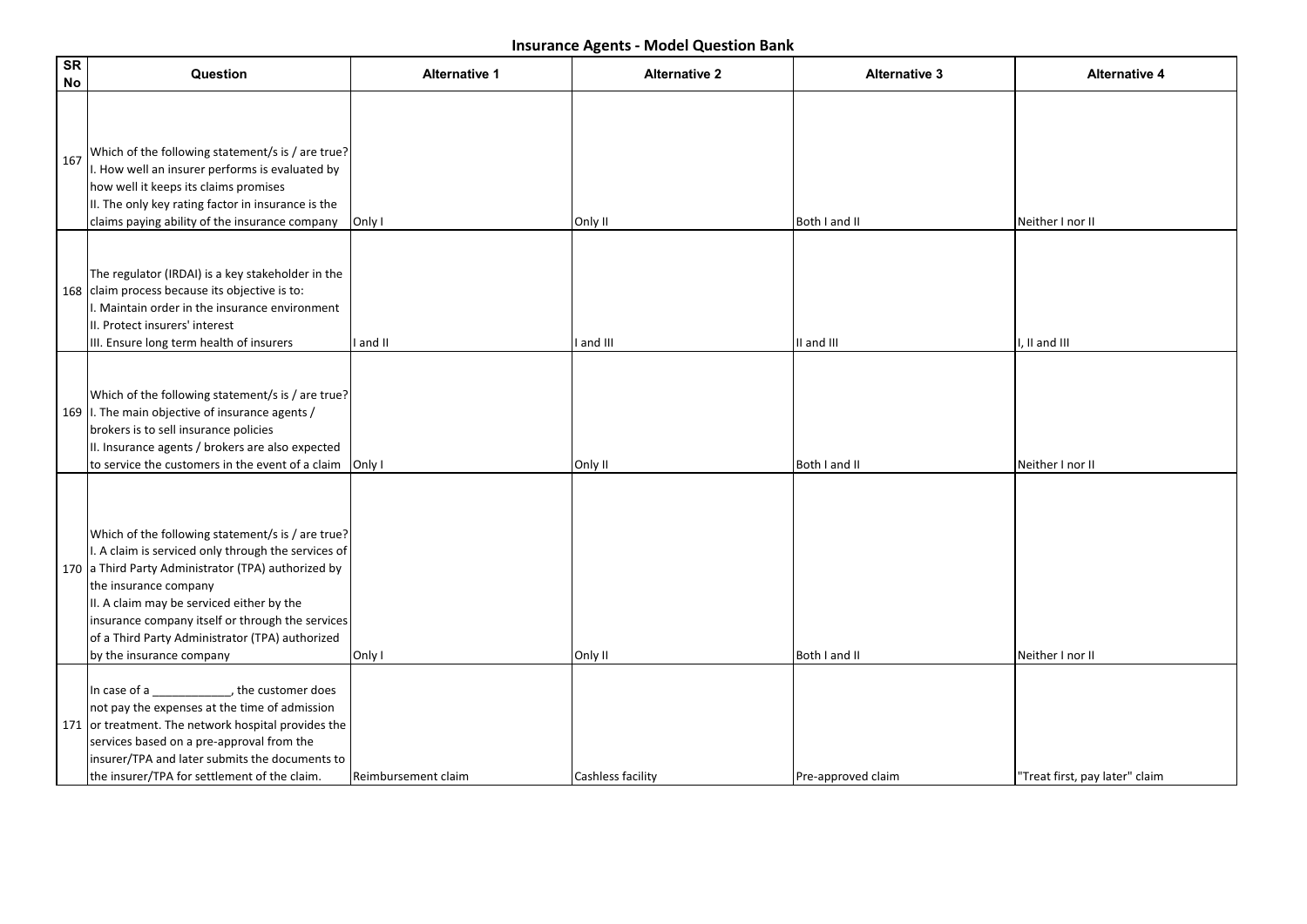| SR<br>No | Question                                                                                                                                                                                                                                                                                                                                                                | <b>Alternative 1</b>      | <b>Alternative 2</b>      | <b>Alternative 3</b>       | <b>Alternative 4</b>            |
|----------|-------------------------------------------------------------------------------------------------------------------------------------------------------------------------------------------------------------------------------------------------------------------------------------------------------------------------------------------------------------------------|---------------------------|---------------------------|----------------------------|---------------------------------|
|          | the customer,<br>In case of a<br>172 pays the hospital from his own resources and<br>then files his claim with Insurer/TPA for                                                                                                                                                                                                                                          |                           |                           |                            |                                 |
|          | payment of the admissible claim                                                                                                                                                                                                                                                                                                                                         | Reimbursement claim       | Cashless facility         | Pay-as-you-go claim        | "Treat first, pay later" claim  |
| 173      | Which of the following is the first step in the<br>claim process?                                                                                                                                                                                                                                                                                                       | Registration              | Coding of the claim       | Intimation                 | Verification of documents       |
|          | TPA provides following services<br>I. Cashless facility<br>II. Data compilation and analysis<br>174 III. A 24 hour call centre and assistance for the<br>customers<br>IV. Network of hospitals and other medical<br>facilities                                                                                                                                          | I, II and IV              | II, III and IV            | I, III and IV              | I, II, III and IV               |
| 175      | Which of the following are stakeholders in the<br>insurance claim process?                                                                                                                                                                                                                                                                                              | Regulator                 | Third party administrator | Insurance agents / brokers | All of the above                |
|          | Which of the following details are included in<br>the discharge summary?<br>I. Name, age, gender and description of the<br>176   patient<br>II. Date and time of admission and discharge<br>III. Description of the patient's condition at the<br>time of admission, temperature, pulse, blood<br>pressure etc. and the reason for admission<br>IV. Investigations done | I, II and IV              | II, III and IV            | I, III and IV              | I, II, III and IV               |
|          | Which of the following is the first instance of<br>177 contact between the customer and the claims                                                                                                                                                                                                                                                                      |                           |                           |                            |                                 |
|          | team?                                                                                                                                                                                                                                                                                                                                                                   | <b>Claim Registration</b> | Coding of the claim       | Claim Intimation           | Verification of claim documents |
|          | 178 In a hospital bill, the charges for duty medical<br>officer will be included under which head?                                                                                                                                                                                                                                                                      | Room rent                 | Procedure charges         | Consultant charges         | Miscellaneous charges           |
|          | Which of the following statement/s is / are true?<br>I. In case of a planned hospitalisation, the<br>179 customer could inform the insurance company<br>that he is planning to avail a hospitalization<br>II. In case of emergency admission to a hospital,<br>the intimation would be made after the<br>hospitalization has taken place                                | Only I                    | Only II                   | Both I and II              | Neither I nor II                |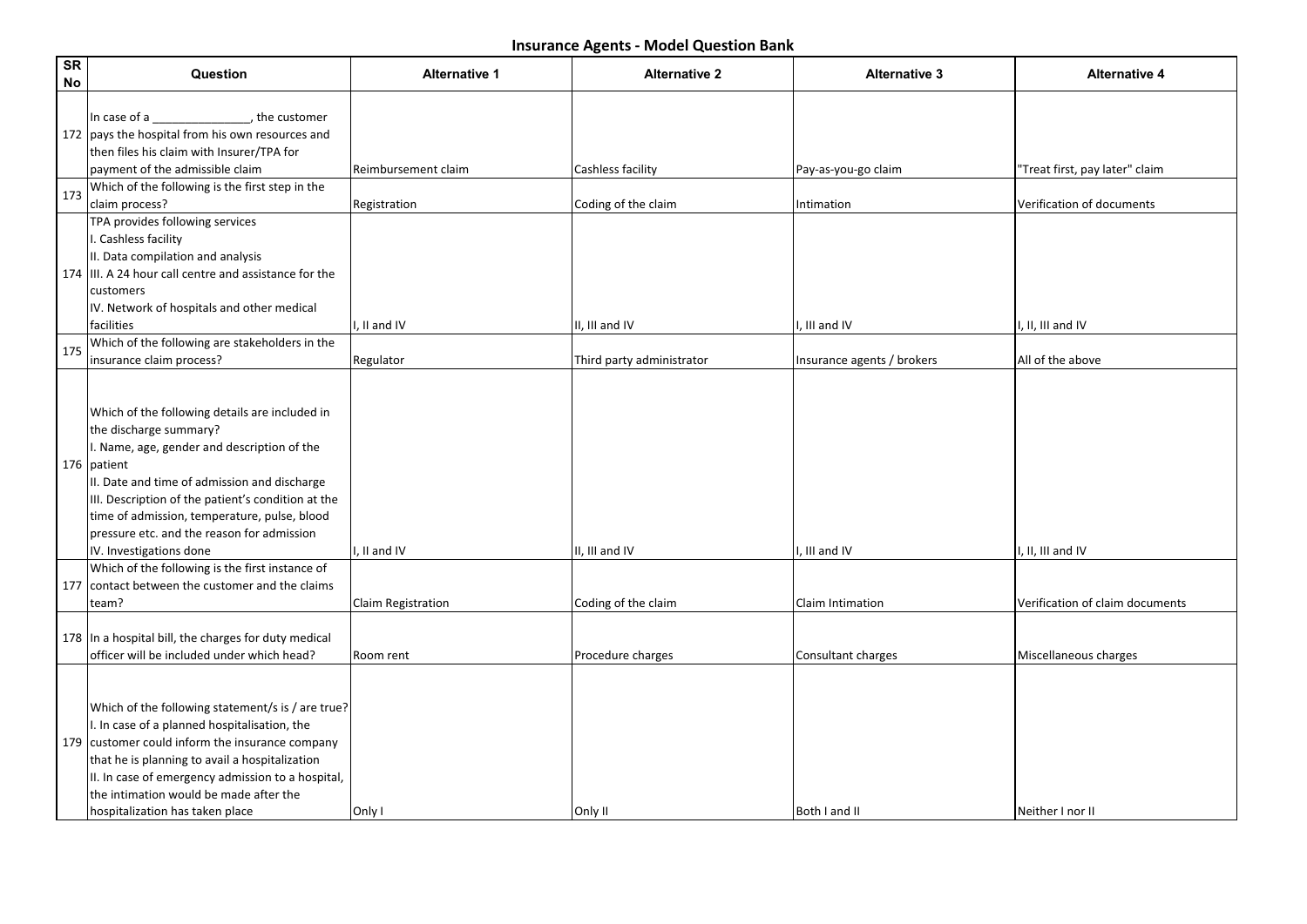| SR<br>No | Question                                                                                                                                                                                                                                                                                                                                                                                                                       | <b>Alternative 1</b> | <b>Alternative 2</b>        | <b>Alternative 3</b>            | <b>Alternative 4</b> |
|----------|--------------------------------------------------------------------------------------------------------------------------------------------------------------------------------------------------------------------------------------------------------------------------------------------------------------------------------------------------------------------------------------------------------------------------------|----------------------|-----------------------------|---------------------------------|----------------------|
|          | The call centre of the TPA will provide<br>information relating to:<br>I. Coverage and benefits available under the<br>policy<br>180  II. Processes and procedures relating to health<br>claims<br>III. Guidance relating to the services and<br>cashless hospitalization<br>IV. Information on network hospitals                                                                                                              | I, II and IV         | II, III and IV              | I, III and IV                   | I, II, III and IV    |
| 181      | In case of an emergency admission to a hospital,<br>intimation to the insurance company is required<br>within<br>hours of admission.                                                                                                                                                                                                                                                                                           |                      | 8                           | 12                              | 24                   |
|          | Hospital admission intimation can be made to<br>182 an insurance company through which of the<br>following channels?                                                                                                                                                                                                                                                                                                           | Fax                  | Calling the call centre     | Email                           | Any of the above     |
|          | Answer with reference to internal document<br>formats used by claims team for processing a<br>183 $claim.$ Which of the following is usually a single<br>sheet where the entire processing notes are<br>captured?                                                                                                                                                                                                              | Scrutiny sheet       | Document verification sheet | Quality checks / control format | All of the above     |
|          | Which of the following statement/s is / are true?<br>I. Once a claim is registered in the system, a<br>reserve for the same is created in the accounts<br>of the insurer<br>184 II. Once a reserve amount is created, this<br>amount is freezed as the upper limit above<br>which the claim cannot be paid. However this<br>amount may be revised downwards if the actual<br>payout amount is lower than the reserve<br>amount | Only I               | Only II                     | Both I and II                   | Neither I nor II     |
|          | For a claim to be processed, which of the<br>following are most important documents?<br>185   I. Documentary evidence of illness<br>II. Treatment provided<br>III. In-patient duration<br>IV. Investigation reports                                                                                                                                                                                                            | Only I and II        | Only I and IV               | I, II and IV                    | I, II, III and IV    |
| 186      | Health insurance is based on concept of                                                                                                                                                                                                                                                                                                                                                                                        | Mortality            | Morbidity                   | <b>Risk selection</b>           | Probability          |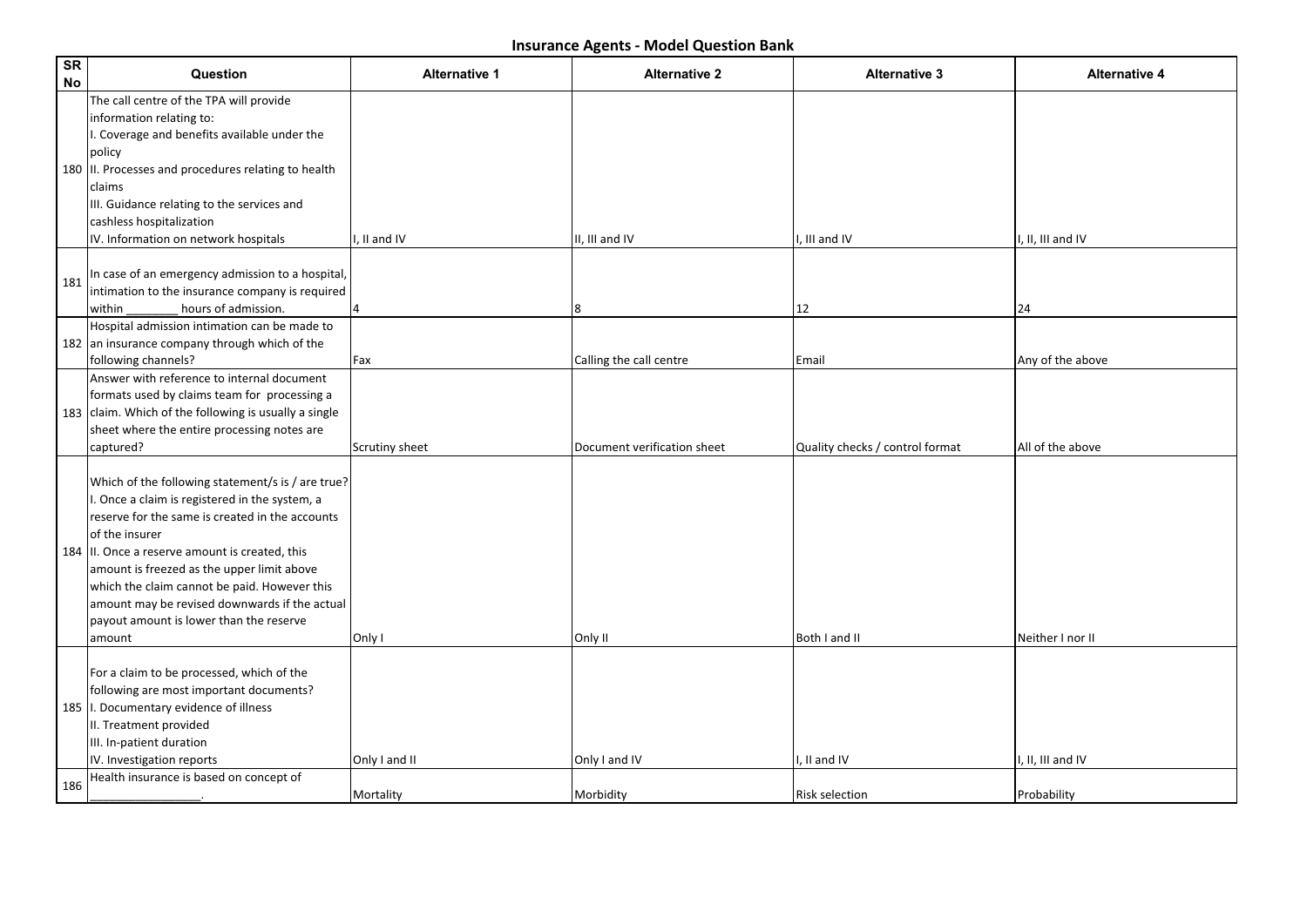| <b>SR</b><br>No | Question                                                                                                                                                                                                                                                                                                                   | <b>Alternative 1</b> | <b>Alternative 2</b>                                                                                                           | <b>Alternative 3</b>                                                                                      | <b>Alternative 4</b>                                                                                        |
|-----------------|----------------------------------------------------------------------------------------------------------------------------------------------------------------------------------------------------------------------------------------------------------------------------------------------------------------------------|----------------------|--------------------------------------------------------------------------------------------------------------------------------|-----------------------------------------------------------------------------------------------------------|-------------------------------------------------------------------------------------------------------------|
| 187             | Which of the following statement is correct with $ $ It is a process of risk selection and risk<br>regard to underwriting?                                                                                                                                                                                                 | pricing              | It is defined as the likelihood and risk of<br>a person becoming ill or sick thereby<br>requiring treatment or hospitalization | Underwriting risk decreases due to<br>various adverse factors, such as being<br>overweight or underweight | Underwriting risk increases due to<br>certain favourable factors like lower age,<br>a healthy lifestyle etc |
|                 | Underwriting is a process of:<br>188   I. Risk Selection<br>II. Risk pricing                                                                                                                                                                                                                                               | Only I is true       | Both I and II are true                                                                                                         | Both I and II are flase                                                                                   | Only II is true                                                                                             |
|                 | Identify the true statement<br>I. Morbidity increases due to various adverse<br>factors, such as being overweight or<br>189 underweight, personal history of certain past<br>and present diseases or ailments.<br>II. Morbidity decreases due to certain<br>favourable factors like lower age, a healthy<br>lifestyle etc. | Only I is true       | Only II is true                                                                                                                | Both I and II are true                                                                                    | Both I and II are false                                                                                     |
| 190             | is the process of assessing<br>the risk appropriately and deciding the terms on<br>which the insurance cover is to be granted.                                                                                                                                                                                             | <b>Risk Aversion</b> | <b>Risk Selection</b>                                                                                                          | Morbidity                                                                                                 | Underwriting                                                                                                |
| 191             | refers to the likelihood and<br>risk of a person becoming ill or sick thereby<br>requiring treatment or hospitalization.                                                                                                                                                                                                   | Mortality            | <b>Risk Selection</b>                                                                                                          | Morbidity                                                                                                 | Probability                                                                                                 |
|                 | In health insurance morbidity premiums are<br>higher for:<br>192   $I.$ Infants<br>II. Young adults<br>III. Adults beyond the age of 45                                                                                                                                                                                    | Only I               | and II                                                                                                                         | and III                                                                                                   | I,II and III                                                                                                |
|                 | The probability of an individual suffering from a<br>chronic ailment is higher in<br>193   $\vert$ . Infants<br>II. Young adults<br>III. Adults beyond the age of 45                                                                                                                                                       | Only III             | and II                                                                                                                         | and III                                                                                                   | II and III                                                                                                  |
| 194             | Medical underwriting can lead to                                                                                                                                                                                                                                                                                           | Moral hazard         | Morale hazard                                                                                                                  | <b>Cream Skimming</b>                                                                                     | Adverse selection                                                                                           |
|                 | Which of the following factors affect morbidity?<br>195   I. Age<br>III. Gender<br>III. Income                                                                                                                                                                                                                             | Only I               | I and II                                                                                                                       | I and III                                                                                                 | I,II and III                                                                                                |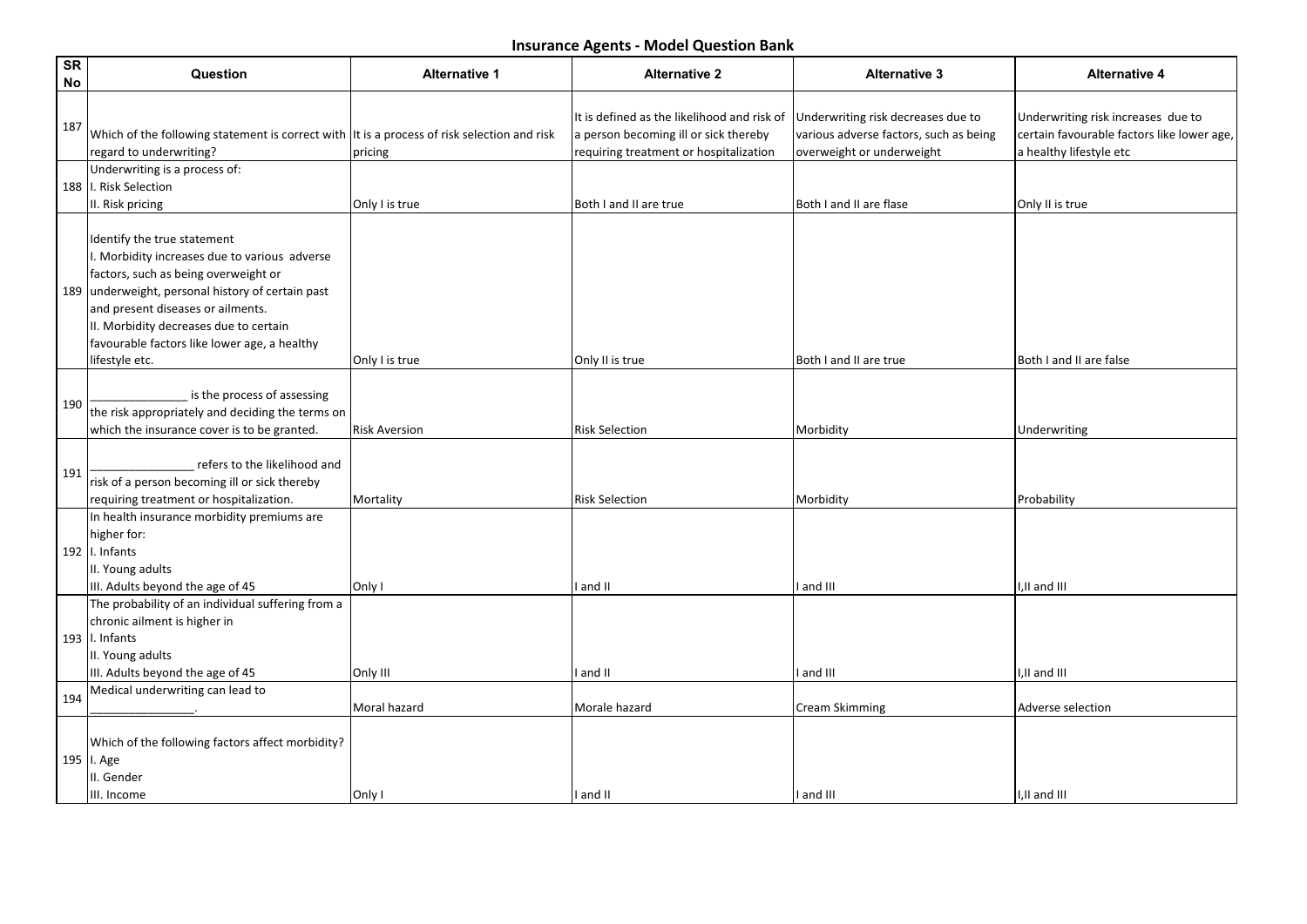| SR<br>No | Question                                                                                                                                                                                                                                                                                                                                                             | <b>Alternative 1</b>                                                                                                                                                                        | <b>Alternative 2</b>                                                                                                                                                                                    | <b>Alternative 3</b>                                                               | <b>Alternative 4</b>                                                                                          |
|----------|----------------------------------------------------------------------------------------------------------------------------------------------------------------------------------------------------------------------------------------------------------------------------------------------------------------------------------------------------------------------|---------------------------------------------------------------------------------------------------------------------------------------------------------------------------------------------|---------------------------------------------------------------------------------------------------------------------------------------------------------------------------------------------------------|------------------------------------------------------------------------------------|---------------------------------------------------------------------------------------------------------------|
| 196      | Identify the true statement<br>I. The morbidity premiums for infants and<br>children are higher than young adults due to<br>increased risk of infections and accidents.<br>II. The morbidity premiums for adults beyond<br>the age of 45 years, are higher, as the<br>probability of an individual suffering from a<br>chronic ailment like diabetes is much higher. | Only I is true                                                                                                                                                                              | Only II is true                                                                                                                                                                                         | Both I and II are true                                                             | Both I and II are false                                                                                       |
|          | Identify the habits that can increase the<br>morbidity risk.<br>197   I. Consumption of tobacco<br>II. Consumption of alcohol<br>III. Practicing yoga<br>Identify the occupations that have higher risk to                                                                                                                                                           | Only I                                                                                                                                                                                      | and II                                                                                                                                                                                                  | and III                                                                            | I,II and III                                                                                                  |
|          | laccidents.<br>198   I. Blaster<br>II. X-ray machine operator<br>III. Driver                                                                                                                                                                                                                                                                                         | Only I                                                                                                                                                                                      | and II                                                                                                                                                                                                  | and III                                                                            | I,II and III                                                                                                  |
|          | Identify the occupations that have higher health<br> risks.<br>199   I. X-ray machine operator<br>II. Miners<br>III. Yoga instructor                                                                                                                                                                                                                                 | Only I                                                                                                                                                                                      | and II                                                                                                                                                                                                  | and III                                                                            | I,II and III                                                                                                  |
| 200      | Which of the following statement is correct with<br>regard to 'selection of risks'?                                                                                                                                                                                                                                                                                  | The process of evaluating each proposal<br>for health insurance in terms of the<br>degree of risk it represents and then<br>deciding whether or not to grant<br>insurance and on what terms | The tendency of people, who suspect or<br>know that their chance of experiencing a appropriately and deciding the terms on<br>loss is high, to seek out insurance<br>eagerly and to gain in the process | The process of assessing the risk<br>which the insurance cover is to be<br>granted | The likelihood and risk of a person<br>becoming ill or sick thereby requiring<br>treatment or hospitalization |
| 201      | Which of the following statement is correct with<br>regard to 'anti-selection'?                                                                                                                                                                                                                                                                                      | The process of evaluating each proposal<br>for health insurance in terms of the<br>degree of risk it represents and then<br>deciding whether or not to grant<br>insurance and on what terms | The tendency of people, who suspect or<br>know that their chance of experiencing a appropriately and deciding the terms on<br>loss is high, to seek out insurance<br>eagerly and to gain in the process | The process of assessing the risk<br>which the insurance cover is to be<br>granted | The likelihood and risk of a person<br>becoming ill or sick thereby requiring<br>treatment or hospitalization |
| 202      | Which of the following statement is correct with<br>regard to 'morbidity'?                                                                                                                                                                                                                                                                                           | The process of evaluating each proposal<br>for health insurance in terms of the<br>degree of risk it represents and then<br>deciding whether or not to grant<br>insurance and on what terms | The tendency of people, who suspect or<br>know that their chance of experiencing a appropriately and deciding the terms on<br>loss is high, to seek out insurance<br>eagerly and to gain in the process | The process of assessing the risk<br>which the insurance cover is to be<br>granted | The likelihood and risk of a person<br>becoming ill or sick thereby requiring<br>treatment or hospitalization |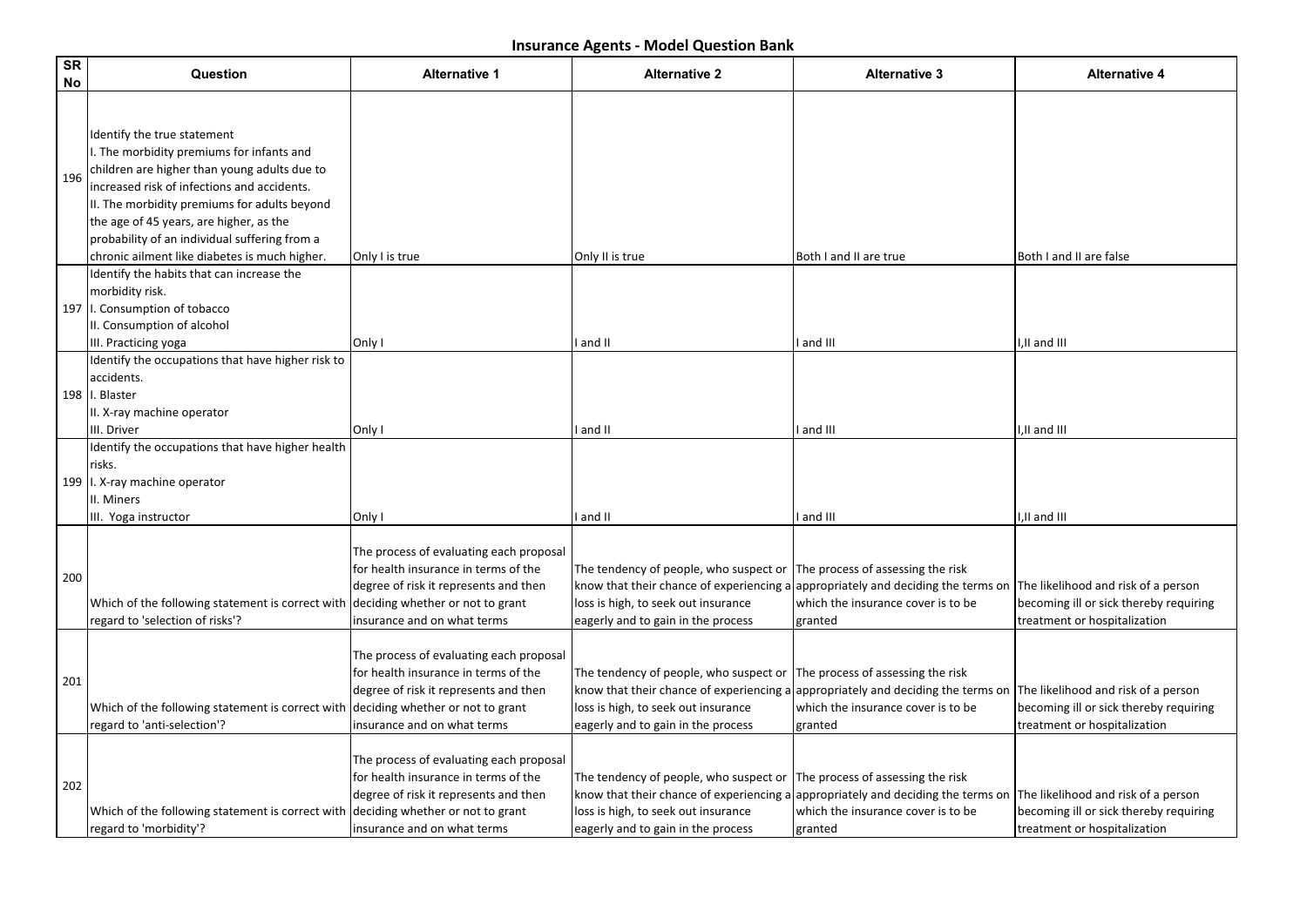| SR<br>No | Question                                                                                                                                                                                                                                                                                                                                                                                            | <b>Alternative 1</b>                                                                                                                                                                        | <b>Alternative 2</b>                                                                                                                                                                                                                          | <b>Alternative 3</b>                          | <b>Alternative 4</b>                                                                                                                     |
|----------|-----------------------------------------------------------------------------------------------------------------------------------------------------------------------------------------------------------------------------------------------------------------------------------------------------------------------------------------------------------------------------------------------------|---------------------------------------------------------------------------------------------------------------------------------------------------------------------------------------------|-----------------------------------------------------------------------------------------------------------------------------------------------------------------------------------------------------------------------------------------------|-----------------------------------------------|------------------------------------------------------------------------------------------------------------------------------------------|
| 203      | means that applicants who<br>are exposed to similar degrees of risk must be<br>placed in the same premium class.                                                                                                                                                                                                                                                                                    | <b>Risk Classification</b>                                                                                                                                                                  | Equity                                                                                                                                                                                                                                        | <b>Risk Selection</b>                         | Adverse selection                                                                                                                        |
| 204      | is the process where individuals<br>are categorized and assigned to different risk<br>classes depending on the degree of risks they<br>pose.                                                                                                                                                                                                                                                        | <b>Risk Classification</b>                                                                                                                                                                  | Equity                                                                                                                                                                                                                                        | <b>Risk Selection</b>                         | Adverse selection                                                                                                                        |
| 205      | Which of the following statement is correct with<br>regard to 'Risk Classification'?                                                                                                                                                                                                                                                                                                                | The process of evaluating each proposal<br>for health insurance in terms of the<br>degree of risk it represents and then<br>deciding whether or not to grant<br>insurance and on what terms | The tendency of people, who suspect or $ $ The process of assessing the risk<br>know that their chance of experiencing a appropriately and deciding the terms on<br>loss is high, to seek out insurance<br>eagerly and to gain in the process | which the insurance cover is to be<br>granted | The process where individuals are<br>categorized and assigned to different<br>risk classes depending on the degree of<br>risks they pose |
|          | Which of the following health insurance<br>products pay for actual medical expenses<br>206  incurred due to hospitalization?<br>I. Indemnity cover<br>II. Fixed benefits cover                                                                                                                                                                                                                      | Only I                                                                                                                                                                                      | Only II                                                                                                                                                                                                                                       | Both I and II                                 | Neither I nor II                                                                                                                         |
|          | A critical Illness cover provides cover for which<br>of the following disease/s?<br>207 II. Stroke<br>II. Asthma                                                                                                                                                                                                                                                                                    |                                                                                                                                                                                             |                                                                                                                                                                                                                                               |                                               |                                                                                                                                          |
|          | III. Cancer<br>Identify the true statement<br>I. Indemnity covers pay for actual medical<br>208 expenses incurred due to hospitalization.<br>II. Fixed benefits cover for a fixed sum per day<br>for the period of hospitalization.                                                                                                                                                                 | Only I<br>Only I is true                                                                                                                                                                    | and II<br>Only II is true                                                                                                                                                                                                                     | and III<br>Both I and II are true             | ,II and III<br>Both I and II are false                                                                                                   |
|          | Identify the true statement<br>I. If insurance cover is on benefit basis, then it<br>will cover all of the expenses incurred or<br>209 amount spent during hospitalisation.<br>II. If insurance cover is on indemnity basis, then<br>the amount will be paid on the occurrence of a<br>certain event as stated in the insurance policy<br>and is not related to the actual expenditure<br>incurred. | Only I is true                                                                                                                                                                              | Only II is true                                                                                                                                                                                                                               | Both I and II are true                        | Both I and II are false                                                                                                                  |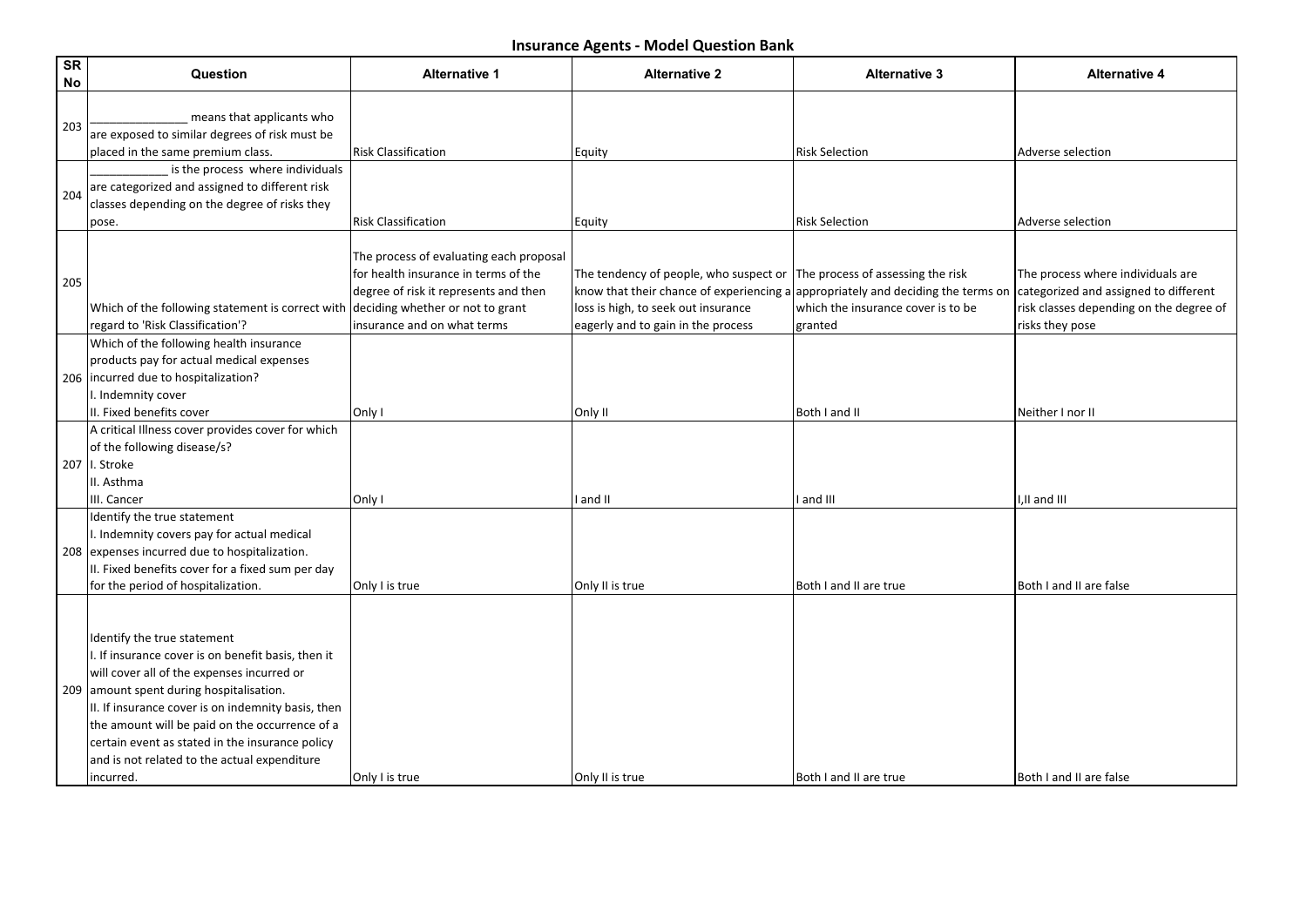| SR<br>No | Question                                                                          | <b>Alternative 1</b>                                     | <b>Alternative 2</b>                                                           | <b>Alternative 3</b>                   | <b>Alternative 4</b>                   |
|----------|-----------------------------------------------------------------------------------|----------------------------------------------------------|--------------------------------------------------------------------------------|----------------------------------------|----------------------------------------|
|          | Which of the following is/are example of day<br>care procedure?                   |                                                          |                                                                                |                                        |                                        |
|          | 210   I. Eye surgeries                                                            |                                                          |                                                                                |                                        |                                        |
|          | II. Chemotherapy                                                                  |                                                          |                                                                                |                                        |                                        |
|          | III. Dialysis                                                                     | Only I                                                   | I and II                                                                       | II and III                             | I,II and III                           |
|          | Which of the following is / are example/s of pre-                                 |                                                          |                                                                                |                                        |                                        |
|          | hospitalisation expenses?                                                         |                                                          |                                                                                |                                        |                                        |
|          | 211   I. Medicines                                                                |                                                          |                                                                                |                                        |                                        |
|          | II. Doctors fees                                                                  |                                                          |                                                                                |                                        |                                        |
|          | III. Medical tests                                                                | Only I                                                   | I and II                                                                       | II and III                             | I,II and III                           |
|          |                                                                                   |                                                          |                                                                                |                                        |                                        |
|          |                                                                                   |                                                          | It is possible to cover each of dependent Each person insured under the policy |                                        | Premium under individual cover will be |
| 212      |                                                                                   | An individual insured under individual                   | insureds under a single policy with a                                          | can claim up to the maximum amount of  | charged for each individual insured    |
|          | All of the following statements related to                                        | cover cannot seek cover for dependent                    | separate sum insured chosen for each                                           | his sum insured during the currency of | according to his age and sum insured   |
|          | individual cover are TRUE except:<br>Top-up plans that allow the deductible to be | parents in law, dependent siblings etc.                  | insured person                                                                 | the policy                             | chosen and any other rating factor     |
|          |                                                                                   |                                                          |                                                                                |                                        |                                        |
| 213      | crossed post a series of hospitalizations during                                  |                                                          |                                                                                |                                        |                                        |
|          | the policy period are known as                                                    |                                                          |                                                                                |                                        |                                        |
|          | Which of the following is / are example/s of                                      | Catastrophe based high deductible plan Super top up plan |                                                                                | Threshold plan                         | Co-pay plan                            |
|          | fixed benefit insurance plans?                                                    |                                                          |                                                                                |                                        |                                        |
|          | 214   I. Hospital daily cash insurance plans                                      |                                                          |                                                                                |                                        |                                        |
|          | II. Critical illness insurance plans                                              |                                                          |                                                                                |                                        |                                        |
|          | III. Senior citizens plan                                                         | Only I                                                   | I and II                                                                       | II and III                             | I,II and III                           |
|          | In hospital daily cash policy, an upper limit is                                  |                                                          |                                                                                |                                        |                                        |
|          | provided on:                                                                      |                                                          |                                                                                |                                        |                                        |
|          | 215   I. The daily cash payout per illness                                        |                                                          |                                                                                |                                        |                                        |
|          | II. The duration of the policy                                                    |                                                          |                                                                                |                                        |                                        |
|          | III. Doctor's fees                                                                | Only I                                                   | I and II                                                                       | II and III                             | I,II and III                           |
|          |                                                                                   |                                                          |                                                                                |                                        |                                        |
|          |                                                                                   |                                                          |                                                                                |                                        |                                        |
|          | Hospital daily cash policy can be purchased as:                                   |                                                          |                                                                                |                                        |                                        |
|          | 216   I. A stand alone policy                                                     |                                                          |                                                                                |                                        |                                        |
|          | II. Add on cover to a regular indemnity policy                                    |                                                          |                                                                                |                                        |                                        |
|          | III. Supplementary cover to a regular hospital                                    |                                                          |                                                                                |                                        |                                        |
|          | expenses policy                                                                   | Only I                                                   | I and II                                                                       | II and III                             | I,II and III                           |
|          |                                                                                   |                                                          |                                                                                |                                        |                                        |
|          | Identify the true statement                                                       |                                                          |                                                                                |                                        |                                        |
|          | . Critical illness policies are usually available for                             |                                                          |                                                                                |                                        |                                        |
| 217      | persons in the age group of 21 years to 65 years.                                 |                                                          |                                                                                |                                        |                                        |
|          | II. The sum insured offered under these policies                                  |                                                          |                                                                                |                                        |                                        |
|          | is quite low.                                                                     | Only I is true                                           | Only II is true                                                                | Both I and II are true                 | Both I and II are false                |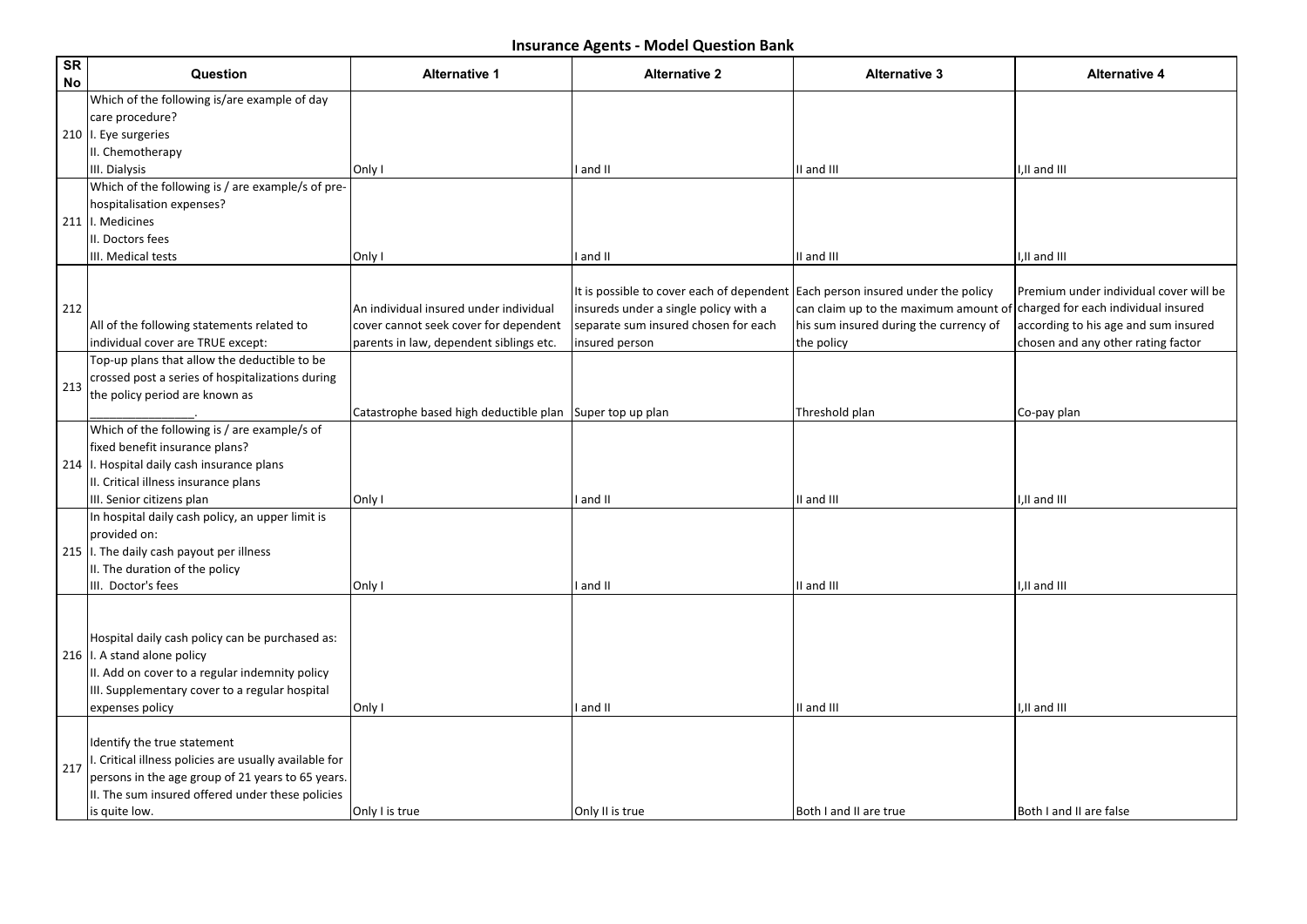| SR<br>No | Question                                                                                                                                                                                                                                                                                                                                                             | <b>Alternative 1</b>        | <b>Alternative 2</b> | <b>Alternative 3</b>   | <b>Alternative 4</b>    |
|----------|----------------------------------------------------------------------------------------------------------------------------------------------------------------------------------------------------------------------------------------------------------------------------------------------------------------------------------------------------------------------|-----------------------------|----------------------|------------------------|-------------------------|
|          | Identify the true statement<br>I. Health plus life combi products are jointly<br>designed by the two insurers and marketed<br>218 through the distribution channels of both<br>linsurers<br>II. For health plus life combi products, the claims<br>are handled by the insurers jointly                                                                               | Only I is true              | Only II is true      | Both I and II are true | Both I and II are false |
|          | Which of the following is an example of package<br> policy?<br>219   I. Health plus life combi product<br>II. Shopkeepers policy<br>III. Householder's policy                                                                                                                                                                                                        | Only I                      | I and II             | II and III             | I,II and III            |
|          | Identify the true statement<br>I. Jan Arogya Bima policy is designed to provide<br>cheap medical insurance to poorer sections of<br>220 the society.<br>II. The coverage of Jan Arogya Bima policy is<br>along the lines of the individual Mediclaim<br>policy and the cumulative bonus and medical<br>check-up are also included.                                   | Only I is true              | Only II is true      | Both I and II are true | Both I and II are false |
|          | Identify the true statement<br>I. Jan Arogya Bima policy is available to<br>individuals only and cannot be extended to<br>221   family members.<br>II. Children between the age of three months<br>and five years can be covered under Jan Arogya<br>Bima policy provided one or both parents are<br>covered concurrently                                            | Only I is true              | Only II is true      | Both I and II are true | Both I and II are false |
| 222      | Which of the following is an example of<br>Permanent Total disability?                                                                                                                                                                                                                                                                                               | Paralysis of all four limbs | Loss of fingers      | Loss of Phalanges      | Loss of toes            |
|          | Identify the true statement<br>I. The insurer facilitates a cashless access to the<br>health service and directly makes payment to<br>the network provider for the admissible<br>223 amount.<br>II. Under cashless facility, the insured has to<br>make payment for amounts beyond the policy<br>limits and for expenses which will be later paid<br>by the insurer. | Only I is true              | Only II is true      | Both I and II are true | Both I and II are false |
| 224      | Individual health insurance covers are offered to                                                                                                                                                                                                                                                                                                                    | Retail customers            | Corporates           | Government schemes     | All of the above        |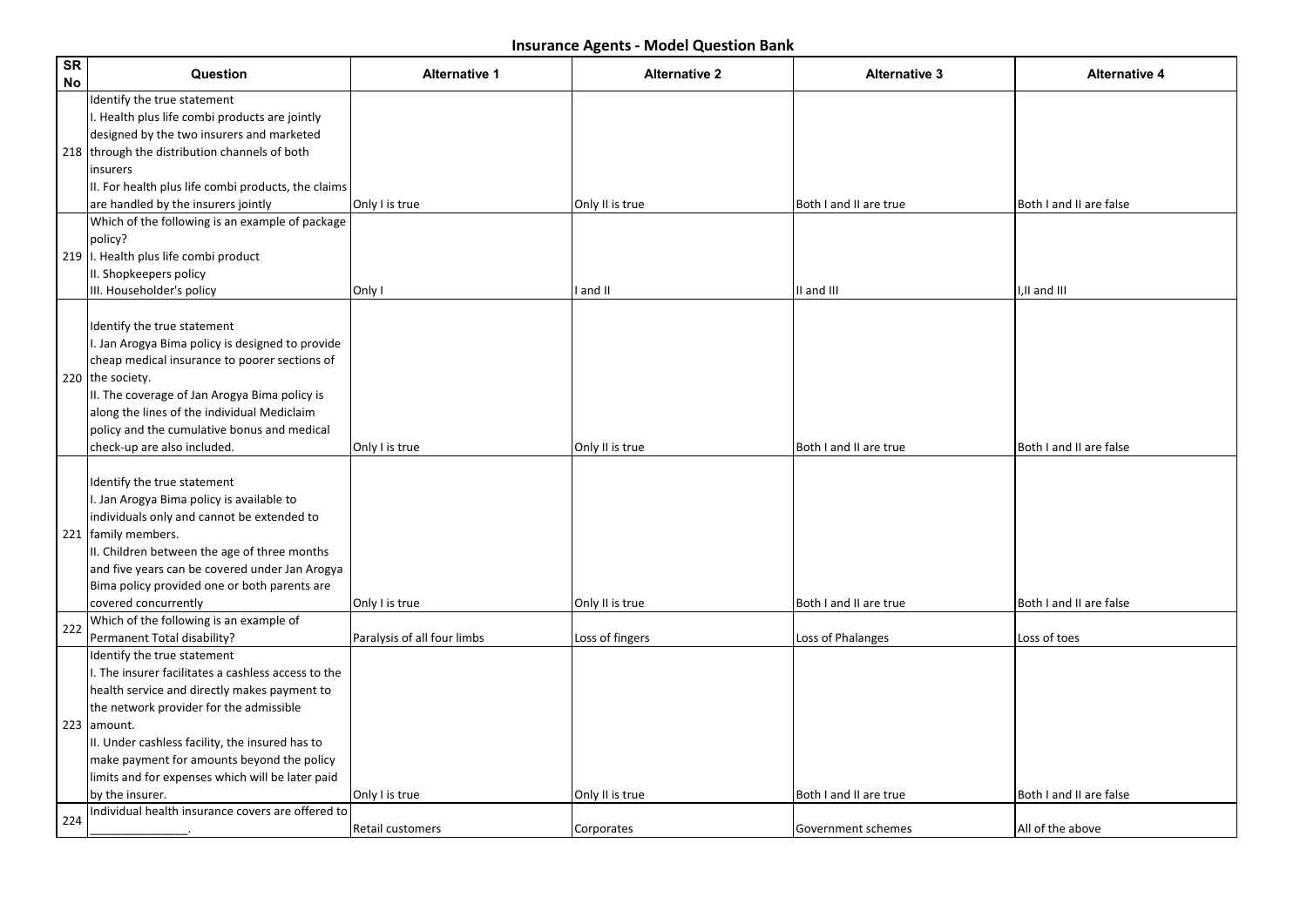| <b>SR</b><br><b>No</b> | Question                                                                                                                                                                                                                                                                                                                                                                                                                                                                       | <b>Alternative 1</b>        | <b>Alternative 2</b>   | <b>Alternative 3</b>            | <b>Alternative 4</b>                                                           |
|------------------------|--------------------------------------------------------------------------------------------------------------------------------------------------------------------------------------------------------------------------------------------------------------------------------------------------------------------------------------------------------------------------------------------------------------------------------------------------------------------------------|-----------------------------|------------------------|---------------------------------|--------------------------------------------------------------------------------|
| 225                    | Group health insurance covers are offered to                                                                                                                                                                                                                                                                                                                                                                                                                                   |                             |                        |                                 |                                                                                |
|                        | Which of the following begin with the proposal<br>form of insurance?<br>226   I. Principle of utmost good faith<br>II. Principle of indemnity<br>III. Duty of disclosure of material information<br>IV. Principle of subrogation                                                                                                                                                                                                                                               | Retail customers<br>Only II | Corporates<br>I and II | Government schemes<br>I and III | All of the above<br>I, II, III and IV                                          |
|                        | The proposer is asked to declare full details of<br>all earlier losses suffered by him / her, whether<br>or not they were insured. Why is this<br>227   information required?<br>I. This will give the insurer information about<br>the subject matter of insurance and how the<br>insured has managed the risk in the past<br>II. Underwriters can understand the risk better<br>from such answers and decide on conducting<br>risk inspections or collecting further details | Only I                      | Only II                | Both I and II are true          | Earlier losses have no role to play in the<br>underwriting of the current risk |
| 228                    | Where a proposal form is not used, the insurer<br>shall record the information obtained orally or<br>in writing, and confirm it within a period of<br>thereof with, the proposer and<br>incorporate the information in its cover note or<br>policy                                                                                                                                                                                                                             | 3 days                      | 7 days                 | 10 days                         | 15 days                                                                        |
| 229                    | Which of the statement/s below is / are correct<br>with regard to a prospectus?<br>I. A prospectus is usually in the form of a<br>brochure or leaflet and serves the purpose of<br>introducing a product to such prospective<br>buyers.<br>II. Issue of prospectus is governed by IRDA Act                                                                                                                                                                                     | Only I is true              | Only II is true        | Both I and II are true          | Both I and II are false                                                        |
| 230                    | Which of the following should be included in the<br>prospectus?<br>I. Scope of benefits<br>II. Extent of insurance cover<br>III. Warranties, exceptions and conditions of the<br>insurance cover                                                                                                                                                                                                                                                                               | Only I                      | Only I and II          | Only II and III                 | I, II and III                                                                  |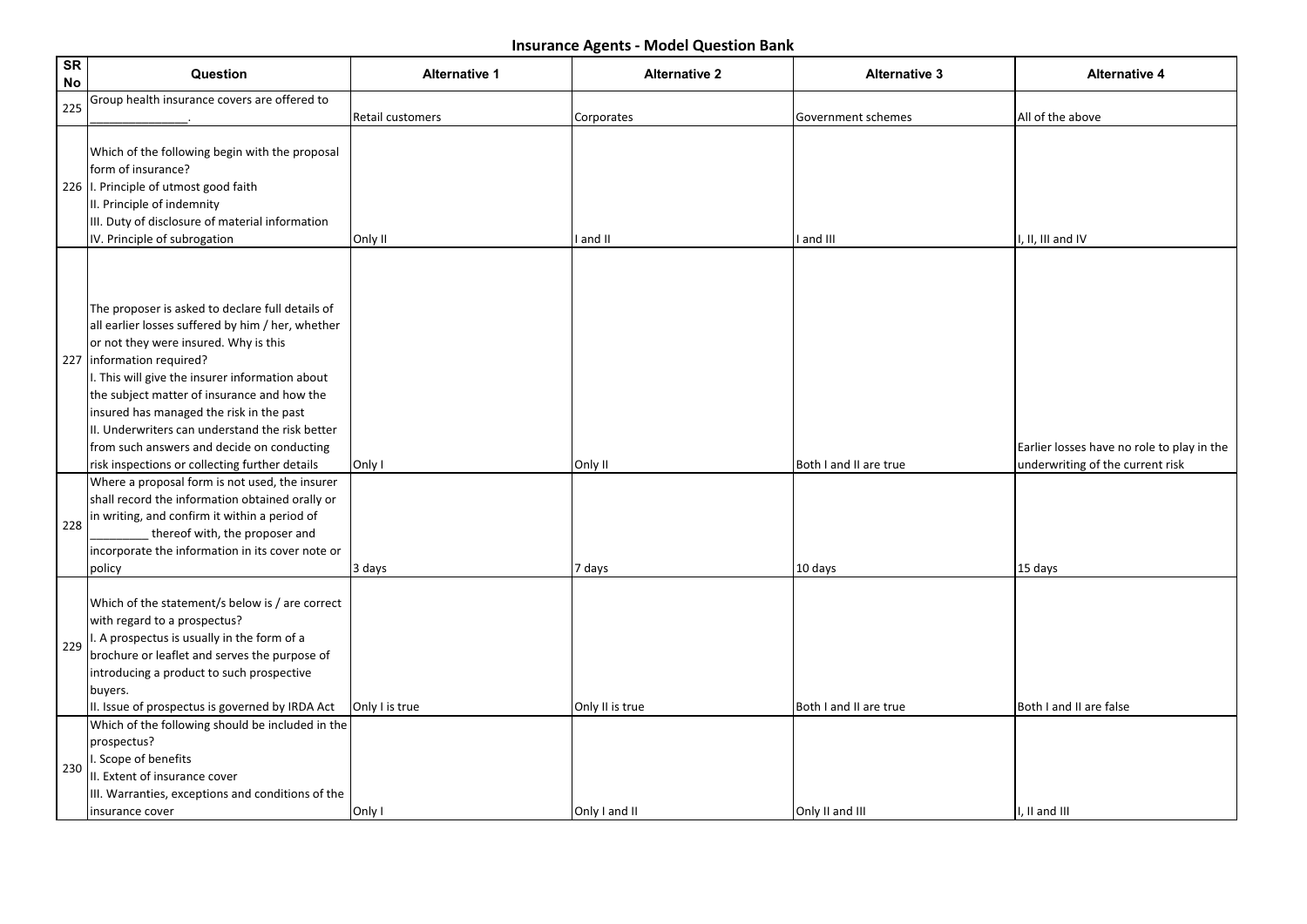| <b>SR</b><br><b>No</b> | Question                                                                                                                                                                                                                                                                                                                                                                                                                               | <b>Alternative 1</b> | <b>Alternative 2</b>                            | <b>Alternative 3</b>   | <b>Alternative 4</b>    |
|------------------------|----------------------------------------------------------------------------------------------------------------------------------------------------------------------------------------------------------------------------------------------------------------------------------------------------------------------------------------------------------------------------------------------------------------------------------------|----------------------|-------------------------------------------------|------------------------|-------------------------|
|                        | Which of the following information mentioned<br>in the prospectus is correct with regards to<br>riders?<br>I. The allowable riders on the product should<br>231 also be clearly stated with regard to their scope<br>of benefits<br>II. The premium related to all the riders put<br>together should not exceed 50% of the premium<br>of the main product                                                                              | Only I is true       | Only II is true                                 | Both I and II are true | Both I and II are false |
| 232                    | Premium is the ________ paid by the insured<br>to the insurer for insuring the subject matter of<br>insurance, under a contract of insurance.                                                                                                                                                                                                                                                                                          | Contribution         | Consideration                                   | Fee                    | Subscription            |
| 233                    | Which of the following statement/s is / are true<br>with regards to premium?<br>I. According to Section 64 VB of the Insurance<br>Act, premium is to be paid in advance, before<br>lthe start of the insurance cover<br>II. This section is a special feature of non-life<br>insurance industry in India                                                                                                                               | Only I is true       | Only II is true                                 | Both I and II are true | Both I and II are false |
|                        | Which of the following statement/s is / are true<br>with regards to premium?<br>I. Section 64 VB of the Insurance Act ensures<br>that only when the premium is received by the<br>234   insurance company, a valid insurance contract<br>can be completed<br>II. Section 64 VB of the Insurance Act ensures<br>that only when the premium is received by the<br>insurance company, the risk can be assumed by<br>the insurance company | Only I is true       | Only II is true                                 | Both I and II are true | Both I and II are false |
|                        | Where an insurance agent collects a premium<br>on a policy of insurance on behalf of an insurer,<br>235 he shall deposit to the insurer the premium so<br>collected in full without deduction of his<br>commission within ____________ of the collection<br>excluding bank and postal holidays                                                                                                                                         | Twenty-four hours    | Three days                                      | Five days              | Seven days              |
| 236                    | The premium to be paid by any person<br>$ $ proposing to take an insurance policy, may be<br>made in which of the following methods?                                                                                                                                                                                                                                                                                                   | Cash                 | Any recognised banking negotiable<br>instrument | Postal money order     | Any of the above        |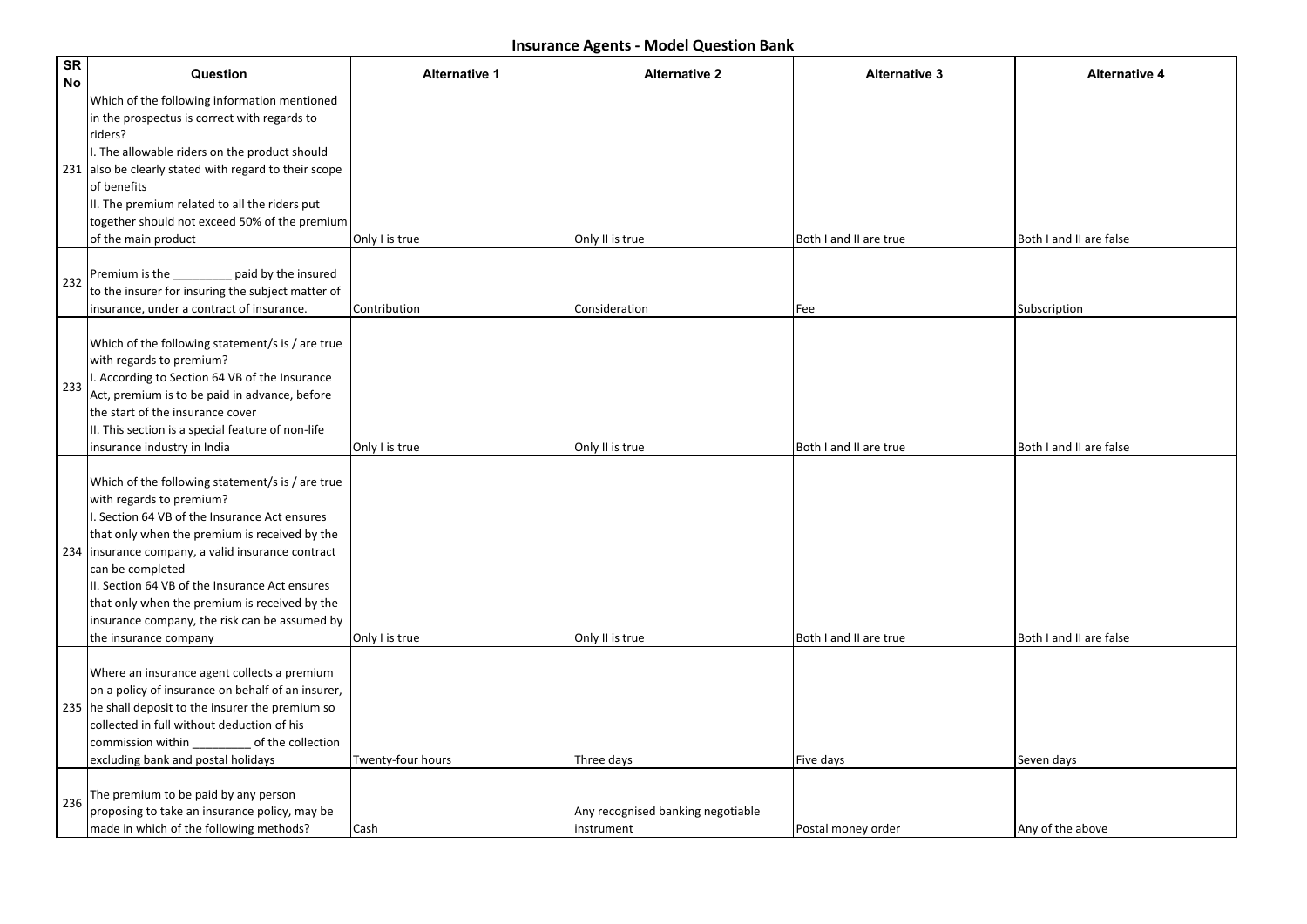| <b>SR</b><br>No | Question                                                                                                                                                                                                                                                                                                                                                                               | <b>Alternative 1</b>                                                                                  | <b>Alternative 2</b>                                             | <b>Alternative 3</b>                                            | <b>Alternative 4</b>                                     |
|-----------------|----------------------------------------------------------------------------------------------------------------------------------------------------------------------------------------------------------------------------------------------------------------------------------------------------------------------------------------------------------------------------------------|-------------------------------------------------------------------------------------------------------|------------------------------------------------------------------|-----------------------------------------------------------------|----------------------------------------------------------|
| 237             | In case the proposer / policyholder opts for<br>premium payment through net banking or credit<br>/ debit card, the payment must be made<br>through net banking account or credit / debit<br>card issued in the name of                                                                                                                                                                 | Proposer / policyholder                                                                               | Proposer / policyholder or any blood<br>relative                 | Proposer / policyholder or any family<br>member                 | Any of the above                                         |
|                 | XYZ Private Ltd has applied for an insurance<br>cover. The premises are being inspected for<br>determining the actual rate applicable and the<br>238 exact premium is not finalized. In such a<br>scenario, where the preparation of the policy is<br>pending and for providing the cover on a<br>provisional basis, which of the following can be<br>issued by the insurance company? | Certificate of insurance                                                                              | Cover note                                                       | Provisional policy                                              | Temporary policy subject to conditions<br>and warranties |
| 239             | Cover notes are predominantly used in case of<br>lwhich of the below?<br>. Marine insurance<br>II. Health insurance<br>III. Life insurance<br>IV. Motor insurance                                                                                                                                                                                                                      | I and II                                                                                              | III and IV                                                       | I and IV                                                        | II and III                                               |
| 240             | In which of the following scenarios, an insurance<br>cover can be provided on a provisional basis<br>through a cover note?                                                                                                                                                                                                                                                             | In case of complex policies which involve are being inspected for determining the<br>long negotiation | In case of policies where the premises<br>actual rate applicable | In case of policies where the exact<br>premium is not finalized | Any of the above                                         |
|                 | Which of the following statement/s is / are true<br>with regard to a cover note?<br>I. A cover note is stamped<br>241 $\vert$ II. The wording of the cover note makes it clear<br>that it is subject to the usual terms and<br>conditions of the insurer's policy for that class of<br>insurance                                                                                       | Only I is true                                                                                        | Only II is true                                                  | Both I and II are true                                          | Both I and II are false                                  |
|                 | Which of the following statement/s is / are true<br>with regards to a cover note?<br>I. If the risk is governed by any warranties, then<br>242 the cover note would state that the insurance is<br>subject to such warranties<br>II. The cover note cannot be made subject to<br>special clauses like Agreed Bank Clause,<br>Declaration Clause etc.                                   | Only I is true                                                                                        | Only II is true                                                  | Both I and II are true                                          | Both I and II are false                                  |
|                 | In case of motor policies, a ____<br>provides<br>243 evidence of insurance in cases where proof may<br>be required.                                                                                                                                                                                                                                                                    | Cover note                                                                                            | Certificate of insurance                                         | Warranty document                                               | <b>Endorsement document</b>                              |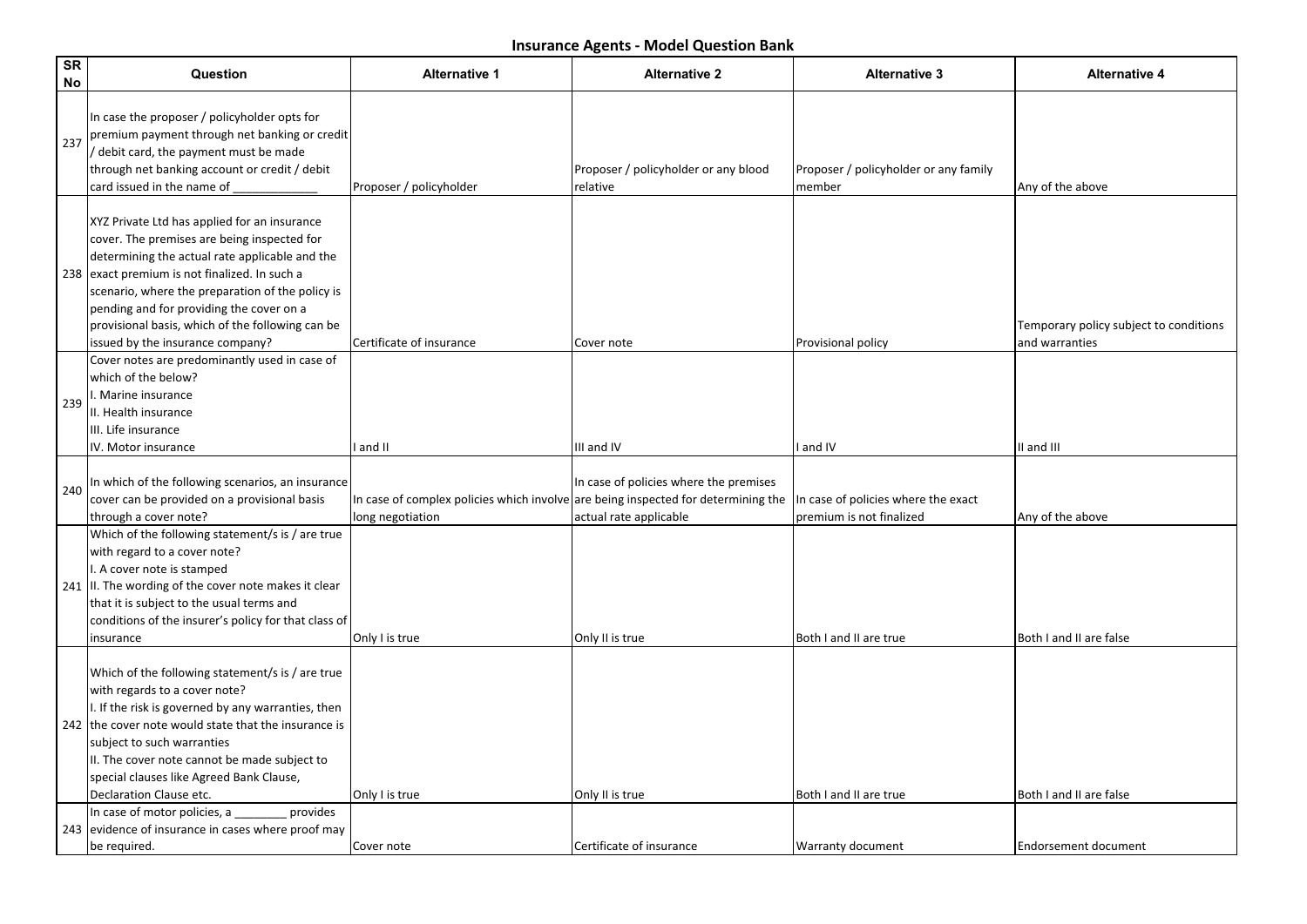| <b>SR</b><br>No | Question                                                                                                                                                                                                                                                                                                                            | <b>Alternative 1</b>                                                               | <b>Alternative 2</b> | <b>Alternative 3</b>                                                                                                                                                       | <b>Alternative 4</b>                                                                                 |
|-----------------|-------------------------------------------------------------------------------------------------------------------------------------------------------------------------------------------------------------------------------------------------------------------------------------------------------------------------------------|------------------------------------------------------------------------------------|----------------------|----------------------------------------------------------------------------------------------------------------------------------------------------------------------------|------------------------------------------------------------------------------------------------------|
|                 | in addition to the policy, a<br> In<br>244 certificate of insurance is issued as required by<br>the governing Act.                                                                                                                                                                                                                  | Fire insurance                                                                     | Motor insurance      | Health insurance                                                                                                                                                           | Property insurance                                                                                   |
|                 | In case of motor insurance, the certificate of<br>245   insurance provides evidence of insurance to:<br>I. Police<br>II. Registration Authorities                                                                                                                                                                                   | Only I                                                                             | Only II              | Both I and II                                                                                                                                                              | No certificate is required as the policy<br>document is sufficient proof of evidence<br>of insurance |
|                 | 246 The earliest kind of risks to be handled through<br>the concept of insurance was losses due to:                                                                                                                                                                                                                                 | Train accidents                                                                    | Road accidents       | Misadventure at sea                                                                                                                                                        | Earthquakes                                                                                          |
|                 | In the earlier days, the business guilds or<br>societies in Europe operated on a<br>247 funding losses by members due to shipping<br>losses, fire, death of members, or loss of<br>livestock.                                                                                                                                       | Profit sharing                                                                     | Equity sharing       | Subscription sharing                                                                                                                                                       | Cargo value sharing                                                                                  |
|                 | In the earlier days, the business guilds or<br>societies in Europe operated on a sharing basis<br>funding losses by members due to:<br>248  I. Shipping losses<br>II. Fire<br>IIII. Death of members<br>IV. Loss of livestock                                                                                                       | Only III                                                                           | , II or III          | II or IV                                                                                                                                                                   | I, II, III or IV                                                                                     |
| 249             | In the earlier days, traders gathered at the<br>Lloyd's Coffee House in London to agree to<br>share the losses to their goods being carried by<br>ships, due to perils of the sea which included:<br>I. Pirates who robbed on the high seas<br>II. Bad sea weather spoiling the goods<br>III. Sinking of the ship due to any reason | Only III                                                                           | or II                | or III                                                                                                                                                                     | , II or III                                                                                          |
|                 | The Life Insurance Companies Act, 1912 made<br>certification by an actuary for which of the<br>following:<br>250   I. Premium-rate tables<br>II. Periodical valuation of companies<br>III. Solvency margins<br>IV. Launch of new products                                                                                           | Only I                                                                             | Only III             | I and II                                                                                                                                                                   | II and III                                                                                           |
| 251             | All the following statements related to<br>nationalisation of insurance are correct EXCEPT:   on 1st September 1956                                                                                                                                                                                                                 | Life insurance business was nationalised Life Insurance Corporation of India (LIC) | was formed in 1956   | At the time of nationalisation of life<br>insurance, there were 170 provident<br>fund societies and 75 companies doing<br>life insurance business in India at that<br>time | From 1956 to 1999, the LIC held the sole<br>right to do life insurance business in<br>India          |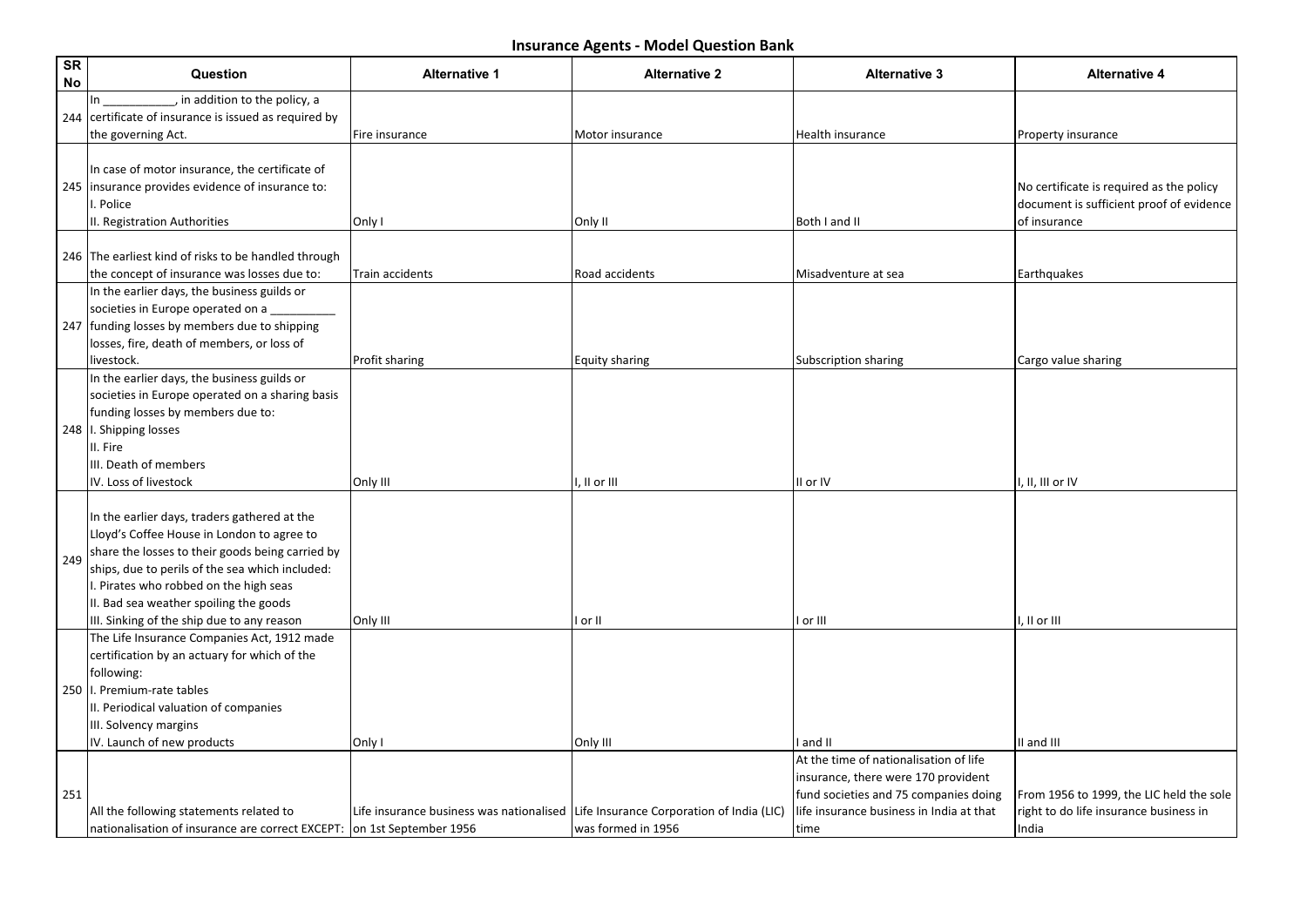| <b>SR</b><br>No | Question                                                                                                                                                                                                                                                                                                                         | <b>Alternative 1</b>                                                                                                                                 | <b>Alternative 2</b>                                                                                                                                  | <b>Alternative 3</b>                                                                                                                                                                                                                                | <b>Alternative 4</b>                                                                                                 |
|-----------------|----------------------------------------------------------------------------------------------------------------------------------------------------------------------------------------------------------------------------------------------------------------------------------------------------------------------------------|------------------------------------------------------------------------------------------------------------------------------------------------------|-------------------------------------------------------------------------------------------------------------------------------------------------------|-----------------------------------------------------------------------------------------------------------------------------------------------------------------------------------------------------------------------------------------------------|----------------------------------------------------------------------------------------------------------------------|
| 252             | All the following statements related to<br>nationalisation of insurance are correct EXCEPT:                                                                                                                                                                                                                                      | With the passing of General Insurance<br><b>Business Nationalisation Act (GIBNA) in</b><br>1972, the non-life insurance business<br>was nationalised | During nationalisation of general<br>insurance business, the General<br>Insurance Corporation of India (GIC) and<br>its four subsidiaries were set up | At the time of nationalisation of general<br>insurance, there were 75 provident fund<br>societies and 170 general insurers in<br>India doing non-life insurance business<br>were merged with the formation four<br>subsidiaries of the GIC of India | Life Insurance Corporation of India (LIC)<br>was formed in 1956                                                      |
|                 | Healthcare is nothing but a set of services<br>provided by various agencies and providers<br>including the government, to:<br>253  I. Promote health of people<br>II Maintain health of people<br>III. Monitor health of people<br>IV. Restore health of people                                                                  | Only IV                                                                                                                                              | and IV                                                                                                                                                | II, III and IV                                                                                                                                                                                                                                      | $I. II. III$ and IV                                                                                                  |
|                 | 254 For healthcare to be effective it must be:                                                                                                                                                                                                                                                                                   | Comprehensive                                                                                                                                        | Adequate                                                                                                                                              | Affordable                                                                                                                                                                                                                                          | All of the above                                                                                                     |
| 255             | All the following statements are correct EXCEPT:                                                                                                                                                                                                                                                                                 | Health status of a person varies from<br>person to person                                                                                            | It is not feasible to make the healthcare<br>infrastructure available at same level for<br>all types of health problems                               | It is possible and necessary to make the<br>healthcare infrastructure available at<br>same level for all types of health<br>problems                                                                                                                | The health care facilities should be<br>based upon the probability of the<br>incidence of disease for the population |
| 256             | All the following statements are correct EXCEPT:                                                                                                                                                                                                                                                                                 | Health status of a person varies from<br>person to person                                                                                            | It is feasible to make the healthcare<br>infrastructure available at same level for<br>all types of health problems                                   | It is not necessary to make the<br>healthcare infrastructure available at<br>same level for all types of health<br>problems                                                                                                                         | The health care facilities should be<br>based upon the probability of the<br>incidence of disease for the population |
| 257             | The need to set up the healthcare facilities in<br>any area whether a village or a district or a state<br>will be based upon the various health care<br>factors called indicators of that area such as:<br>I. Size of population<br>II. Death rate<br>III. Sickness rate                                                         | Only III                                                                                                                                             | II and III                                                                                                                                            | and III                                                                                                                                                                                                                                             | I, II and III                                                                                                        |
|                 | The need to set up the healthcare facilities in<br>any area whether a village or a district or a state<br>258 will be based upon the various health care<br>factors called indicators of that area such as:<br>I. Disability rate<br>II. Social and mental health of the people<br>III. General nutritional status of the people | Only III                                                                                                                                             | II and III                                                                                                                                            | and III                                                                                                                                                                                                                                             | I, II and III                                                                                                        |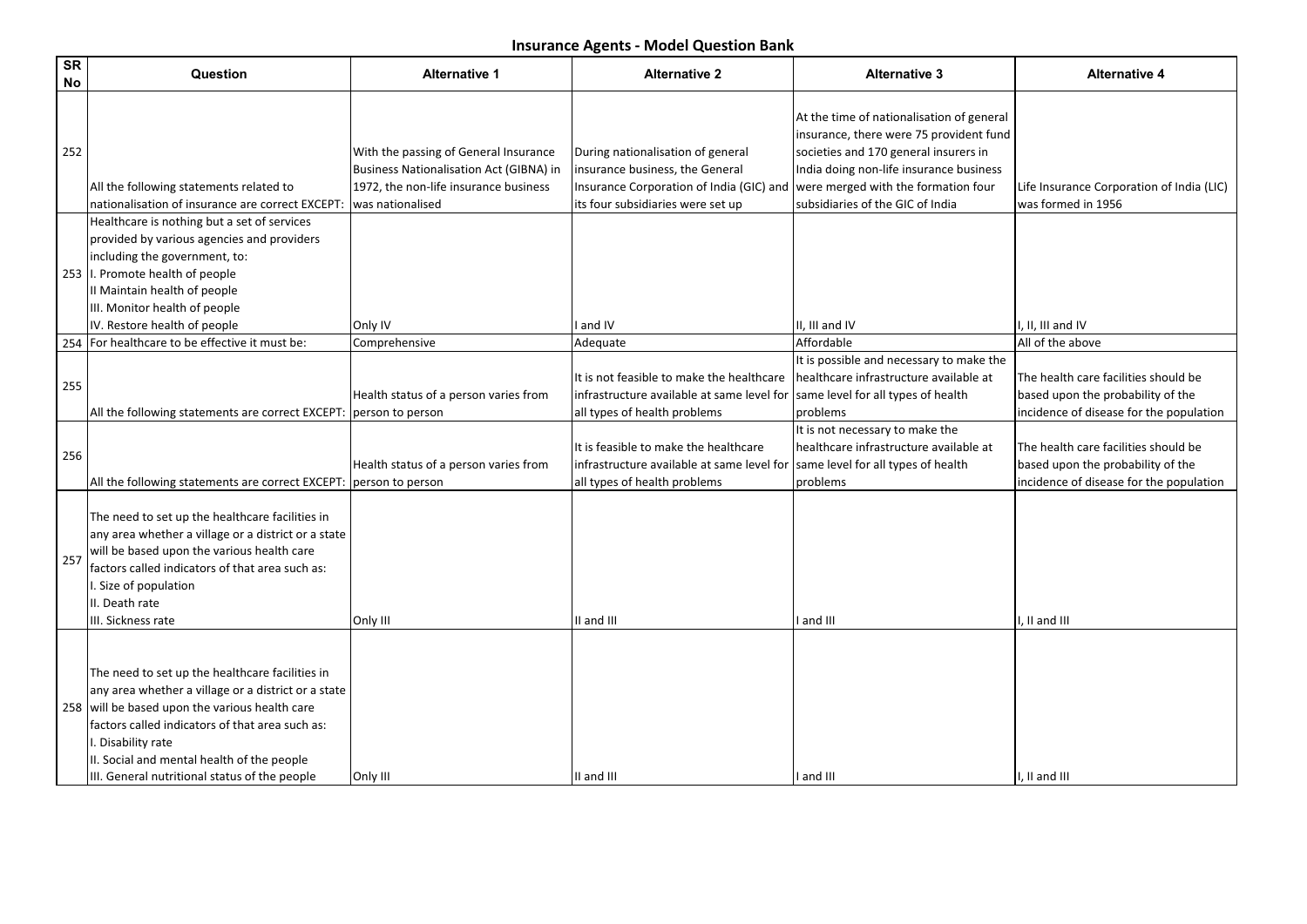| <b>SR</b><br>No | Question                                                                                                                                                                                                                                                                                                                                                                                                                 | <b>Alternative 1</b>                                      | <b>Alternative 2</b>                                                              | <b>Alternative 3</b>                                  | <b>Alternative 4</b>                                                                                                                               |
|-----------------|--------------------------------------------------------------------------------------------------------------------------------------------------------------------------------------------------------------------------------------------------------------------------------------------------------------------------------------------------------------------------------------------------------------------------|-----------------------------------------------------------|-----------------------------------------------------------------------------------|-------------------------------------------------------|----------------------------------------------------------------------------------------------------------------------------------------------------|
|                 | The need to set up the healthcare facilities in<br>any area whether a village or a district or a state<br>will be based upon the various health care<br>259   factors called indicators of that area such as:<br>I. Environmental factors such as if it is a mining<br>area or an industrial area<br>II. How much of the health care system is likely<br>to be used<br>III. Socio-economic factors such as affordability | Only III                                                  | II and III                                                                        | and III                                               | I. II and III                                                                                                                                      |
|                 | 260 All the following statements with regard to<br>Primary Health Centres are correct EXCEPT:                                                                                                                                                                                                                                                                                                                            | PHCs have been established for every<br>5000 population   | PHCs are referral units for about six sub-<br>centres                             | All PHCs provide outpatient services                  | Majority of PHCs have four to six in-<br>patient beds                                                                                              |
| 261             | All the following statements with regard to<br>Primary Health Centres are correct EXCEPT:                                                                                                                                                                                                                                                                                                                                | PHCs have been established for every<br>30000 population  | PHCs are referral units for about six sub-<br>centres                             | Majority of PHCs have four to six in-<br>patient beds | A PHC is manned by a female health<br>worker, also called the Auxiliary Nurse<br>Mid-wife (ANM) and a male health<br>worker                        |
|                 | 262 All the following statements with regard to<br>Primary Health Centres are correct EXCEPT:                                                                                                                                                                                                                                                                                                                            | PHCs have been established for every<br>30000 population  | PHCs are referral units for Community<br><b>Health Centres</b>                    | All PHCs provide outpatient services                  | Majority of PHCs have four to six in-<br>patient beds                                                                                              |
| 263             | All the following statements with regard to<br>Primary Health Centres are correct EXCEPT:                                                                                                                                                                                                                                                                                                                                | PHCs have been established for every<br>30000 population  | PHCs are referral units for about six sub-<br>centres                             | All PHCs provide outpatient services                  | According to the norms each PHC should<br>have at least 30 beds, one operation<br>theatre, X-ray machine, labour room and<br>laboratory facilities |
| 264             | All the following statements with regard to<br>Community Health Centres are correct EXCEPT:                                                                                                                                                                                                                                                                                                                              | CHCs have been established for every<br>30,000 population | CHCs are referral units for 4 PHCs                                                | CHCs provide specialist care facilities               | According to the norms each CHC should<br>have at least 30 beds, one operation<br>theatre, X-ray machine, labour room and<br>laboratory facilities |
| 265             | All the following statements with regard to<br>Community Health Centres are correct EXCEPT:                                                                                                                                                                                                                                                                                                                              | CHCs have been established for every 1<br>lakh population | CHCs are referral units for 6 sub-centres CHCs provide specialist care facilities |                                                       | According to the norms each CHC should<br>have at least 30 beds, one operation<br>theatre, X-ray machine, labour room and<br>laboratory facilities |
| 266             | Risk inspection is conducted when the sum<br>insured                                                                                                                                                                                                                                                                                                                                                                     | Is large                                                  | Is small                                                                          | Is moderate                                           | Is medium                                                                                                                                          |
| 267             | Risk inspection is generally conducted<br>b٧                                                                                                                                                                                                                                                                                                                                                                             | Engineers                                                 | Insurer                                                                           | Policy holder                                         | Government                                                                                                                                         |
| 268             | Risk inspection is done for deciding the rates of                                                                                                                                                                                                                                                                                                                                                                        | Premium                                                   | Bonus                                                                             | Salary                                                | Remuneration                                                                                                                                       |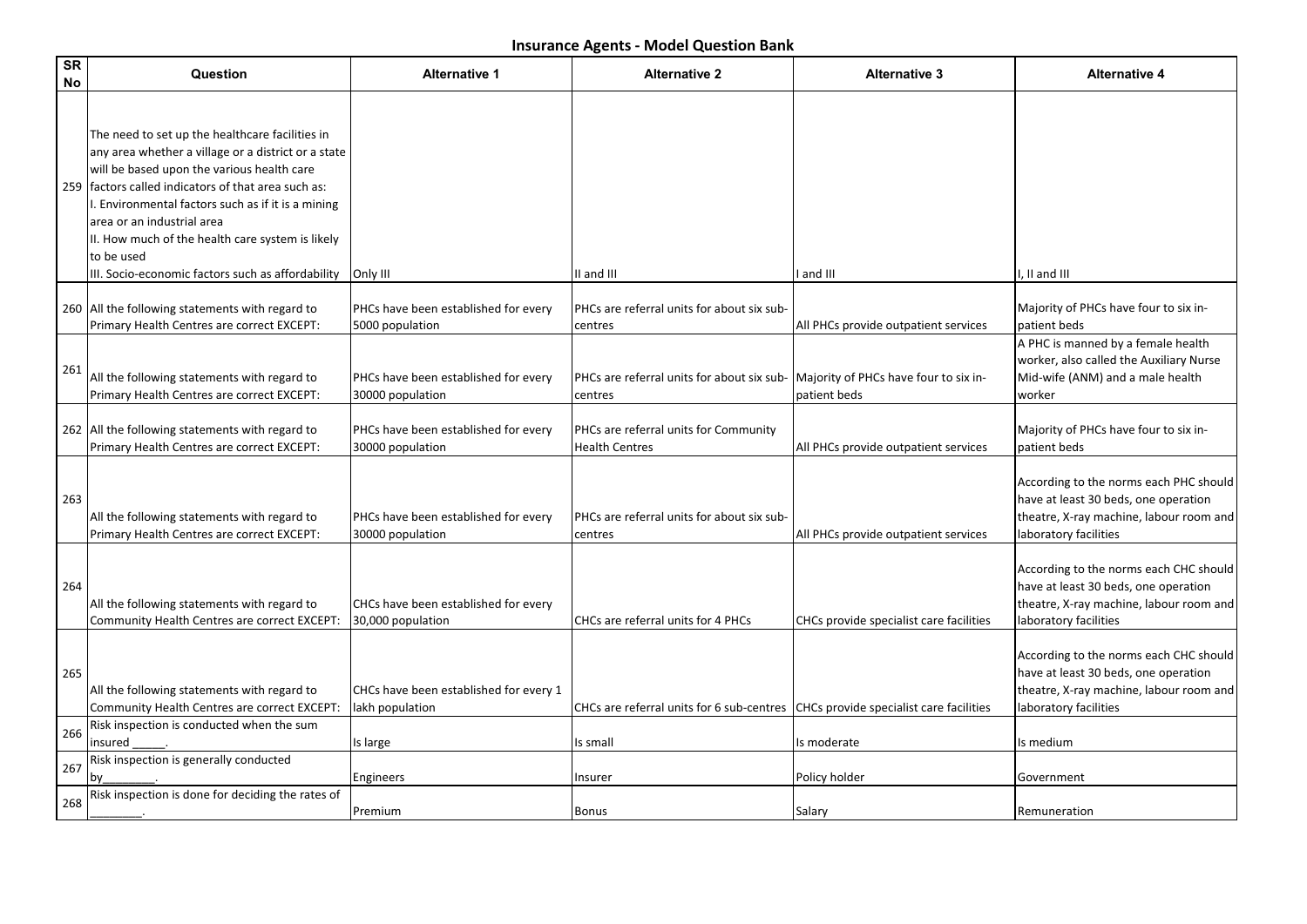| SR<br>No | Question                                                                                                                                                                                                                            | <b>Alternative 1</b>                 | <b>Alternative 2</b>  | <b>Alternative 3</b>    | <b>Alternative 4</b>    |
|----------|-------------------------------------------------------------------------------------------------------------------------------------------------------------------------------------------------------------------------------------|--------------------------------------|-----------------------|-------------------------|-------------------------|
| 269      | Which section of IRDA Act deals with "the<br>matters relating to licensing of surveyors and<br>loss assessors" and their roles and                                                                                                  |                                      |                       |                         |                         |
|          | responsibilities etc.                                                                                                                                                                                                               | Section 64J                          | Section 64A           | Section 64R             | Section 64UM            |
| 270      | are experts in inspecting and<br>evaluating losses in specific areas.                                                                                                                                                               | Evaluators                           | Surveyors             | Loss Assessors          | Claim                   |
|          | 271   Insurance Surveyors and Loss Assessors                                                                                                                                                                                        |                                      |                       |                         |                         |
|          | Regulations, Act was formulated in the year                                                                                                                                                                                         | 2000                                 | 1996                  | 2003                    | 1992                    |
|          | Which of the following sections of 'Insurance<br>272 Regulatory and Development Authority Act,<br>1999' is applicable for the Insurance Surveyors<br>and Loss Assessors Regulations, Act                                            | Section 26                           | Section 19            | Section 41              | Section 55              |
|          | In how many categories are the Surveyors and                                                                                                                                                                                        |                                      |                       |                         |                         |
| 273      | Loss Assessors defined                                                                                                                                                                                                              |                                      |                       | 5                       | 6                       |
| 274      | As per Section 64 UM of Insurance Act, the<br>minimum amount of claim to be applicable on<br>an Insurance Policy for an individual surveyor to                                                                                      |                                      |                       |                         |                         |
|          | be employed                                                                                                                                                                                                                         | Rs. 50,000                           | Rs. 25,000            | Rs. 20,000              | Rs. 45,000              |
|          | The time duration allotted to a Surveyor and                                                                                                                                                                                        |                                      |                       |                         |                         |
|          | 275 Loss Assessor to submit their assessment report<br>days                                                                                                                                                                         | 15                                   | 30                    | 45                      | 60                      |
| 276      | The clause of arbitration does not apply to<br>insurance                                                                                                                                                                            | Goods                                | Marine                | Automobile              | Agricultural            |
| 277      | If while obtaining a Industrial Insurance policy,<br>the insured did not do a full-disclosure, and<br>liable under breach of trust, and the insurer has<br>declined the claim settlement. They both can<br>settle the issue through | <b>Grievance Redressal Authority</b> | Insurance Ombudsman   | Litigation              | <b>Consumer Forum</b>   |
|          | Disputes relating to question of liability are to                                                                                                                                                                                   |                                      |                       |                         |                         |
| 278      | be settled through                                                                                                                                                                                                                  | <b>Mutual Consensus</b>              | Ombudsman             | Litigation              | <b>Actuaries</b>        |
| 279      | Arbitration and Conciliation Act, was formulated<br>in                                                                                                                                                                              | 1992                                 | 1995                  | 1996                    | 1999                    |
|          | To apply for a claim, in case of damage caused                                                                                                                                                                                      |                                      |                       |                         |                         |
|          | 280 by flood or cyclone, a report from ______ would                                                                                                                                                                                 |                                      |                       |                         |                         |
|          | be necessary                                                                                                                                                                                                                        | <b>Police Department</b>             | Meteorological Office | <b>Fire Department</b>  | Surveyor/ Loss Assessor |
| 281      | A police report may not be needed in the<br>following case                                                                                                                                                                          | Damage by Cyclone                    | Damage by Fire        | Damage In Road Accident | Damage In Transit       |
|          | On the occurrence of a loss, the insured is                                                                                                                                                                                         |                                      |                       |                         |                         |
| 282      | expected to act as if he is uninsured. In other                                                                                                                                                                                     |                                      |                       |                         |                         |
|          | words, he has a duty to take measures to<br>the loss.                                                                                                                                                                               | Minimize                             | Assess                | Protect                 | Project                 |
|          |                                                                                                                                                                                                                                     |                                      |                       |                         |                         |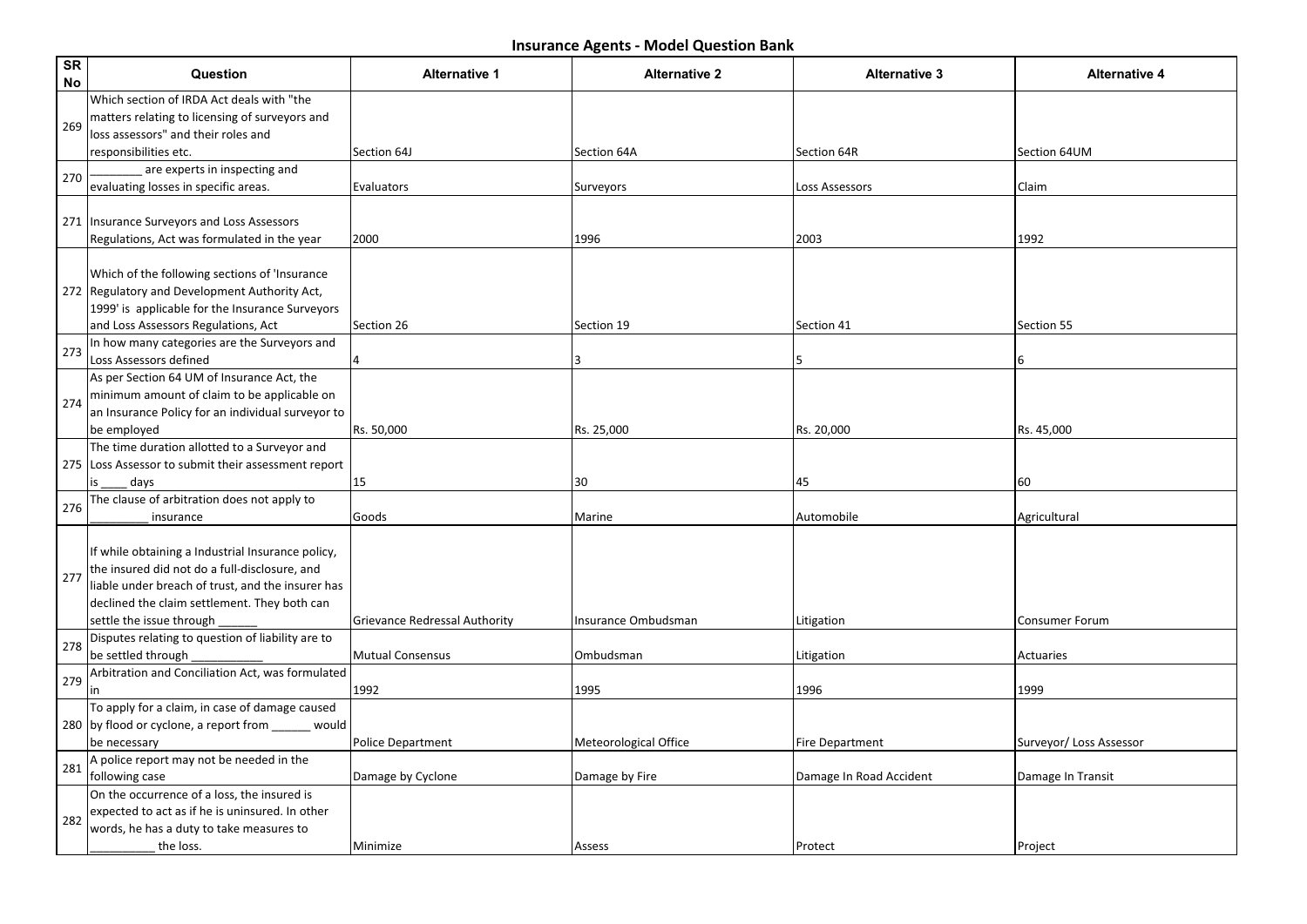| <b>SR</b><br>No | Question                                                                                                                                                                                                                                                          | <b>Alternative 1</b>                                                           | <b>Alternative 2</b>                                                      | <b>Alternative 3</b>                                                                                                  | <b>Alternative 4</b>                                                   |
|-----------------|-------------------------------------------------------------------------------------------------------------------------------------------------------------------------------------------------------------------------------------------------------------------|--------------------------------------------------------------------------------|---------------------------------------------------------------------------|-----------------------------------------------------------------------------------------------------------------------|------------------------------------------------------------------------|
| 283             | provide<br>The legal rules of<br>guidelines to decide whether the loss is caused<br>by an insured peril or an excluded peril.                                                                                                                                     | Loss Assessment                                                                | Loss Minimization                                                         | <b>Proximate Cause</b>                                                                                                | Loss Protection                                                        |
|                 | 284 The liability to gather proof that the loss<br>incurred is within the scope of the policy is upon Insurer                                                                                                                                                     |                                                                                | Insured                                                                   | Surveyor/ Loss Assessor                                                                                               | Underwriter                                                            |
|                 | Claim settlement made towards a vehicle<br>285 damaged, but been under hire-purchase<br>agreement, shall be                                                                                                                                                       | given to the vehicle owner                                                     | Subjudice                                                                 | kept on hold                                                                                                          | given to the financers                                                 |
| 286             | Why do insurers need material information?                                                                                                                                                                                                                        | For documentation purposes                                                     | Decide on risk acceptance and the terms<br>and conditions associated      | To comply with regulatory requirements  To improve customer service                                                   |                                                                        |
| 287             | Which element of a valid contract relates to<br>insurance premium?                                                                                                                                                                                                | Offer and acceptance                                                           | Capacity of parties to contract                                           | Free consent                                                                                                          | Consideration                                                          |
|                 | Identify the choice which relates to inaccurate<br>288 statements, which are made with any<br>fraudulent intention.                                                                                                                                               | Representation                                                                 | Misrepresentation                                                         | Coercion                                                                                                              | Fraud                                                                  |
|                 | 289 Identify the option that can be treated as a valid Ramesh buys a property from his friend<br>contract.                                                                                                                                                        | for a throwaway price                                                          | Ramesh enters into a contract when he<br>is not in a sound state of mind  | Ramesh bribes an official to get into a<br>contract                                                                   | Ramesh provides false information to<br>get Mahesh to sign a contract  |
| 290             | Compare gambling and insurance.                                                                                                                                                                                                                                   | Gambling and insurance both are the<br>same                                    | Gambling has no insurable interest<br>involved but insurance does have    | Insurance has only profitable outcomes<br>while gambling could result in losses.                                      | Gambling is legally enforceable but<br>insurance is not                |
| 291             | Summarise "Contracts of Adhesion" for us.                                                                                                                                                                                                                         | These contracts are drafted by both<br>parties and have to be accepted by both | and the other can only accept or reject it and the other has to accept it | These contracts are drafted by one party These contracts are drafted by one party These contracts are binding on both | parties                                                                |
| 292             | Ramesh fudges his company balance sheet<br>before selling out the company. Categorise his<br>action into one of the following options.                                                                                                                            | Mistake                                                                        | Coercion                                                                  | Misrepresentation                                                                                                     | Fraud                                                                  |
| 293             | What is the subject matter of life insurance?                                                                                                                                                                                                                     | Premium                                                                        | Human life                                                                | Property                                                                                                              | Goodwill                                                               |
|                 | 294 Select a scenario that show cases the principle<br>of uberrima fides.                                                                                                                                                                                         | Timely payment of premium                                                      | Disclosing all material information on an<br>insurance proposal form      | Faking all material information on an<br>insurance proposal form                                                      | Disclosing all irrelevant information on<br>an insurance proposal form |
|                 | In relation to life insurance look at the two<br>statements below and select the true one(s)<br>295  I: Age is material information and may affect the<br>terms of underwriting<br>II: If age is found to be different, the only effect<br>is on the premium rate | Only statement I is true                                                       | Only statement II is true                                                 | Both, statement I and II are true                                                                                     | Neither statement I nor II is true                                     |
| 296             | Select a reason for discharging a contract under<br>common law.                                                                                                                                                                                                   | Frustration                                                                    | Mistake                                                                   | Misrepresentation                                                                                                     | Concealment                                                            |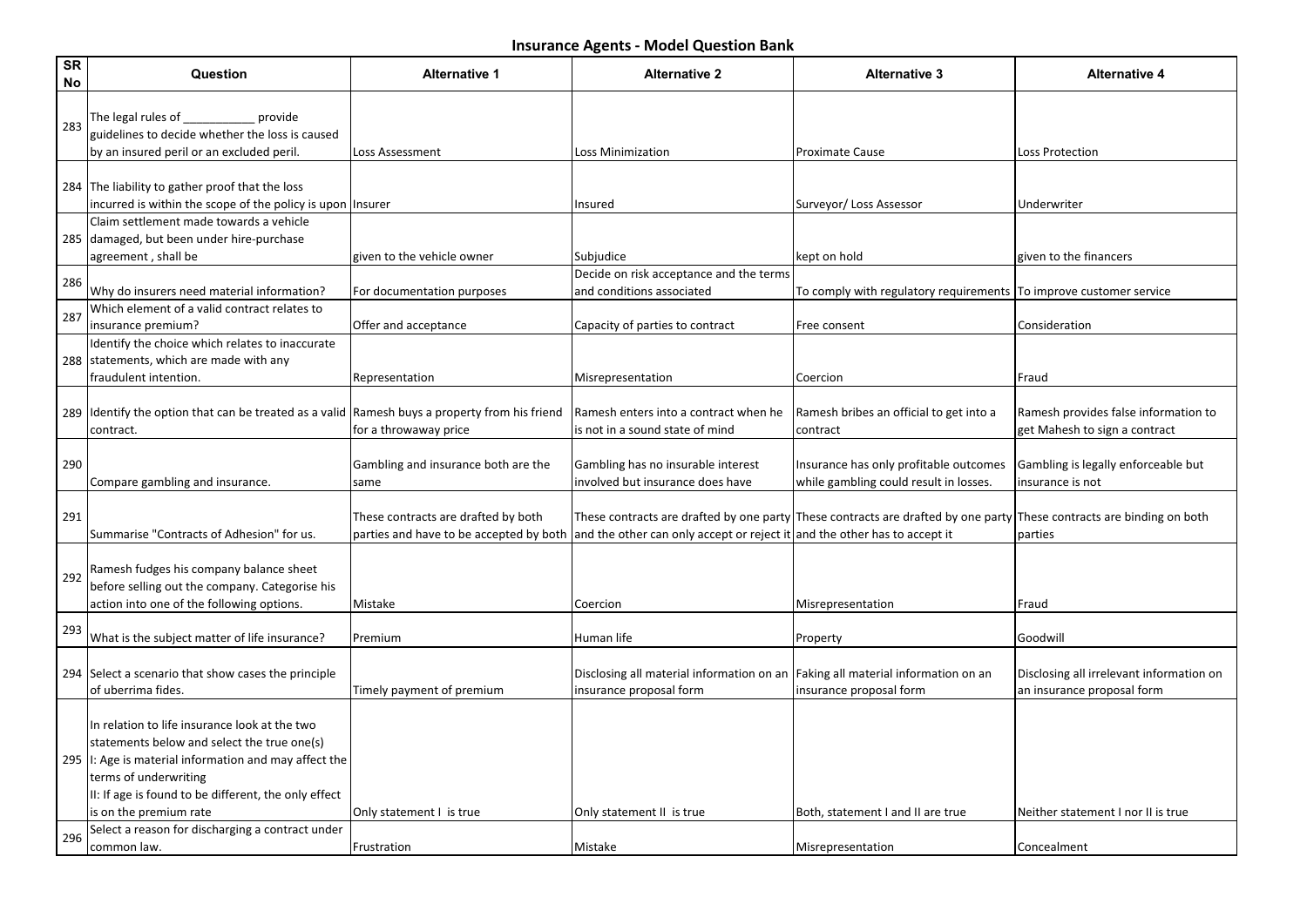| <b>SR</b><br>No | Question                                                                                       | <b>Alternative 1</b>                     | <b>Alternative 2</b>                                                          | <b>Alternative 3</b>                                                            | <b>Alternative 4</b>                       |
|-----------------|------------------------------------------------------------------------------------------------|------------------------------------------|-------------------------------------------------------------------------------|---------------------------------------------------------------------------------|--------------------------------------------|
| 297             | Label the document that is used to lay down the<br>terms of the insurance contract when it is  |                                          |                                                                               |                                                                                 |                                            |
|                 | bought. Choose the most appropriate option.                                                    | Policy                                   | Agreement                                                                     | Authorisation                                                                   | Endorsement                                |
|                 | Label the interest that the insured has in the                                                 |                                          |                                                                               |                                                                                 |                                            |
|                 | 298 subject matter of life insurance. Choose the                                               |                                          |                                                                               |                                                                                 |                                            |
|                 | most appropriate option.                                                                       | Speculative interest                     | <b>Wager interest</b>                                                         | Insurable interest                                                              | Indemnity interest                         |
|                 | How would you describe the agreement                                                           |                                          |                                                                               |                                                                                 |                                            |
|                 | 299 between the insurer and the insured? Choose                                                |                                          |                                                                               |                                                                                 |                                            |
|                 | the most appropriate option.                                                                   | Interim agreement                        | Provisional agreement                                                         | Constant agreement                                                              | Contingent agreement                       |
|                 |                                                                                                |                                          |                                                                               |                                                                                 |                                            |
|                 | 300 The main difference between legal contracts in                                             | Insurance contracts are contracts of     | Insurance contracts are legally                                               | Insurance contracts are always                                                  | Insurance contracts are not subject to     |
|                 | general and insurance contracts is that:                                                       | Uberrima Fidei                           | enforceable contracts                                                         | profitable                                                                      | any regulation whatsoever                  |
|                 | Advise Mr. Rajan on the point / time when                                                      |                                          |                                                                               |                                                                                 |                                            |
|                 | 301   insurable interest has to be present in case of                                          |                                          |                                                                               | At the time of taking a policy and at the                                       | In case of life insurance no insurable     |
|                 | llife insurance.                                                                               | Only at the time of taking the policy    | Only at the time of making a claim                                            | time of making a claim                                                          | interest is required                       |
|                 | Advise Miss Anita on the point / time when                                                     |                                          |                                                                               |                                                                                 |                                            |
|                 | 302   insurable interest has to be present in case of                                          |                                          |                                                                               | At the time of taking a policy and at the                                       | In case of property insurance no           |
|                 | property insurance.                                                                            | Only at the time of taking the policy    | Only at the time of making a claim                                            | time of making a claim                                                          | insurable interest is required             |
|                 | Mahesh takes out an insurance policy on his                                                    |                                          |                                                                               |                                                                                 |                                            |
|                 | house. He sells his house after a couple of                                                    |                                          |                                                                               |                                                                                 |                                            |
|                 | 303 months of taking the policy. In case there is                                              | Yes, because insurable interest was      |                                                                               |                                                                                 |                                            |
|                 | some damage to the house, can Mahesh receive present at the time of taking out the             |                                          | Yes, if the current owner of the house                                        | Yes, if the damage is within one year of                                        | No, because there is no insurable          |
|                 | the claim?                                                                                     | policy                                   | lallow                                                                        | his selling the house                                                           | interest present                           |
|                 | Mr Rajan fell off a horse and landed in a puddle.                                              |                                          |                                                                               |                                                                                 |                                            |
|                 | He had to lie in the puddle for along time                                                     |                                          |                                                                               |                                                                                 |                                            |
|                 |                                                                                                |                                          |                                                                               |                                                                                 |                                            |
|                 | 304 because the fall had broken his leg, this resulted<br>in him contracting severe pneumonia. |                                          |                                                                               |                                                                                 |                                            |
|                 | He was treated in a nearby hospital where he                                                   |                                          |                                                                               |                                                                                 |                                            |
|                 | dies as a result of pneumonia. What is the                                                     |                                          |                                                                               |                                                                                 |                                            |
|                 | proximate cause of death in this case?                                                         | Pneumonia                                | Leg injury sustained as a result of the fall Negligence of doctors            |                                                                                 | Hospital treatment                         |
|                 |                                                                                                |                                          |                                                                               |                                                                                 |                                            |
|                 | Ramesh is married and wants to buy a life                                                      |                                          |                                                                               | No, Ramesh cannot buy life insurance on No, Ramesh cannot buy life insurance on |                                            |
| 305             | insurance cover on his friend's life. Find out if he  Yes, Ramesh can buy insurance on his     |                                          | No, Ramesh cannot buy life insurance on his friend's life because there is no |                                                                                 | his friend's life because of the principle |
|                 | will be able to do so.                                                                         | friend's life                            | his friend's life because he is married                                       | insurable interest present                                                      | of caveat emptor                           |
|                 | Which of the following bodies regulates                                                        |                                          |                                                                               |                                                                                 |                                            |
| 306             | insurance companies in India?                                                                  | <b>RBI and Finance Ministry together</b> | <b>SEBI and AMFI together</b>                                                 | <b>IRDA</b>                                                                     | <b>Finance Ministry</b>                    |
|                 | Who among the following are not regulated by                                                   |                                          |                                                                               |                                                                                 |                                            |
| 307             | IRDA?                                                                                          | <b>Third Party Administrators</b>        | Insurance Brokers                                                             | CASA Agents                                                                     | Corporate Agents                           |
|                 |                                                                                                |                                          |                                                                               |                                                                                 |                                            |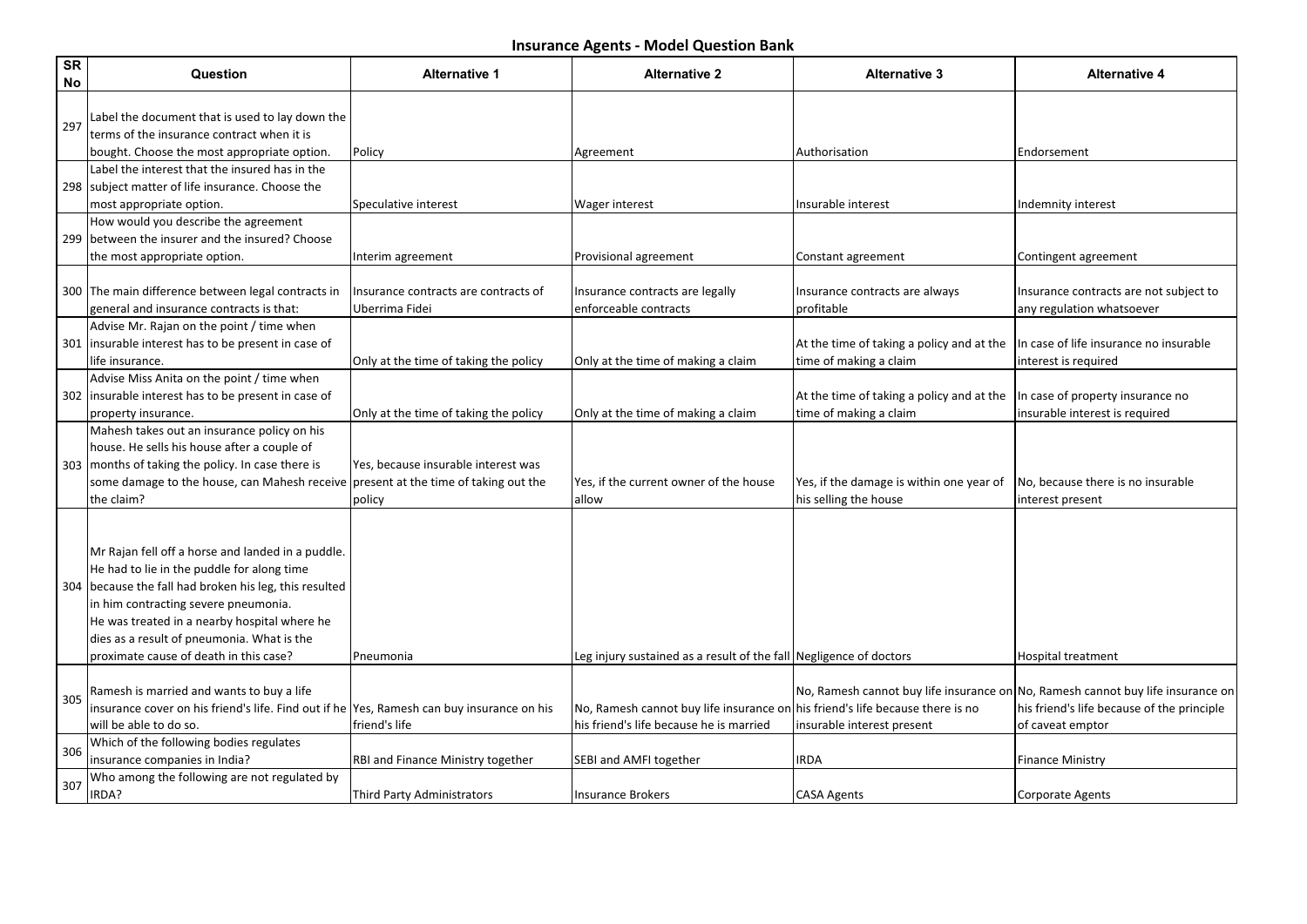| <b>SR</b><br>No | Question                                                                                                                                                                                | <b>Alternative 1</b>                                                                                | <b>Alternative 2</b>                                                                                                                                                    | <b>Alternative 3</b>                                                                                                                           | <b>Alternative 4</b>                                                                                                                               |
|-----------------|-----------------------------------------------------------------------------------------------------------------------------------------------------------------------------------------|-----------------------------------------------------------------------------------------------------|-------------------------------------------------------------------------------------------------------------------------------------------------------------------------|------------------------------------------------------------------------------------------------------------------------------------------------|----------------------------------------------------------------------------------------------------------------------------------------------------|
| 308             | Which of the below statement is incorrect?                                                                                                                                              | The prime purpose of insurance<br>regulation is to protect the policyholder                         | Regulations made by IRDA are to ensure<br>that insurance companies should exist<br>not as financially sound organisations<br>but as socially responsible organisations. | Insurance is an absolutely legal contract,<br>in compliance with the provisions of the<br>Indian Contract Act and other laws of<br>the country | <b>IRDA</b> regulates companies from their<br>registration onwards and monitors all<br>their major activities like investments,<br>accounting etc. |
| 309             | What is the prime purpose of insurance<br>regulation? Choose the most appropriate<br>answer.                                                                                            | To ensure that rural areas and weaker<br>sections of population gets adequate<br>insurance coverage | To ensure that insurance companies<br>generate sufficient profits so that they<br>can survive in the long term                                                          | To ensure that insurance cover is<br>extended to all the citizens of India                                                                     | To protect the policyholder                                                                                                                        |
|                 | 310 Which of the following bodies can issue license<br>to work as individual agents in India?                                                                                           | <b>Finance Ministry</b>                                                                             | Government of India                                                                                                                                                     | Life Insurance Corporation (LIC) and<br>General Insurance Corporation (GIC)<br>jointly                                                         | <b>IRDA</b>                                                                                                                                        |
| 311             | Which of the following bodies regulates capital<br>market in India?<br>Which of the following bodies regulates banks in                                                                 | <b>RBI</b>                                                                                          | <b>SEBI</b>                                                                                                                                                             | <b>IRDA</b>                                                                                                                                    | <b>AMFI</b>                                                                                                                                        |
| 312             | India?                                                                                                                                                                                  | <b>RBI</b>                                                                                          | <b>SEBI</b>                                                                                                                                                             | IRDA                                                                                                                                           | AMFI                                                                                                                                               |
|                 | 313 Third Party Administrators (TPAs) are regulated<br>by which of the following body?                                                                                                  | Life Insurance Council and General<br>Insurance Council jointly                                     | IRDA                                                                                                                                                                    | Insurance Brokers Association of India                                                                                                         | <b>Finance Ministry</b>                                                                                                                            |
|                 | Which of the following is the basic insurance<br>314 legislation of the country, that governs<br>insurance business in India?                                                           | Insurance Act, 1938                                                                                 | IRDA Act, 1999                                                                                                                                                          | Deposit Insurance and Credit Guarantee<br>Corporation Act, 1961                                                                                | Public Liability Insurance Act, 1991                                                                                                               |
| 315             | Insurance agents who hold licence to act as<br>agents for both life insurer, general insurer and<br>health insurer are called                                                           | <b>Brokers</b>                                                                                      | <b>Corporate Agents</b>                                                                                                                                                 | Third Party Administrators                                                                                                                     | Composite Insurance Agents                                                                                                                         |
|                 | was established in 2000 as an<br>316 independent authority to regulate and develop<br>the insurance industry.                                                                           | <b>RBI</b>                                                                                          | <b>SEBI</b>                                                                                                                                                             | <b>IRDA</b>                                                                                                                                    | <b>AMFI</b>                                                                                                                                        |
|                 | Which of the following bodies has prescribed<br>317 regulations for protecting the interests of<br>policyholders stipulating obligations on both<br>insurers as well as intermediaries? | Life Insurance Council and General<br>Insurance Council jointly                                     | Policyholders' Association of India (PAI)                                                                                                                               | <b>IRDA</b>                                                                                                                                    | Life Insurance Corporation and General<br>Insurance Corporation jointly                                                                            |
|                 | Which of the below Act has provisions for<br>318   monitoring and control of operations of<br>insurance companies?                                                                      | IRDA Act, 1999                                                                                      | Deposit Insurance and Credit Guarantee<br>Corporation Act, 1961                                                                                                         | Public Liability Insurance Act, 1991                                                                                                           | The Insurance Act, 1938                                                                                                                            |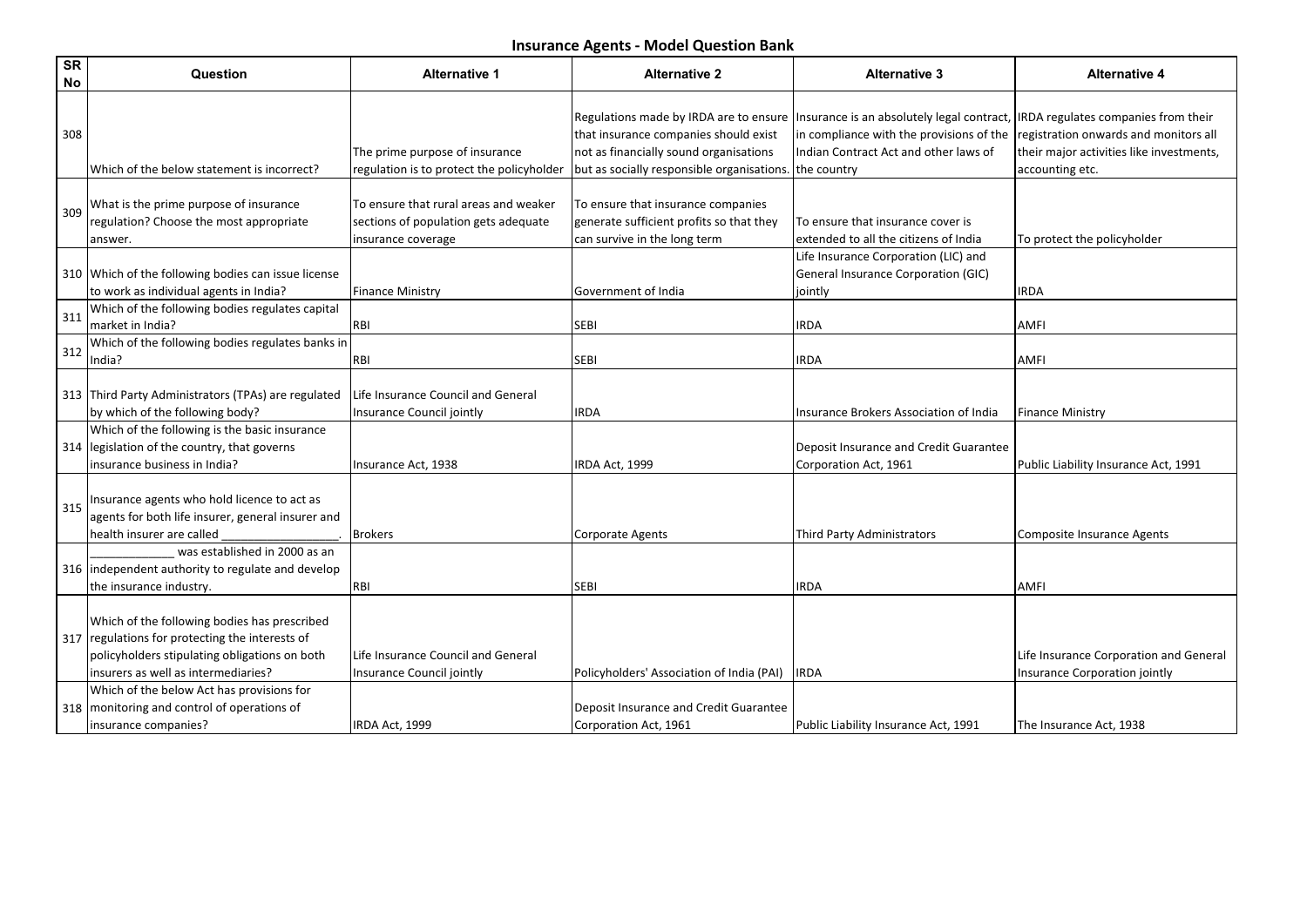| SR<br>No | Question                                                                                                                                                                                                                                                                  | <b>Alternative 1</b>                                   | <b>Alternative 2</b>                                             | <b>Alternative 3</b>                                | <b>Alternative 4</b>                                                       |
|----------|---------------------------------------------------------------------------------------------------------------------------------------------------------------------------------------------------------------------------------------------------------------------------|--------------------------------------------------------|------------------------------------------------------------------|-----------------------------------------------------|----------------------------------------------------------------------------|
| 319      | If insurance firm accepts such applicants who<br>are at a greater than normal risk or are not<br>insurable, but conceal / falsify information<br>about their actual condition or situation so that<br>they get insurance, then this will be known as<br>. Choose the most |                                                        |                                                                  |                                                     |                                                                            |
|          | appropriate option.                                                                                                                                                                                                                                                       | Insurance screening                                    | Adverse selection                                                | Underwriting lapse                                  | Proposal review                                                            |
| 320      | The Insurance Act came into effect on                                                                                                                                                                                                                                     | 1st June 1938                                          | 1st July 1938                                                    | 1st June 1939                                       | 1st July 1939                                                              |
| 321      | The IRDA was established in the year<br>under the IRDA Act, 1999.                                                                                                                                                                                                         | 1999                                                   | 2000                                                             | 2002                                                | 2003                                                                       |
|          | The Insurance Act, 1938 prohibits use of rebates<br>322 as an inducement to take an insurance policy<br>under                                                                                                                                                             | Section 38                                             | Section 41                                                       | Section 45                                          | Section 64VB                                                               |
|          | The Insurance Act, 1938 specifies rules for<br>323   nomination of insurance policies under                                                                                                                                                                               | Section 38                                             | Section 41                                                       | Section 45                                          | Section 64VB                                                               |
| 324      | Minimum academic qualification of sepcified<br>person is                                                                                                                                                                                                                  | Class 10                                               | Class 12                                                         | Graduate                                            | Post Graduate                                                              |
| 325      | An applicant seeking appointment as an<br>insurance agent of an Insurer shall submit an<br>application in Form ------------- to the ---------------<br>of the Insurer.                                                                                                    | I-A, Designated Official                               | I-A, Appellate Officer<br>А.                                     | I-B, Designated Official                            | I-B, Appellate Officer                                                     |
|          | 326 Integrated Grievance Management System has<br>been launched by                                                                                                                                                                                                        | Policyholders' Association of India                    | <b>IRDA</b>                                                      | Life Insurance Council                              | Government of India                                                        |
| 327      | Which of the following can form the basis for a<br>valid consumer complaint?                                                                                                                                                                                              | Shopkeeper not giving any discounts on<br>the product. | Price charged by shopkeeper is as per<br>MRP on package          | Shopkeeper's fails to provide a certain<br>product. | The goods bought by consumer suffer<br>from one or more defects            |
|          | 328 Which of the following cannot form the basis for Price charged by shopkeeper is in excess<br>a valid consumer complaint?                                                                                                                                              | of what is displayed on package                        | The goods bought by consumer suffers<br>from one or more defects | Shopkeeper's fails to provide a certain<br>product. | An unfair trade practice or restrictive<br>trade practice has been adopted |
|          | 329 Which of the following is a tool for monitoring<br>grievance redress in the insurance industry?                                                                                                                                                                       | <b>National Commission</b>                             | Ombudsman                                                        | IGMS                                                | <b>State Commission</b>                                                    |
|          | 330 Which of the following consumer disputes<br>redressal agencies have power of civil court?                                                                                                                                                                             | District forum                                         | <b>State Commission</b>                                          | <b>National Commission</b>                          | All of the above                                                           |
| 331      | Which of the following consumer disputes<br>redressal agencies has supervisory jurisdiction<br>over State Commission?                                                                                                                                                     | District forum                                         | <b>National Commission</b>                                       | Ombudsman                                           | None of the above                                                          |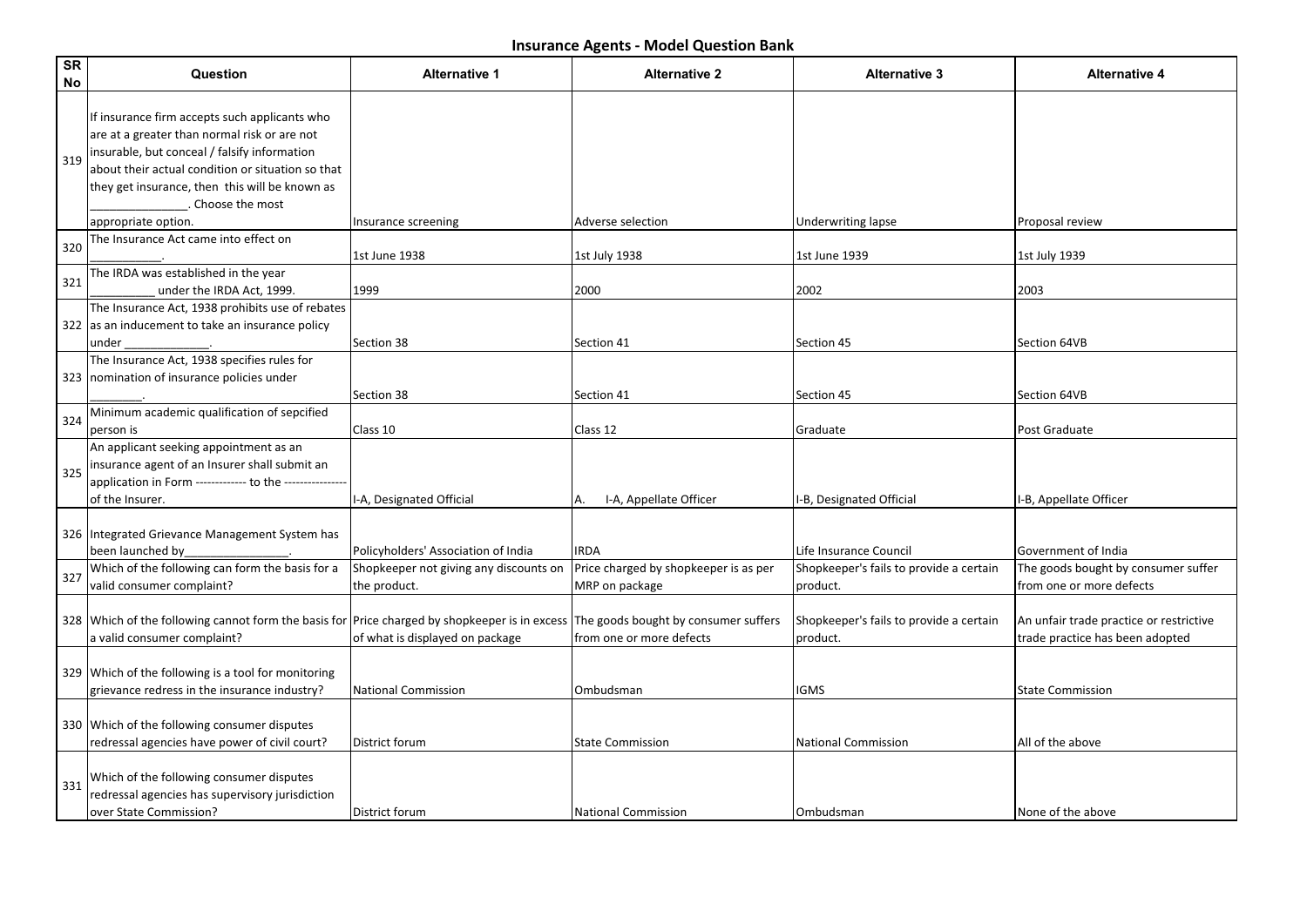| <b>SR</b><br>No | Question                                                                                                                                                                                                       | <b>Alternative 1</b>                                                                                                      | <b>Alternative 2</b>                                                                      | <b>Alternative 3</b>                                                                                                     | <b>Alternative 4</b>                                                                                                                                                            |
|-----------------|----------------------------------------------------------------------------------------------------------------------------------------------------------------------------------------------------------------|---------------------------------------------------------------------------------------------------------------------------|-------------------------------------------------------------------------------------------|--------------------------------------------------------------------------------------------------------------------------|---------------------------------------------------------------------------------------------------------------------------------------------------------------------------------|
| 332             | Which of the below, by mutual agreement of<br>the insured and the insurer, can act as a<br>mediator and counsellor within the terms of<br>reference in case of dispute? Choose the most<br>appropriate option. |                                                                                                                           | Ombudsman                                                                                 | Insurer                                                                                                                  | Insurance broker                                                                                                                                                                |
|                 | If a customer is aggrieved by an order made by<br>333 the District Forum then where can he / she<br>appeal against such order?                                                                                 | Insurance agent<br>State Commission                                                                                       | <b>National Commission</b>                                                                | Ombudsman                                                                                                                | No appeal can be made                                                                                                                                                           |
| 334             | If a customer is aggrieved by an order made by<br>the State Commission then where can he / she<br>appeal against such order?                                                                                   | <b>District Forum</b>                                                                                                     | <b>National Commission</b>                                                                | Ombudsman                                                                                                                | No appeal can be made                                                                                                                                                           |
|                 | Which of the below act makes provision for the<br>335   establishment of Consumer Councils and other<br>authorities for the settlement of consumer's<br>disputes in India?                                     | Insurance Act, 1938                                                                                                       | IRDA Act, 1999                                                                            | Banking Regulation Act, 1949                                                                                             | Consumer Protection (Amendment) Act,<br>2002                                                                                                                                    |
|                 | 336 Which of the following has the supervisory<br>jurisdiction over State Commission?                                                                                                                          | <b>District Forum</b>                                                                                                     | <b>National Commission</b>                                                                | Ombudsman                                                                                                                | None of the above                                                                                                                                                               |
|                 | 337 What is the maximum amount that can be<br>awarded by Ombudsman in case of grievance?                                                                                                                       | Up to Rs 10 lakh                                                                                                          | Up to Rs 20 lakh                                                                          | Up to Rs 50 lakh                                                                                                         | Up to Rs 100 lakh                                                                                                                                                               |
| 338             | Which of the following statement is incorrect<br>with regard to process of filing a complaint with<br>a Consumer Court?                                                                                        | No one else other than the complainant<br>himself / herself can file a complaint<br>with the State or National Commission | There is no fee for filing a complaint<br>with State Commission or National<br>Commission | The complaint can be filed personally or<br>can even be sent by post                                                     | No advocate is necessary for the<br>purpose of filing a complaint                                                                                                               |
| 339             | Who among the following are not included in<br>the definition of 'consumer' as per Consumer<br>Protection (Amendment) Act, 2002?                                                                               | Any person who buys any goods for a<br>consideration and includes any user of<br>such goods.                              | Any person who hires or avails of any<br>services for a consideration                     | Any person who avails any service and is   A person who obtains goods for resale<br>also the beneficiary of that service | or for any commercial purpose                                                                                                                                                   |
| 340             | Which of the following protocol is incorrect with Recommendations should be made<br>regard to the recommendations that<br>Ombudsman needs to follow?                                                           | within 6 month of the receipt of such a<br>complaint                                                                      | The copies should be sent to both the<br>complainant and the insurance company            | Recommendations have to be accepted<br>in writing by the complainant within 15<br>days of receipt of such recommendation | A copy of acceptance letter by the<br>insured should be sent to the insurer<br>and his written confirmation sought<br>within 15 days of his receiving such<br>acceptance letter |
| 341             | If a policyholder wishes to file a complaint with<br>National Commission, then what is the amount<br>of fees payable by him / her?                                                                             | Rs. 100                                                                                                                   | 2.5% of the claim amount or Rs. 500<br>whichever is lower                                 | 1% of the claim amount                                                                                                   | No fees is payable for filing customer<br>complaint with National Commission                                                                                                    |
| 342             | Which of the following is a central repository of<br>insurance grievance data?                                                                                                                                 | <b>National Commission</b>                                                                                                | Ombudsman                                                                                 | <b>IGMS</b>                                                                                                              | <b>State Commission</b>                                                                                                                                                         |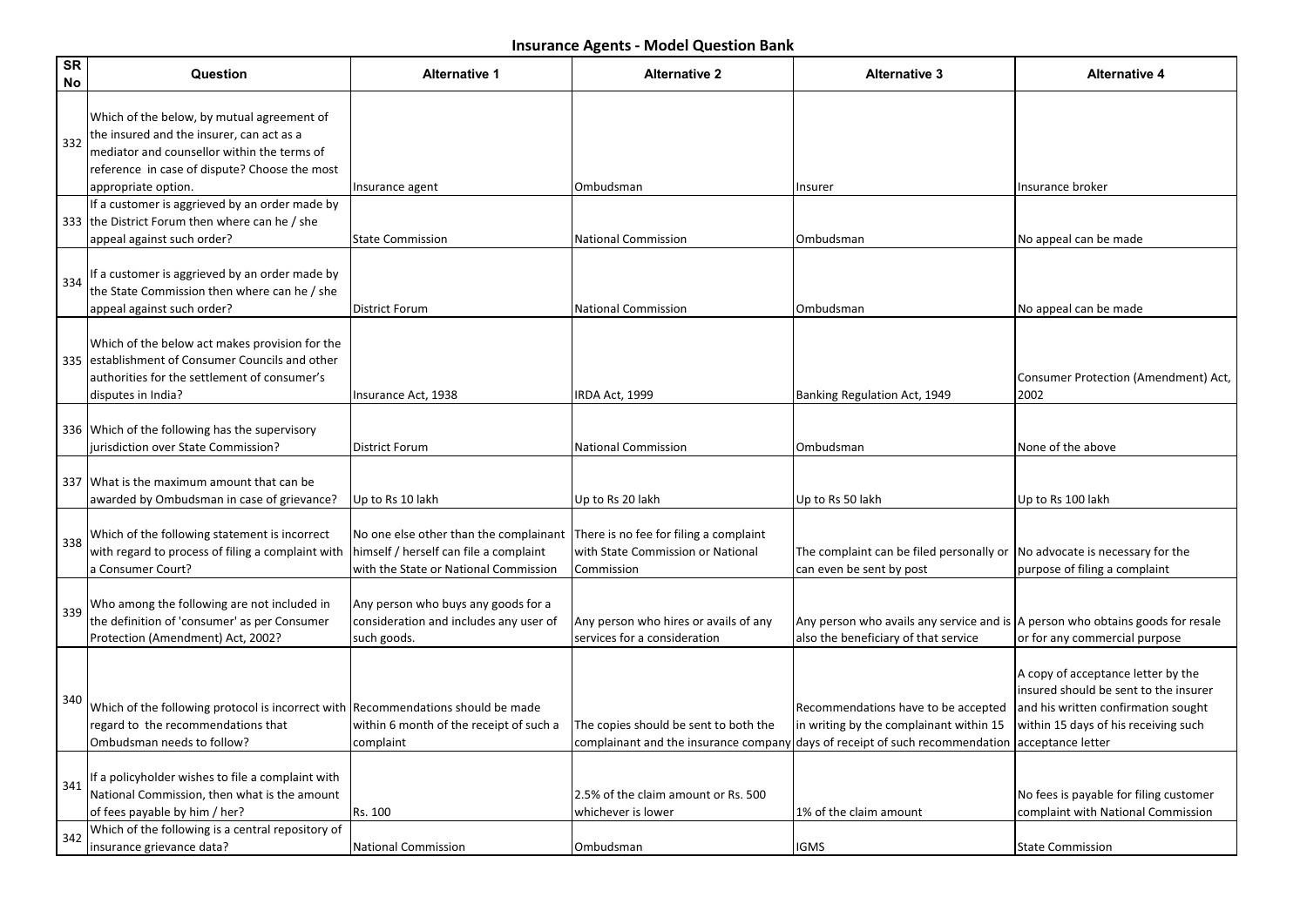| <b>SR</b><br>No | Question                                                                                                                                                                                                                                                              | <b>Alternative 1</b>                 | <b>Alternative 2</b>                 | <b>Alternative 3</b>            | <b>Alternative 4</b>                           |
|-----------------|-----------------------------------------------------------------------------------------------------------------------------------------------------------------------------------------------------------------------------------------------------------------------|--------------------------------------|--------------------------------------|---------------------------------|------------------------------------------------|
|                 | Which of the following consumer disputes<br>343   redressal agencies entertains appeals from the                                                                                                                                                                      |                                      |                                      |                                 |                                                |
|                 | District Forum?                                                                                                                                                                                                                                                       | <b>State Commission</b>              | National Commission                  | <b>IRDA</b>                     | No appeal can be made                          |
| 344             | Which of the following consumer disputes<br>redressal agencies entertains appeals against<br>the orders of any State Commission?                                                                                                                                      | <b>District Forum</b>                | National Commission                  | <b>IRDA</b>                     | No appeal can be made                          |
| 345             | If a policyholder wishes to seek compensation<br>up to Rs. 20 lakh from insurance company<br>against a grievance, then where can he / she<br>lodge the complaint? Choose the most<br>appropriate option.                                                              | <b>District Forum</b>                | <b>State Commission</b>              | National Commission             | <b>IRDA</b>                                    |
| 346             | Which of the following is not a direct indicator                                                                                                                                                                                                                      |                                      |                                      |                                 |                                                |
|                 | of Service Quality                                                                                                                                                                                                                                                    | Reliability                          | Empathy                              | Assurance                       | Sales Data                                     |
|                 | 347 Which of the following is not a contributor<br>towards Customer Lifetime value                                                                                                                                                                                    | Historical                           | Present                              | Potential                       | Speculated                                     |
|                 |                                                                                                                                                                                                                                                                       |                                      | Integrated Government Management     |                                 | <b>Integrated Grievance Management</b>         |
| 348             | Choose the correct expanded form for IGMS                                                                                                                                                                                                                             | Indo-German Management School        | System                               | Indian Genome Mapping Scheme    | System                                         |
|                 | are a set of rules and regulations<br>349 that set the rules and guidelines to effectively<br>address complaints and grievances of policy-<br>holders.                                                                                                                | Complaints-handling procedures       | Grievance<br>Redressal procedure     | Risk grievance procedure        | Damage grievance procedure                     |
|                 | has framed rules known as<br>The<br>350 Redressal of Public                                                                                                                                                                                                           |                                      |                                      |                                 |                                                |
|                 | Grievances Rules, 1998.                                                                                                                                                                                                                                               | <b>IRDA</b>                          | <b>NBFC</b>                          | <b>SEBI</b>                     | <b>Central Government</b>                      |
|                 | The assignment or transfer upon reasons in<br>351 writing to be communicated to the policy holder<br>subject to such decision being challenged by<br>way of petition before the                                                                                       | Grievance Redressal Authority        | <b>Consumer Redressal Authority</b>  | Seller Redressal<br>Authority   | Administrative Redressal<br>Authority          |
|                 | 352 The insured can resolve a dispute by<br>approaching the Ombudsman under                                                                                                                                                                                           | <b>Complaints Handling Procedure</b> | Grievance<br>Redressal Procedure     | <b>Risk Grievance Procedure</b> | Redressal of<br><b>Public Grievances Rules</b> |
| 353             | Which of the following is the main objective of<br>consumer protection Act.?<br>(i) To protect the interest of policy holders<br>(ii) To protect the interest of investors<br>(iii) To provide simple, speedy and inexpensive<br>Redressal to the consumer grievances | Only Statement (i) is correct        | Both Statement (i) & (ii) is correct | Only Statement (iii) is correct | Both Statement (i) & (iii) is correct          |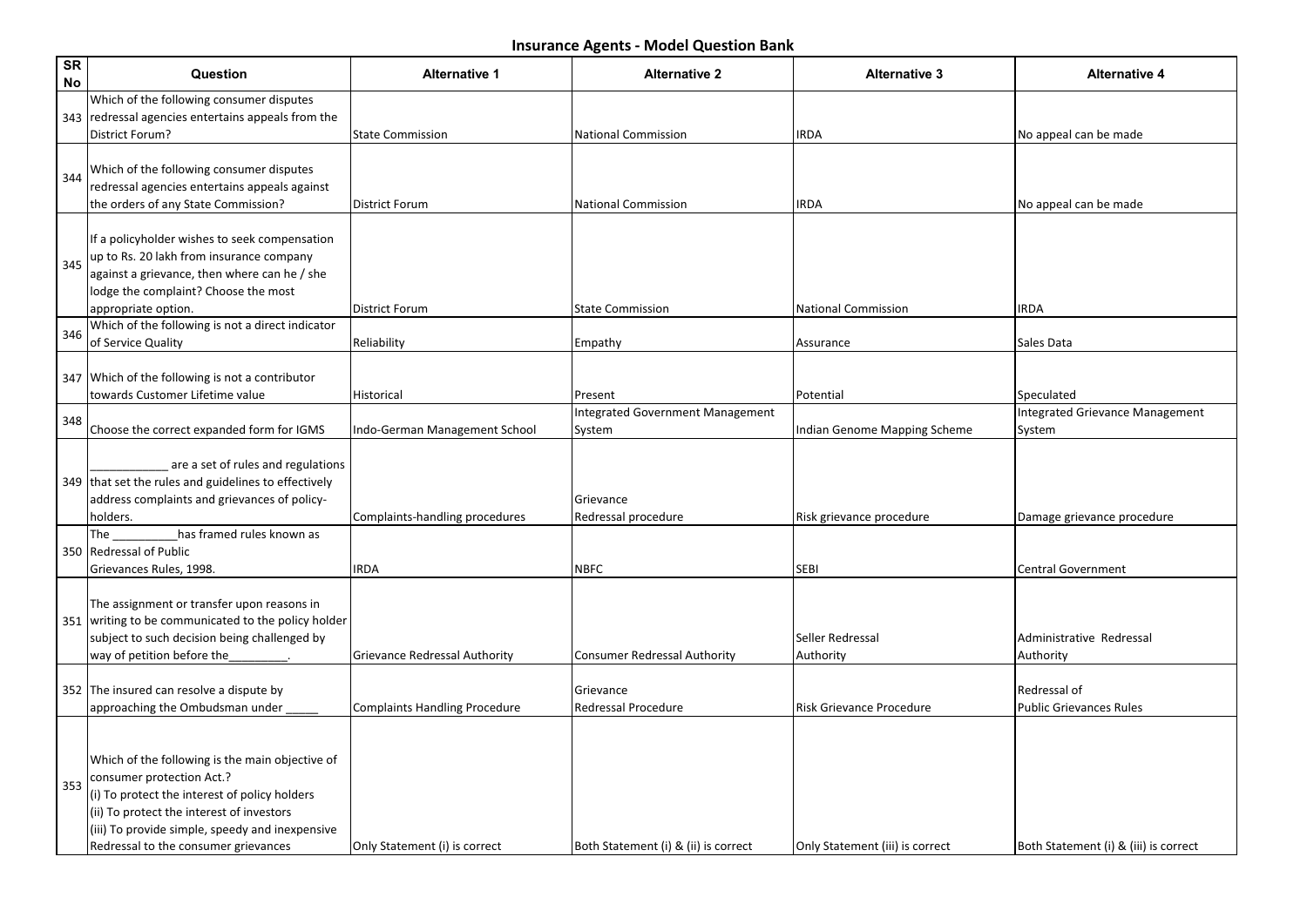| <b>SR</b><br>No | Question                                                                                  | <b>Alternative 1</b>                 | <b>Alternative 2</b>                  | <b>Alternative 3</b>                   | <b>Alternative 4</b>                  |
|-----------------|-------------------------------------------------------------------------------------------|--------------------------------------|---------------------------------------|----------------------------------------|---------------------------------------|
| 354             | "Redressal of Public Grievances Rules, 1998",                                             |                                      |                                       |                                        |                                       |
|                 | came into force on                                                                        | 33523                                | 36110                                 | 35777                                  | 30573                                 |
|                 | Which of the following is an objective of                                                 |                                      |                                       |                                        |                                       |
|                 | Redressal of public grievances rules?                                                     |                                      |                                       |                                        |                                       |
| 355             | (i) Aim at resolving complaints relating to the                                           |                                      |                                       |                                        |                                       |
|                 | settlement of disputes                                                                    |                                      |                                       |                                        |                                       |
|                 | (ii) Protection of consumer's interest                                                    |                                      |                                       |                                        |                                       |
|                 | (iii) Providing grievances to consumer                                                    | Only Statement (i) is correct        | Both Statement (i) & (ii) is correct  | Only Statement (iii) is correct        | Both Statement (i) & (iii) is correct |
|                 | Which of the following is a function of                                                   |                                      |                                       |                                        |                                       |
|                 | Ombudsman?                                                                                |                                      |                                       |                                        |                                       |
| 356             | (i) Redressal of grievances to consumer                                                   |                                      |                                       |                                        |                                       |
|                 | (ii) protection of consumer's interest                                                    |                                      |                                       |                                        |                                       |
|                 | (iii) Redressal of grievances from the                                                    |                                      |                                       |                                        |                                       |
|                 | policyholders                                                                             | Only Statement (i) is correct        | Both Statement (i) & (ii) is correct  | Only Statement (iii) is correct        | Both Statement (i) & (iii) is correct |
|                 |                                                                                           |                                      |                                       |                                        |                                       |
|                 | Which of the following has been recommended                                               |                                      |                                       |                                        |                                       |
|                 | by Commission that the Grievance Redressal                                                |                                      |                                       |                                        |                                       |
|                 | Authorities (GRA) should be constituted to deal                                           |                                      |                                       |                                        |                                       |
|                 |                                                                                           |                                      |                                       |                                        |                                       |
| 357             | (i) Disputes between the insured and the insurer<br>(ii) Disputes between insured and the |                                      |                                       |                                        |                                       |
|                 |                                                                                           |                                      |                                       |                                        |                                       |
|                 | intermediaries                                                                            |                                      |                                       |                                        |                                       |
|                 | (iii) Disputes between the insurer and the<br>lintermediaries                             |                                      |                                       |                                        |                                       |
|                 | (iv) Any Dispute between insured, Insurer and                                             |                                      |                                       |                                        |                                       |
|                 | lthe intermediaries                                                                       | Both Statement (i) & (ii) is correct | Both Statement (i) & (iii) is correct | Both Statement (ii) & (iii) is correct | Only Statement (iv) is correct        |
|                 | Who shall deal with the disputes between the                                              |                                      |                                       |                                        |                                       |
| 358             | insured and the insurer?                                                                  | Consumer Group                       | Grievance Redressal Authorities (GRA) | Consumer Authority                     | <b>Consumer Commission</b>            |
|                 |                                                                                           |                                      |                                       |                                        |                                       |
|                 | 359 Who shall deal with the disputes between the                                          |                                      |                                       |                                        |                                       |
|                 | insurer and the intermediaries?                                                           | <b>Consumer Authority</b>            | Consumer Group                        | <b>Consumer Commission</b>             | Grievance Redressal Authorities (GRA) |
|                 | shall have no jurisdiction in cases                                                       |                                      |                                       |                                        |                                       |
|                 | 360 relating to third party motor vehicle insurance                                       |                                      |                                       |                                        |                                       |
|                 | and marine insurance.                                                                     | <b>Consumer Commission</b>           | Consumer Authority                    | Grievance Redressal Authorities (GRA)  | <b>Consumer Group</b>                 |
|                 | Redressal of Public Grievances Rules, 1998                                                |                                      |                                       |                                        |                                       |
| 361             | created the system of                                                                     | <b>Insurance Agency</b>              | <b>Insurance Surveyors</b>            | Insurance Ombudsman                    | Consumer Forum                        |
|                 | On which date was the consumer protection act.                                            |                                      |                                       |                                        |                                       |
| 362             | Formed                                                                                    | 27130                                | 25196                                 | 31770                                  | 25164                                 |
| 363             | Which of the following is NOT an example of                                               |                                      |                                       |                                        |                                       |
|                 | nonverbal communication?                                                                  | Signaling okay with a hand gesture   | Gesturing in an empty room            | Wearing jewelry                        | Raising your voice                    |
|                 | 364 Personal distance is defined as                                                       | 18 inches to 4 feet.                 | 12 feet and up.                       | touching to 18 inches.                 | 4 to 12 feet.                         |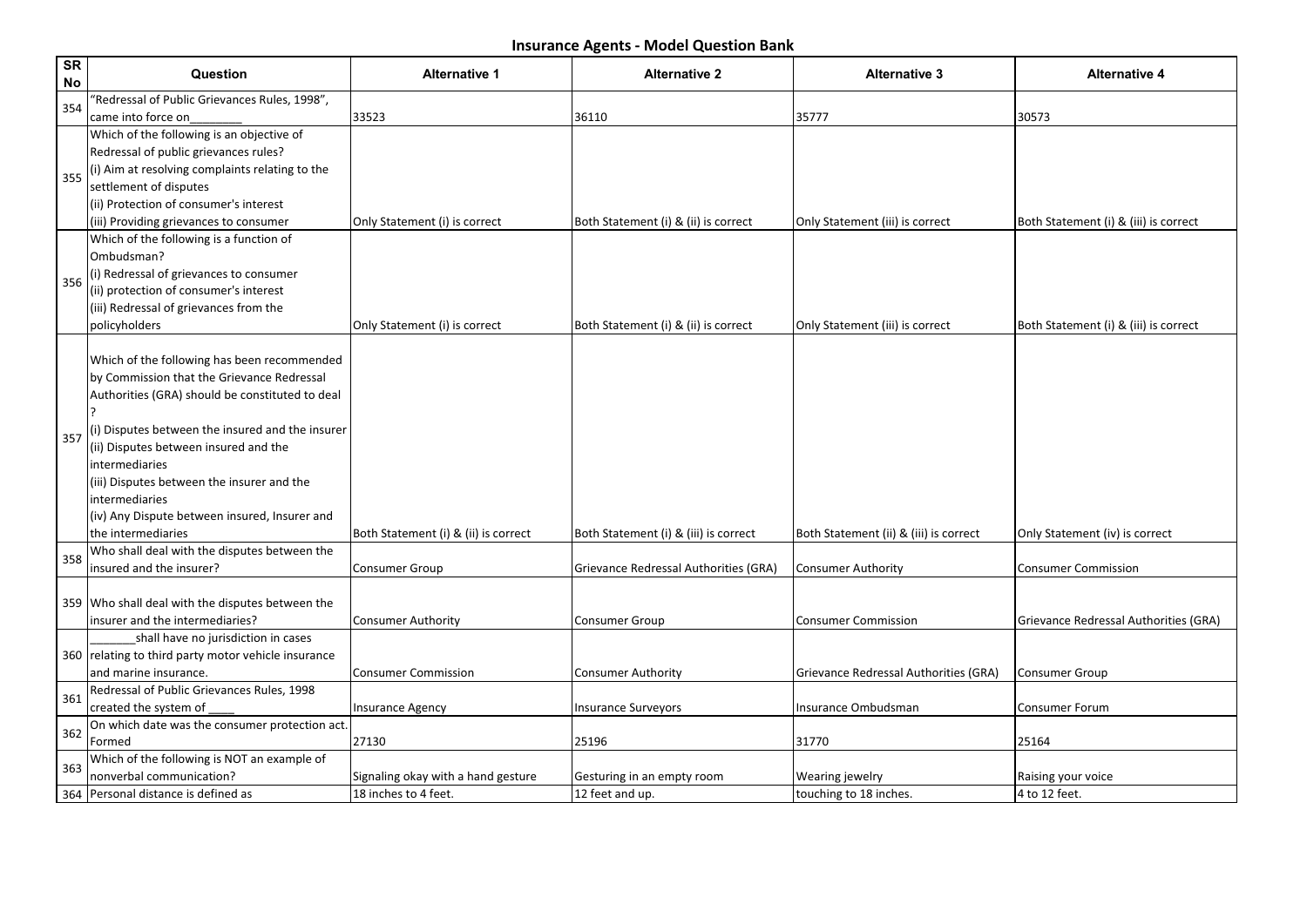| <b>SR</b><br>No | Question                                                                                                                                                                                                                                                                           | <b>Alternative 1</b>                                                         | <b>Alternative 2</b>                                                                                                                                        | <b>Alternative 3</b>                                                                                               | <b>Alternative 4</b>                                                             |
|-----------------|------------------------------------------------------------------------------------------------------------------------------------------------------------------------------------------------------------------------------------------------------------------------------------|------------------------------------------------------------------------------|-------------------------------------------------------------------------------------------------------------------------------------------------------------|--------------------------------------------------------------------------------------------------------------------|----------------------------------------------------------------------------------|
| 365             | Nonverbal communication is made up of                                                                                                                                                                                                                                              | behavior other than words that is<br>intended to convey a message.           | body language actions                                                                                                                                       | any instance in which a stimulus other<br>than words creates meaning in either a<br>sender's or a receiver's mind. | all human behavior.                                                              |
| 366             | Identify the place of origin of modern day<br>insurance.                                                                                                                                                                                                                           | Vatican City in Rome                                                         | Hanging Gardens of Babylon                                                                                                                                  | Lloyds Coffee House in London                                                                                      | Big Apple in New York                                                            |
| 367             | Which of the below can be used to describe<br>insurance in general?                                                                                                                                                                                                                | Providing subsidies to the poor                                              | Betting of people's losses                                                                                                                                  | Generating profits from other's losses                                                                             | Sharing of losses of few by many                                                 |
|                 | The inhabitants of Rhodes adopted a practice<br>whereby, if some goods were lost due to<br>368 jettisoning during distress, the owners of goods<br>(even those who lost nothing) would bear the<br>losses in some proportion. Which phenomenon<br>is illustrated in this scenario? | Capitalism                                                                   | Socialism                                                                                                                                                   | Mutual Insurance                                                                                                   | Tyranny                                                                          |
|                 | 369 Illustrate the principle of pooling in relation to<br>insurance.                                                                                                                                                                                                               | Gathering people having similar assets<br>and exposed to similar risks       | Gathering people having different types<br>of assets and exposed to different risks                                                                         | Gathering people having similar type of<br>assets but exposed to different risks                                   | Gathering people having different type<br>of assets but exposed to similar risks |
|                 | 370 In the olden days, Chinese traders used to keep<br>their goods in different boats while sailing<br>through treacherous waters. Analyse why?                                                                                                                                    | Chinese boats were small and they<br>carried heavy goods                     | The Chinese Government mandated that<br>goods should be distributed among<br>multiple shipping companies so that<br>there is equal distribution of business | Chinese traders placed their goods in<br>multiple boats because it provided<br>insurance against total loss        | Chinese traders placed their goods in<br>multiple boats because it was cheap     |
| 371             | Identify a non-physical asset from the list of<br>options mentioned here.                                                                                                                                                                                                          | Car                                                                          | House                                                                                                                                                       | Goodwill                                                                                                           | Air-conditioner                                                                  |
| 372             | Manish asks his insurance advisor the primary<br>purpose of insurance. Help Manish identify the<br>primary purpose of insurance from the below<br>given options.                                                                                                                   | Share the the losses of many among<br>many                                   | Share the losses of many among few                                                                                                                          | Share the losses of few among many                                                                                 | Speculation                                                                      |
| 373             | Tell us what lead to the formulation of<br>insurance.                                                                                                                                                                                                                              | Hazards                                                                      | Indemnity                                                                                                                                                   | Loss                                                                                                               | Risk                                                                             |
|                 | 374 Which of the below method of risk management<br>is also known as self-insurance                                                                                                                                                                                                | Risk avoidance                                                               | Risk retention                                                                                                                                              | Risk reduction and control                                                                                         | Risk transfer                                                                    |
| 375             | When would you choose to go for insurance?                                                                                                                                                                                                                                         | After the contingent event has occurred                                      | When the probability of event<br>occurrence is low but severity is high                                                                                     | When the probability of event<br>occurrence is low along with the severity contingent event on your own            | When you can finance the losses of the                                           |
| 376             | Which of the following is the first Indian<br>insurance company?                                                                                                                                                                                                                   | The Oriental Life Insurance Co. Ltd                                          | Triton Insurance Co. Ltd.                                                                                                                                   | Bombay Mutual Assurance Society Ltd.                                                                               | National Insurance Company Ltd.                                                  |
|                 | Name the public sector life insurance company<br>377   formed as a result of nationalisation of life<br>insurance in India.                                                                                                                                                        | General Insurance Corporation of India   Life Insurance Corporation of India |                                                                                                                                                             | Oriental Insurance Company of India                                                                                | National Insurance Company Ltd.                                                  |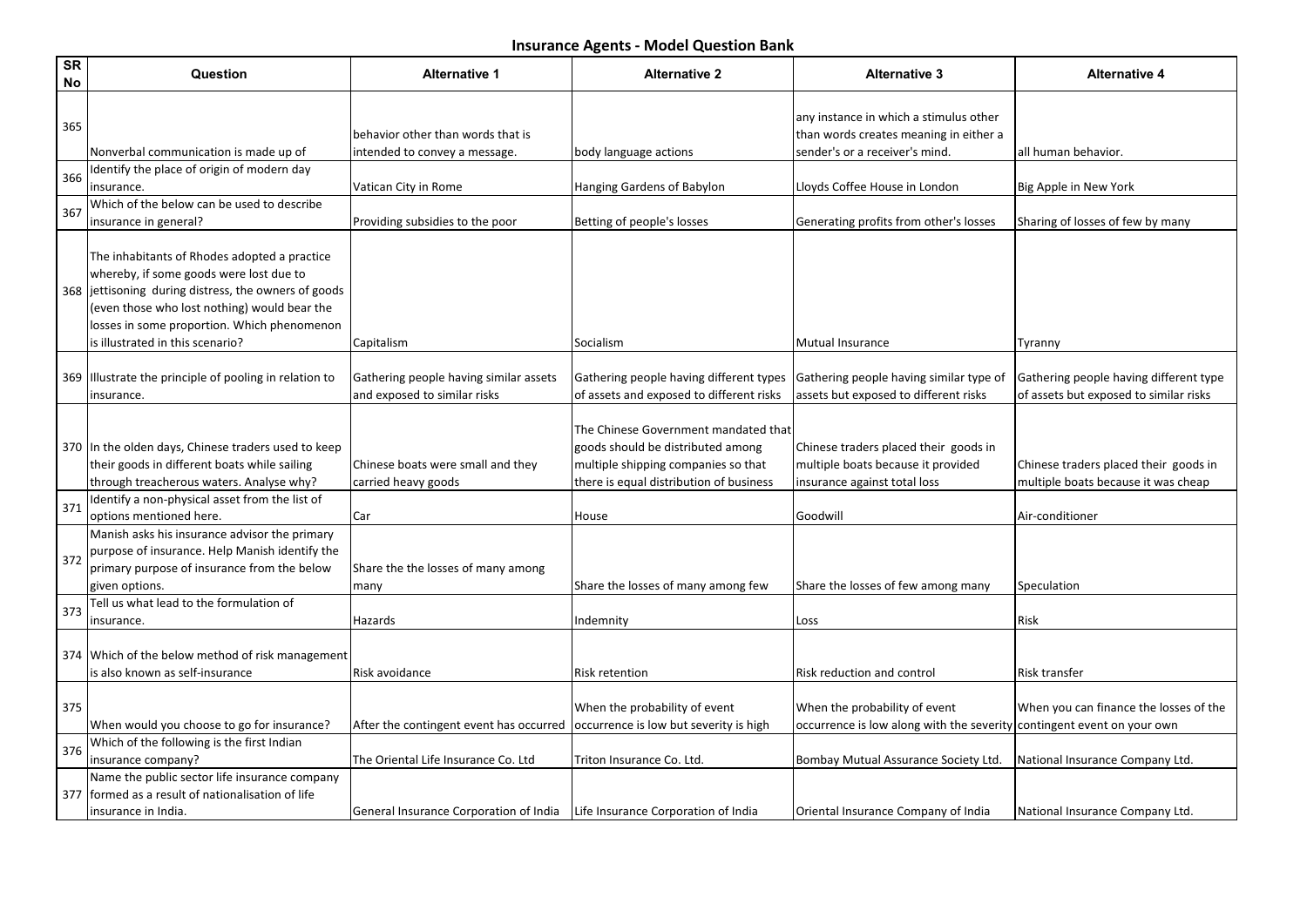| <b>SR</b><br>No | Question                                                                                                                                                  | <b>Alternative 1</b>                                                                                                      | <b>Alternative 2</b>                                                                                                      | <b>Alternative 3</b>                                                                    | <b>Alternative 4</b>                                                                                                                                    |
|-----------------|-----------------------------------------------------------------------------------------------------------------------------------------------------------|---------------------------------------------------------------------------------------------------------------------------|---------------------------------------------------------------------------------------------------------------------------|-----------------------------------------------------------------------------------------|---------------------------------------------------------------------------------------------------------------------------------------------------------|
|                 | Discuss the risk management technique                                                                                                                     |                                                                                                                           |                                                                                                                           |                                                                                         |                                                                                                                                                         |
|                 | 378 employed by an individual when he purchases                                                                                                           |                                                                                                                           |                                                                                                                           |                                                                                         |                                                                                                                                                         |
|                 | insurance.                                                                                                                                                | Risk avoidance                                                                                                            | Risk retention                                                                                                            | Risk transfer                                                                           | Risk mitigation                                                                                                                                         |
| 379             | Discuss the difference between insurance and<br>assurance.                                                                                                | Insurance: Protection against an event<br>that will happen<br>Assurance: Protection against an event<br>that might happen | Insurance: Protection against an event<br>that might happen<br>Assurance: Protection against an event<br>that will happen | Both insurance and assurance refer to<br>the same thing                                 | Insurance: Guaranteed protection<br>against an event that might happen<br>Assurance: Protection against an event<br>that might happen is not guaranteed |
|                 | Mr. Poddar has used insulated wiring in his                                                                                                               |                                                                                                                           |                                                                                                                           |                                                                                         |                                                                                                                                                         |
| 380             | house so as to reduce the chances of damage<br>due to fire. Identify the risk management<br>technique practiced here.                                     | Risk avoidance                                                                                                            | <b>Risk retention</b>                                                                                                     | <b>Risk transfer</b>                                                                    | Risk reduction and control                                                                                                                              |
| 381             | Shaheen refuses to go on a business trip to Iraq<br>because of violence in the destination country.<br>Identify the risk management technique             |                                                                                                                           |                                                                                                                           |                                                                                         |                                                                                                                                                         |
|                 | practiced here.                                                                                                                                           | Risk avoidance                                                                                                            | <b>Risk retention</b>                                                                                                     | <b>Risk transfer</b>                                                                    | Risk reduction and control                                                                                                                              |
|                 | Suresh has purchased a life insurance policy so<br>382 that his family members do not have to depend<br>on anyone in case of his untimely death. Identify |                                                                                                                           |                                                                                                                           |                                                                                         |                                                                                                                                                         |
|                 | the risk management technique practiced here.                                                                                                             | Risk avoidance                                                                                                            | Risk retention                                                                                                            | <b>Risk transfer</b>                                                                    | Risk reduction and control                                                                                                                              |
| 383             | Smita has setup a reserve fund to be used for<br>repairs in case the house is damaged for some<br>reason. Identify the risk management technique          |                                                                                                                           |                                                                                                                           |                                                                                         |                                                                                                                                                         |
|                 | practiced here.                                                                                                                                           | Risk avoidance                                                                                                            | <b>Risk retention</b>                                                                                                     | <b>Risk transfer</b>                                                                    | Risk reduction and control                                                                                                                              |
| 384             | Which of the below statement is correct?                                                                                                                  | Insurance protects the asset from<br>damage                                                                               | Insurance prevents losses                                                                                                 | Insurance reduces the possibility of loss                                               | Insurance indemnifies the insured in the<br>event of a loss                                                                                             |
|                 | You are an insurance surveyor. On behalf of the<br>385   insurer why will you survey and inspect a<br>property prior to insurance?                        | To assess the risk for rating purposes                                                                                    | To arrive at the valuation of the<br>property by looking at the surroundings                                              | To find out how far the property is from<br> city                                       | To get a look at the neighbouring<br>properties also                                                                                                    |
| 386             | Who originally proposed the concept of Human<br>Life Value?                                                                                               | William Faulkner                                                                                                          | Mr. N Malhotra                                                                                                            | <b>Economist Adam Smith</b>                                                             | Prof. Hubener                                                                                                                                           |
|                 | Describe an asset in general. Choose the most                                                                                                             | An asset is something that is freely                                                                                      | An asset is something that yields value                                                                                   | An asset is something that yields no                                                    | An asset is something that cannot be                                                                                                                    |
| 387             | appropriate option.                                                                                                                                       | available                                                                                                                 | or return                                                                                                                 | return and only provides utility                                                        | owned                                                                                                                                                   |
| 388             | The principle of indemnity is applicable to                                                                                                               | Life insurance                                                                                                            | General insurance                                                                                                         | Life insurance and general insurance                                                    | Neither life insurance nor general<br>insurance                                                                                                         |
|                 | Which among the following cannot be<br>389 categorised under risks faced by ordinary                                                                      |                                                                                                                           |                                                                                                                           |                                                                                         |                                                                                                                                                         |
|                 | people?                                                                                                                                                   | Living too long                                                                                                           | Dying too early                                                                                                           | Natural wear and tear                                                                   | Living with disability                                                                                                                                  |
| 390             | Identify the two factors that need to be<br>considered while calculating HLV.                                                                             | Net earnings of the breadwinner and<br>number of family members                                                           | Net earnings of the breadwinner and<br>annual rate of interest                                                            | Net earnings of the breadwinner and his Net earnings of the breadwinner and<br>job type | insurance purchased                                                                                                                                     |
|                 |                                                                                                                                                           |                                                                                                                           |                                                                                                                           |                                                                                         |                                                                                                                                                         |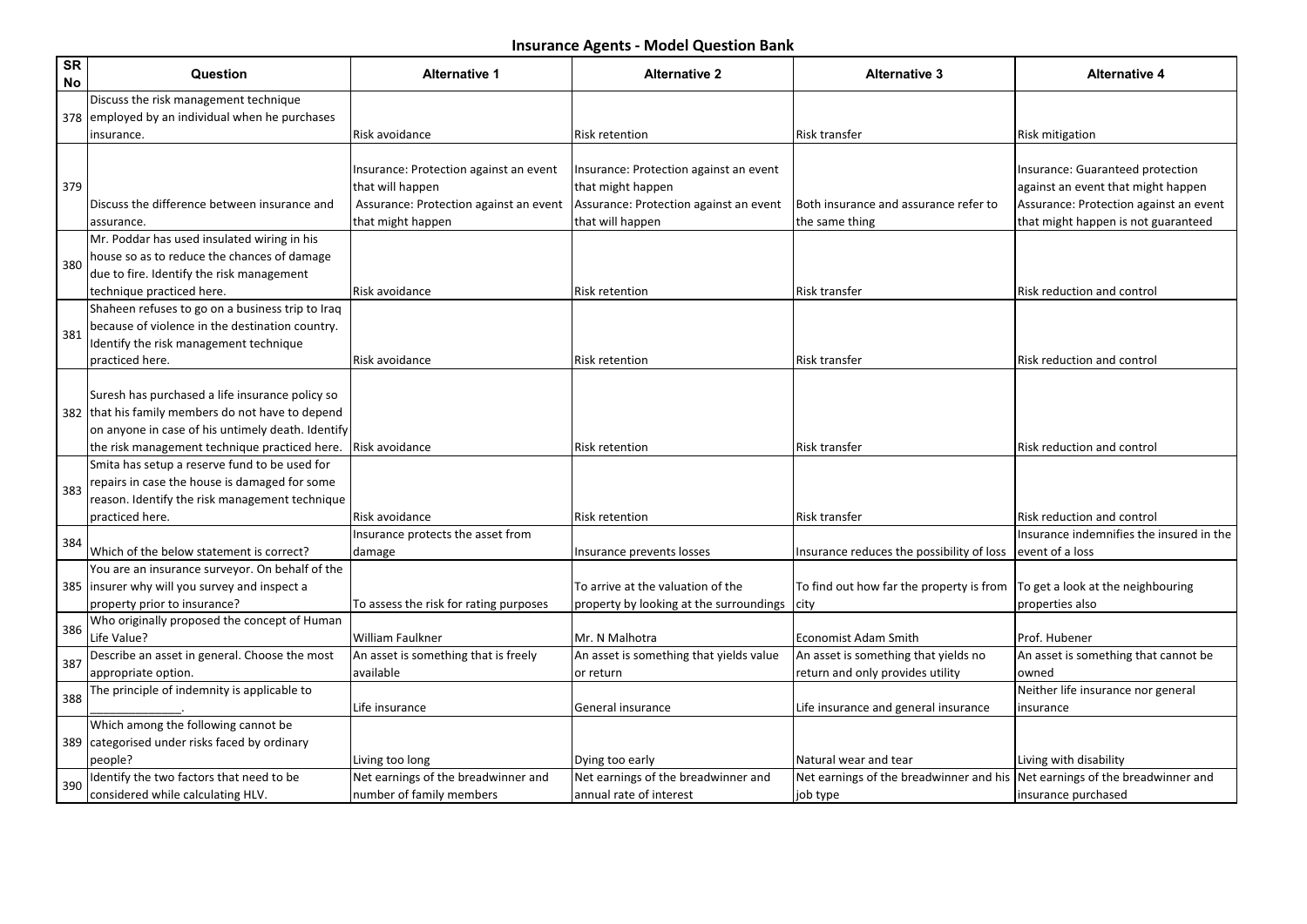| <b>SR</b><br>No | Question                                                                                                                                                                                                                                                                                                                         | <b>Alternative 1</b>                                              | <b>Alternative 2</b>                                                                         | <b>Alternative 3</b>                                                                      | <b>Alternative 4</b>                                                                                                                                                                                                                                                      |
|-----------------|----------------------------------------------------------------------------------------------------------------------------------------------------------------------------------------------------------------------------------------------------------------------------------------------------------------------------------|-------------------------------------------------------------------|----------------------------------------------------------------------------------------------|-------------------------------------------------------------------------------------------|---------------------------------------------------------------------------------------------------------------------------------------------------------------------------------------------------------------------------------------------------------------------------|
| 391             | Which among the following methods is a<br>traditional method that can help determine the                                                                                                                                                                                                                                         |                                                                   |                                                                                              |                                                                                           |                                                                                                                                                                                                                                                                           |
|                 | insurance needed by an individual?                                                                                                                                                                                                                                                                                               | Human property value                                              | Life term proposition                                                                        | Human life value                                                                          | <b>Future Life Value</b>                                                                                                                                                                                                                                                  |
| 392             | Identify the component that is not a part of the<br>life insurance business.                                                                                                                                                                                                                                                     | Asset                                                             | Risk                                                                                         | Principle of mutuality                                                                    | Speculation                                                                                                                                                                                                                                                               |
| 393             | Tell us which among the following choices<br>cannot be an asset.                                                                                                                                                                                                                                                                 | Air                                                               | Car                                                                                          | House                                                                                     | Goodwill                                                                                                                                                                                                                                                                  |
| 394             | What was the primary argument behind "Buy<br>term insurance and invest the difference<br>elsewhere"? Choose the most appropriate<br>option.                                                                                                                                                                                      | Term insurance is the best form of<br>insurance                   | Investing balance premiums in other<br>investment instruments could yield a<br>higher return | The policyholder can take higher risks by<br>investing the balance premium in<br>equities | Non-term insurance has the lowest<br>yields                                                                                                                                                                                                                               |
|                 | All of the following are advantages of cash value                                                                                                                                                                                                                                                                                |                                                                   |                                                                                              |                                                                                           |                                                                                                                                                                                                                                                                           |
| 395             | insurance contracts EXCEPT:                                                                                                                                                                                                                                                                                                      |                                                                   | Safe and secure investment                                                                   | Income tax benefits                                                                       |                                                                                                                                                                                                                                                                           |
|                 | All of the following are disadvantages of cash                                                                                                                                                                                                                                                                                   | Inculcates saving discipline                                      |                                                                                              | Returns subject to corroding effect of                                                    | Lower yields                                                                                                                                                                                                                                                              |
| 396             | value insurance contracts EXCEPT:                                                                                                                                                                                                                                                                                                | Lower yields                                                      | Safe and secure investment                                                                   | inflation                                                                                 | Low accumulation in early years                                                                                                                                                                                                                                           |
| 397             | Which of the below statement is incorrect?<br>Mr. Rajan earns Rs. 1,20,000 a year and spends                                                                                                                                                                                                                                     | Under mutuality, the funds of various<br>individuals are combined | Mutuality is also known as pooling                                                           | Under mutuality we have funds flow<br>from one source to many                             | Mutuality provides protection against<br>the economic loss arising as a result of<br>one's untimely death. This loss is<br>shouldered and addressed through<br>having a fund that pools the<br>contributions of many who have<br>entered into the life insurance contract |
| 398             | Rs. 24,000 on himself. Suppose the rate of<br>interest is 8% (expressed as 0.08). Calculate the<br>HLV in this case.                                                                                                                                                                                                             | Rs. 12,00,000                                                     | Rs. 13,00,000                                                                                | Rs. 14,00,000                                                                             | Rs. 15,00,000                                                                                                                                                                                                                                                             |
| 399             | Ramesh is 55 years old and has 5 working years<br>left for retirement. Currently his an annual<br>income is Rs. 5,00,000 and he has purchased a<br>life insurance policy of Rs. 15,00,000. If he were<br>to die prematurely in the current year itself,<br>then how much will his family get from the life<br>insurance company? | Rs. 20,00,000                                                     | Rs. 15,00,000                                                                                | Rs. 10,00,000                                                                             | Rs. 500,000                                                                                                                                                                                                                                                               |
|                 | With respect to insurance differentiate between                                                                                                                                                                                                                                                                                  | Under contracts of assurance the benefit                          |                                                                                              | Under contracts of assurance the benefit                                                  |                                                                                                                                                                                                                                                                           |
|                 | 400 contracts of assurance and contracts of                                                                                                                                                                                                                                                                                      | payable is determined after the event                             | Under contracts of indemnity the                                                             | payable is determined before the event                                                    | Under contracts of indemnity there is no                                                                                                                                                                                                                                  |
|                 | indemnity.                                                                                                                                                                                                                                                                                                                       | occurs                                                            | benefit payable is fixed in advance                                                          | occurs                                                                                    | benefit payable if the event occurs                                                                                                                                                                                                                                       |
|                 | Prajakta earns Rs. 2,40,000 per annum. She<br>spends Rs. 1,00,000 per annum on herself. The<br>401   market rate of interest is 7%. Calculate<br>Prajakta's life insurance amount through the<br>HLV method.                                                                                                                     | Rs. 15,00,000                                                     | Rs. 20,00,000                                                                                | Rs. 10,00,000                                                                             | Rs. 24,00,000                                                                                                                                                                                                                                                             |
|                 |                                                                                                                                                                                                                                                                                                                                  |                                                                   |                                                                                              |                                                                                           |                                                                                                                                                                                                                                                                           |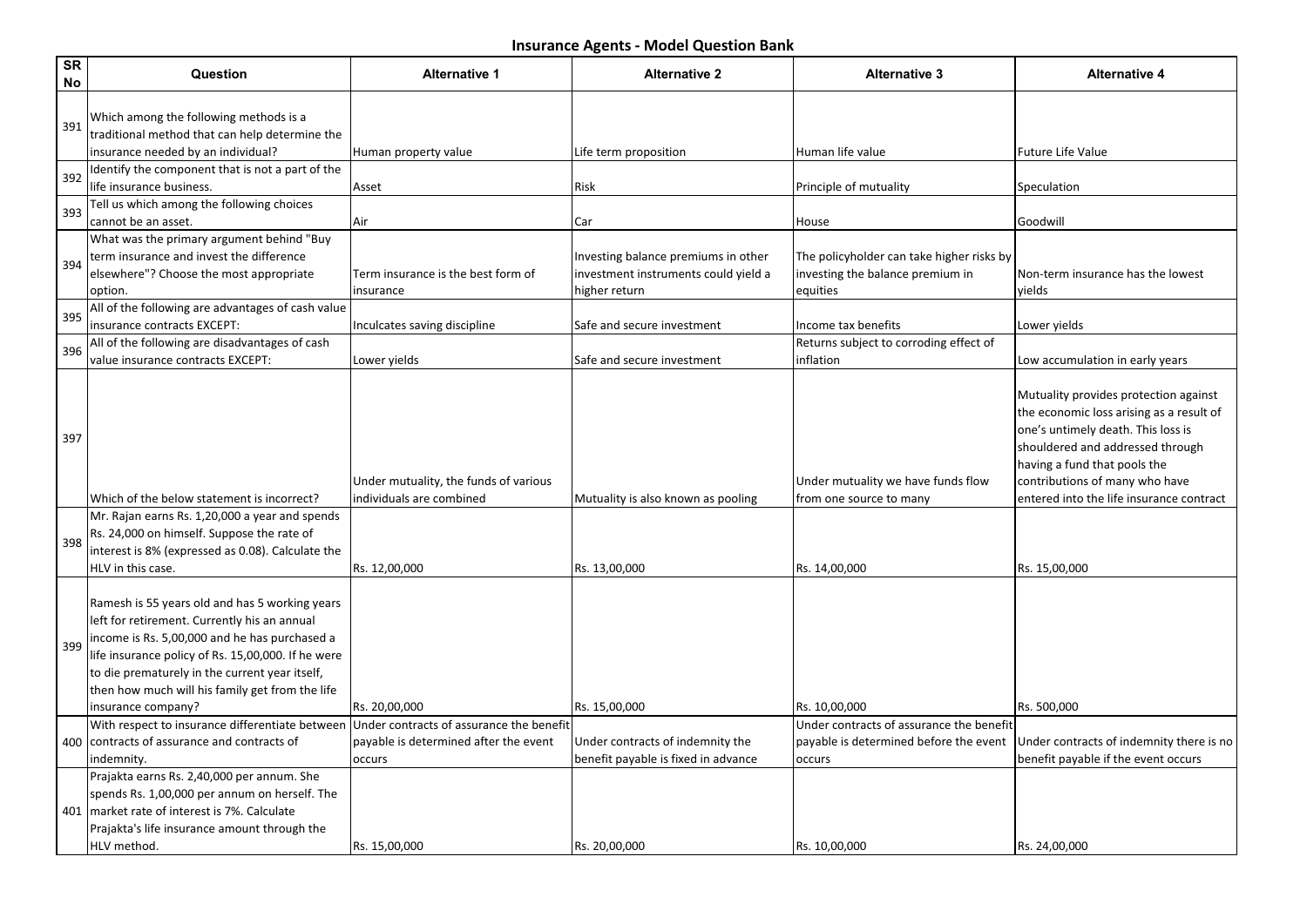| <b>SR</b><br>No | Question                                                                                                                                                                                                                                    | <b>Alternative 1</b>                                                                                                        | <b>Alternative 2</b>                                                                                                        | <b>Alternative 3</b>                                                                                                        | <b>Alternative 4</b>                                                                                                                |
|-----------------|---------------------------------------------------------------------------------------------------------------------------------------------------------------------------------------------------------------------------------------------|-----------------------------------------------------------------------------------------------------------------------------|-----------------------------------------------------------------------------------------------------------------------------|-----------------------------------------------------------------------------------------------------------------------------|-------------------------------------------------------------------------------------------------------------------------------------|
| 402             | Compare the probability of a contingent event<br>with regards to life and general insurance.                                                                                                                                                | The probability of the event happening<br>stays constant through time with<br>regards to both life and general<br>insurance | The probability of the event happening<br>increases in case of general insurance<br>and decreases in case of life insurance | The probability of the event happening<br>increases in case of life insurance and<br>decreases in case of general insurance | The probability of the event happening<br>increases in case of life insurance and<br>stays constant in case of general<br>insurance |
| 403             | Analyse the two statements below and<br>determine the true one(s)<br>Statement I: The contingent event occurs<br>certainly in case of general insurance<br>Statement II: The contingent event occurs<br>certainly in case of life insurance | Statement I is true                                                                                                         | Statement II is true                                                                                                        | Statements I and II are true                                                                                                | Statements I and II are false                                                                                                       |
|                 | 404 Suggest a class of insurance that will provide<br>protection against loss of goodwill.                                                                                                                                                  | Life insurance                                                                                                              | <b>Property insurance</b>                                                                                                   | Liability insurance                                                                                                         | Personal insurance                                                                                                                  |
|                 | Explain to us why young people are charged less<br>405 life insurance premium when compared to old<br>people.                                                                                                                               | Young people don't need life insurance<br>as much as old people                                                             | Young people cannot afford to buy<br>costly life insurance products due to<br>their low income                              | Mortality is directly proportional to age                                                                                   | Mortality is inversely proportional to age                                                                                          |
| 406             | planning involves how much<br>you should save for your after working life and<br>where should you invest those funds.                                                                                                                       | Estate                                                                                                                      | Tax                                                                                                                         | Education                                                                                                                   | Retirement                                                                                                                          |
|                 | List the term used to denote the rise in the<br>407 general level of prices of goods and services in<br>an economy over a period of time. Choose the<br>most appropriate option.                                                            | Hyperinflation                                                                                                              | Inflation                                                                                                                   | Deflation                                                                                                                   | Stagflation                                                                                                                         |
|                 | What is the term used to refer to the value of<br>408   what you own minus the value of what you<br>owe?                                                                                                                                    | Net worth                                                                                                                   | Income statement                                                                                                            | Financial plan                                                                                                              | Net budget                                                                                                                          |
| 409             | Assess the impact of inflation on your<br>investment returns.                                                                                                                                                                               | Inflation has no impact on the<br>investment returns                                                                        | Inflation has a positive impact on the<br>investment returns                                                                | Inflation has a corroding impact on the<br>investment returns                                                               | Inflation boosts investment returns                                                                                                 |
| 410             | Examine the options below and identify the one<br>which is not a credit management decision.<br>Choose the most appropriate option.                                                                                                         | Investing money in a bank deposit                                                                                           | Financing your house with mortgage                                                                                          | Paying utility bills through credit card                                                                                    | Securing a home loan to buy a house                                                                                                 |
|                 | 411 Identify the stage of life when an individual will<br>appreciate his long term savings the most.                                                                                                                                        | Childhood                                                                                                                   | Just married                                                                                                                | Teen age                                                                                                                    | Post retirement                                                                                                                     |
| 412             | Suggest a good time to start financial planning.                                                                                                                                                                                            | Post retirement                                                                                                             | After marriage                                                                                                              | On receipt of first salary                                                                                                  | During childhood                                                                                                                    |
|                 | Creating a current cash flow statement and<br>413 balance sheet help with which step of the<br>financial planning process?                                                                                                                  | Development of financial goals                                                                                              | Determining current financial position                                                                                      | Evaluating alternatives                                                                                                     | Implementing a financial plan                                                                                                       |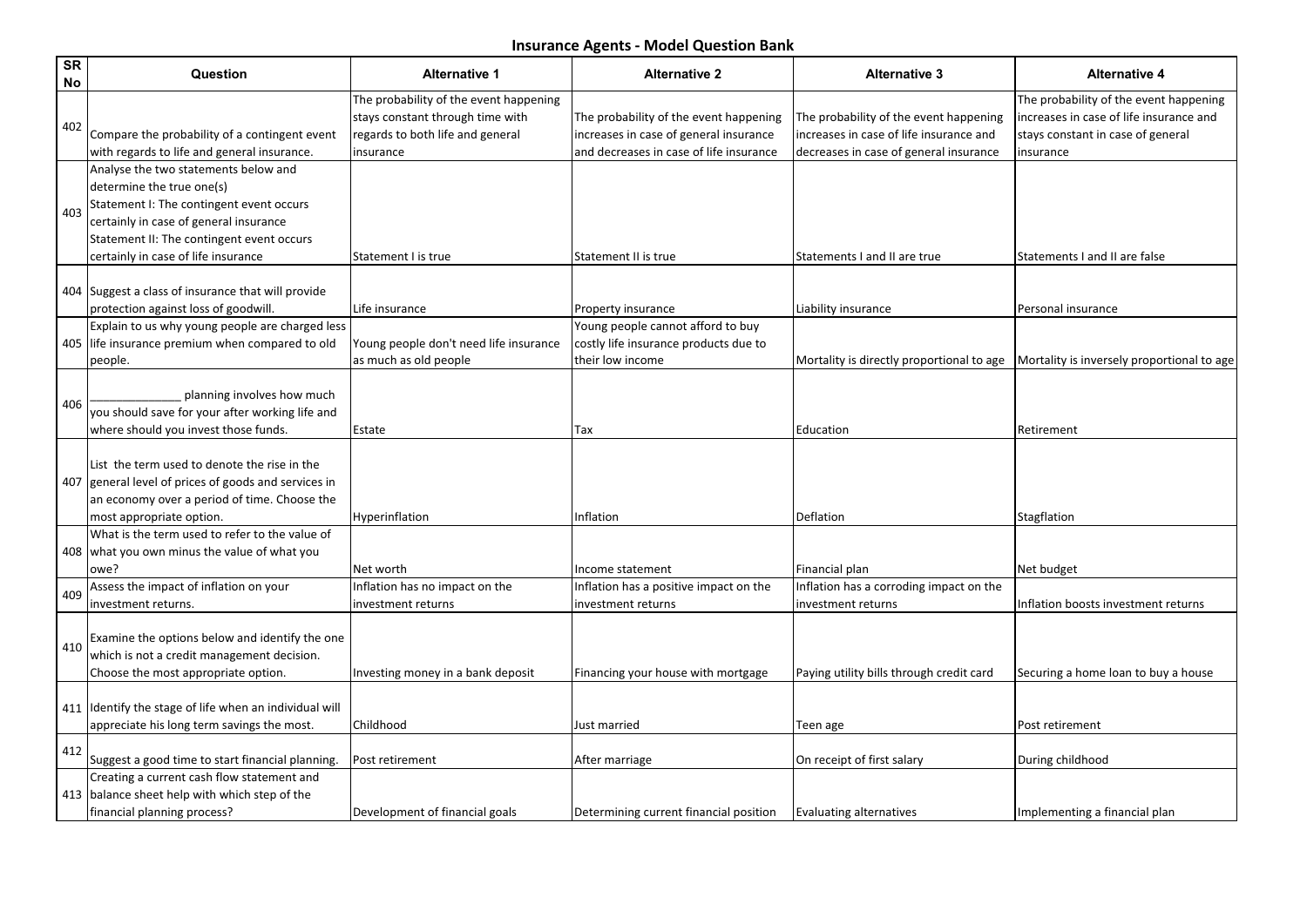| <b>SR</b><br>No | Question                                                                                                                                                                                                                                                                                                                                  | <b>Alternative 1</b>                | <b>Alternative 2</b>                  | <b>Alternative 3</b>                    | <b>Alternative 4</b>                        |
|-----------------|-------------------------------------------------------------------------------------------------------------------------------------------------------------------------------------------------------------------------------------------------------------------------------------------------------------------------------------------|-------------------------------------|---------------------------------------|-----------------------------------------|---------------------------------------------|
|                 | 414 Performing an analysis of current income and                                                                                                                                                                                                                                                                                          |                                     |                                       |                                         |                                             |
|                 | expenditure flows is termed as                                                                                                                                                                                                                                                                                                            | Net worth analysis                  | Budgeting                             | Personal financial planning             | Sensitivity analysis                        |
|                 | Which of the following is the least likely way                                                                                                                                                                                                                                                                                            |                                     |                                       |                                         |                                             |
|                 | 415 that you may benefit from having an                                                                                                                                                                                                                                                                                                   |                                     |                                       |                                         | Assessing advice of another financial       |
|                 | understanding of personal finance?                                                                                                                                                                                                                                                                                                        | Becoming Director of a large bank   | Making your own financial decisions   | Becoming a financial planner            | planner                                     |
| 416             | What is the purpose behind buying insurance?                                                                                                                                                                                                                                                                                              | <b>Wealth creation</b>              | Management of expenses                | Protection against uncertainty          | Receive income tax sops                     |
|                 |                                                                                                                                                                                                                                                                                                                                           |                                     |                                       | Corpus is converted into                |                                             |
|                 | 417 What happens in the distribution phase of                                                                                                                                                                                                                                                                                             | Small savings are made on a regular |                                       | withdrawal/annuities for meeting        |                                             |
|                 | retirement planning?                                                                                                                                                                                                                                                                                                                      | basis to accumulate a corpus        | Corpus is consolidated                | income needs post retirement            | High risk investments are made              |
|                 |                                                                                                                                                                                                                                                                                                                                           |                                     | Planning your investments in a manner |                                         |                                             |
|                 | 418 Describe the purpose of tax planning. Choose                                                                                                                                                                                                                                                                                          |                                     | such that maximum benefits are        |                                         |                                             |
|                 | the most appropriate option.                                                                                                                                                                                                                                                                                                              | Tax evasion                         | applicable                            | <b>Provide for taxes</b>                | Pay tax on time                             |
| 419             | Explain risk tolerance. Choose the most                                                                                                                                                                                                                                                                                                   |                                     | Amount of risk one is willing to bear |                                         | Period for which one is willing to risk his |
|                 | appropriate option.                                                                                                                                                                                                                                                                                                                       | Types of risks one can take         | while investing                       | Instruments of risk management          | investments                                 |
|                 | Illustrate the computation a person would use                                                                                                                                                                                                                                                                                             |                                     |                                       |                                         |                                             |
|                 | 420 to determine current value of a desired amount                                                                                                                                                                                                                                                                                        |                                     |                                       |                                         |                                             |
|                 | for the future.                                                                                                                                                                                                                                                                                                                           | Simple interest                     | Present value of single amount        | Future value of single amount           | Future value of series of deposits          |
|                 |                                                                                                                                                                                                                                                                                                                                           |                                     |                                       |                                         |                                             |
|                 | 421 What is involved in future value calculations?                                                                                                                                                                                                                                                                                        |                                     |                                       |                                         |                                             |
|                 | Choose the most appropriate option.                                                                                                                                                                                                                                                                                                       | Discounting                         | Compounding                           | Internal rate of return                 | Simple interest                             |
| 422             | Illustrate the first step of financial planning                                                                                                                                                                                                                                                                                           |                                     |                                       |                                         |                                             |
|                 | process.                                                                                                                                                                                                                                                                                                                                  | Develop financial goals             | Implement a financial plan            | Analyse current financial situation     | Evaluate and revise actions                 |
|                 | Illlustrate as to how the internet aids in the<br>process of financial planning.<br>I: Provides information related to various facets<br>423 of financial planning<br>II: Provides updated information regarding<br>performance of various investment products<br>III: Provides quotations which can aid in making<br>financial decisions | I only                              | II only                               | III only                                | I, II and III                               |
|                 | Identify a product that can be categorised under                                                                                                                                                                                                                                                                                          |                                     |                                       |                                         |                                             |
| 424             | transactional products.                                                                                                                                                                                                                                                                                                                   | <b>Bank deposits</b>                | Gold                                  | Lockers                                 | Life Insurance                              |
|                 | Identify a product that can be categorised under                                                                                                                                                                                                                                                                                          |                                     |                                       |                                         |                                             |
|                 | 425 contingency products. Choose the most                                                                                                                                                                                                                                                                                                 |                                     |                                       |                                         |                                             |
|                 | appropriate option.                                                                                                                                                                                                                                                                                                                       | <b>Bank deposits</b>                | Shares                                | Bonds                                   | Life Insurance                              |
|                 |                                                                                                                                                                                                                                                                                                                                           | Pay death benefits on death of the  |                                       |                                         | Pay death benefits on payment of 30         |
| 426             | In India, whole life plans                                                                                                                                                                                                                                                                                                                | assured                             | Pay death benefits post-retirement    | Pay death benefits post 80 years of age | successfule annual premiums                 |
|                 |                                                                                                                                                                                                                                                                                                                                           |                                     |                                       | Protection against the loss of economic |                                             |
|                 | 427 Describe the primary objective behind buying an                                                                                                                                                                                                                                                                                       |                                     |                                       | value of an individual's productive     |                                             |
|                 | insurance product.                                                                                                                                                                                                                                                                                                                        | <b>Tax planning</b>                 | Investment security                   | abilities                               | Wealth accumulation                         |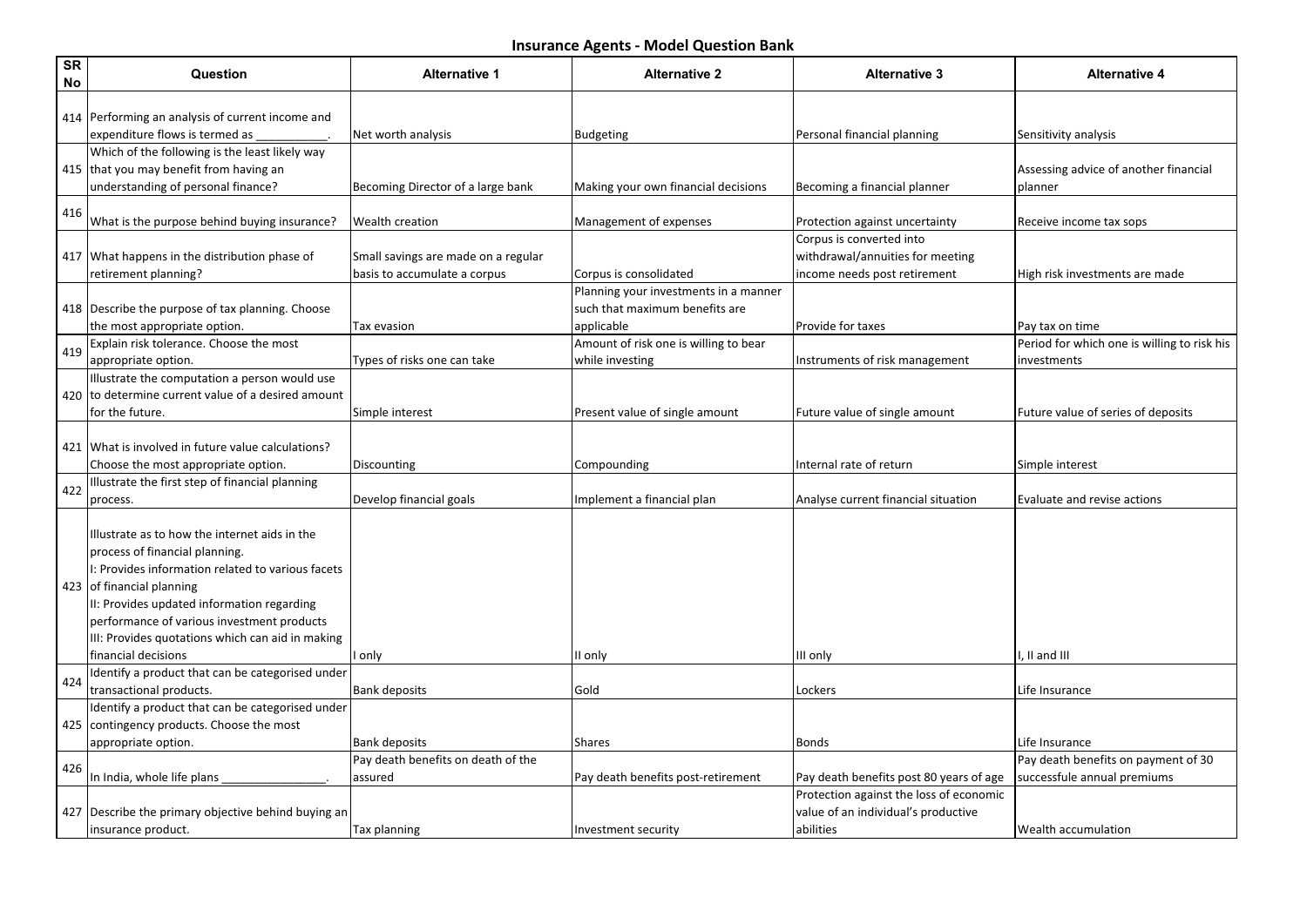| <b>SR</b><br>No | Question                                                                       | <b>Alternative 1</b>                     | <b>Alternative 2</b>                                                           | <b>Alternative 3</b>                                                            | <b>Alternative 4</b>                                                               |
|-----------------|--------------------------------------------------------------------------------|------------------------------------------|--------------------------------------------------------------------------------|---------------------------------------------------------------------------------|------------------------------------------------------------------------------------|
|                 | The premium paid for whole life insurance is                                   |                                          |                                                                                |                                                                                 |                                                                                    |
| 428             | than the premium paid for term                                                 |                                          |                                                                                |                                                                                 |                                                                                    |
|                 | assurance                                                                      | Lower                                    | Equal                                                                          | Higher                                                                          | Substantially lower                                                                |
| 429             |                                                                                |                                          | It can be converted to a whole life                                            |                                                                                 | It comes handy as an income                                                        |
|                 | Identify the flip side of a term insurance plan.                               | It is the cheapest form of insurance     | insurance plan                                                                 | It does't provide any returns on maturity replacement plan                      |                                                                                    |
|                 |                                                                                |                                          |                                                                                |                                                                                 |                                                                                    |
|                 | 430 Identify the policy where the premium is                                   |                                          |                                                                                |                                                                                 |                                                                                    |
|                 | payable throughout the life of the assured.                                    | Whole life                               | Endowment life                                                                 | Annuity policies                                                                | Money back                                                                         |
| 431             | Pick an attribute that can be associated with life                             |                                          |                                                                                |                                                                                 |                                                                                    |
|                 | insurance policies.                                                            | Inseparability                           | Heterogeneity                                                                  | Intangibility                                                                   | Superlative returns                                                                |
| 432             | Mortgage redemption insurance is an example                                    |                                          |                                                                                |                                                                                 |                                                                                    |
|                 | of                                                                             | Decreasing term insurance                | Increasing term insurance                                                      | Term insurance with return of premium                                           | Term insurance with fixed returns                                                  |
|                 | 433 Select the option that is true with regards to                             | Term insurance plans come with life-     | All term insurance plans come with a                                           | Term insurance can be bought as a<br>stand-alone policy as well as a rider with | There is no provision in a term insurance<br>plans to convert it into a whole life |
|                 | term insurance plans.                                                          | long renewability option                 | built-in disability rider                                                      | another policy                                                                  | insurance plan                                                                     |
|                 | The conversion option in a term insurance plan                                 |                                          |                                                                                |                                                                                 |                                                                                    |
|                 | 434 can be used to convert the policy into which of                            |                                          |                                                                                |                                                                                 | Mortgage redemption (decreasing term                                               |
|                 | the following options?                                                         | Whole life plan                          | Unit linked insurance plan                                                     | Money back plan                                                                 | insurance)                                                                         |
|                 |                                                                                |                                          |                                                                                |                                                                                 |                                                                                    |
|                 | Name the policy that combines pure life                                        |                                          |                                                                                |                                                                                 |                                                                                    |
|                 | 435   insurance with a savings element. If the insured                         |                                          |                                                                                |                                                                                 |                                                                                    |
|                 | lives upto some specified time then he/she                                     |                                          |                                                                                |                                                                                 |                                                                                    |
|                 | receives the policy face value.                                                | Mortgage redemption policy               | Increasing term policy                                                         | Decreasing term policy                                                          | Whole life policy                                                                  |
|                 | List the term used to describe with profit                                     |                                          |                                                                                |                                                                                 |                                                                                    |
| 436             | policies.                                                                      | Interest paying policies                 | Participating policies                                                         | Dividend policies                                                               | Bonus sharing policies                                                             |
|                 |                                                                                | A tangible product refers to physical    | A tangible product refers to physical                                          |                                                                                 |                                                                                    |
| 437             |                                                                                | objects that cannot be perceived by      | objects that can be directly perceived by   A tangible product is one that has |                                                                                 | A tangible product is one that has no                                              |
|                 | Describe a tangible product.                                                   | touch                                    | touch                                                                          | infinite value                                                                  | value                                                                              |
|                 |                                                                                |                                          | An intangible product refers to physical                                       |                                                                                 |                                                                                    |
| 438             |                                                                                | An intangible product refers to products | objects that can be directly perceived by                                      | An intangible product is one that has                                           | An intangible product is one that has no                                           |
|                 | Describe an intangible product.                                                | that can only be perceived indirectly    | touch                                                                          | infinite value                                                                  | value                                                                              |
|                 |                                                                                |                                          |                                                                                |                                                                                 |                                                                                    |
|                 | You are paying a higher premium towards your                                   |                                          |                                                                                |                                                                                 |                                                                                    |
| 439             | life insurance policy as compared to others.                                   |                                          |                                                                                |                                                                                 |                                                                                    |
|                 | What impact will it have on the compensation                                   |                                          |                                                                                |                                                                                 |                                                                                    |
|                 | paid (as compared to others) to the beneficiary<br>in the event of your death? |                                          |                                                                                |                                                                                 | There will be no compensation                                                      |
|                 | is an example of an intangible                                                 | Compensation remains the same            | Compensation will be higher                                                    | Compensation will be lower                                                      |                                                                                    |
| 440             | product.                                                                       | Car                                      | Soap                                                                           | Life insurance                                                                  | House                                                                              |
|                 | Inter-temporal allocation of resources refers to                               | Postponing allocation of resources until |                                                                                |                                                                                 |                                                                                    |
| 441             |                                                                                | the time is right                        | Allocation of resources over time                                              | Temporary allocation of resources                                               | Diversification of resource allocation                                             |
|                 | From the below given options identify a non-                                   |                                          |                                                                                |                                                                                 |                                                                                    |
| 442             | traditional life insurance product.                                            | Term assurance                           | Universal life assurance                                                       | Whole life assurance                                                            | Endowment assurance                                                                |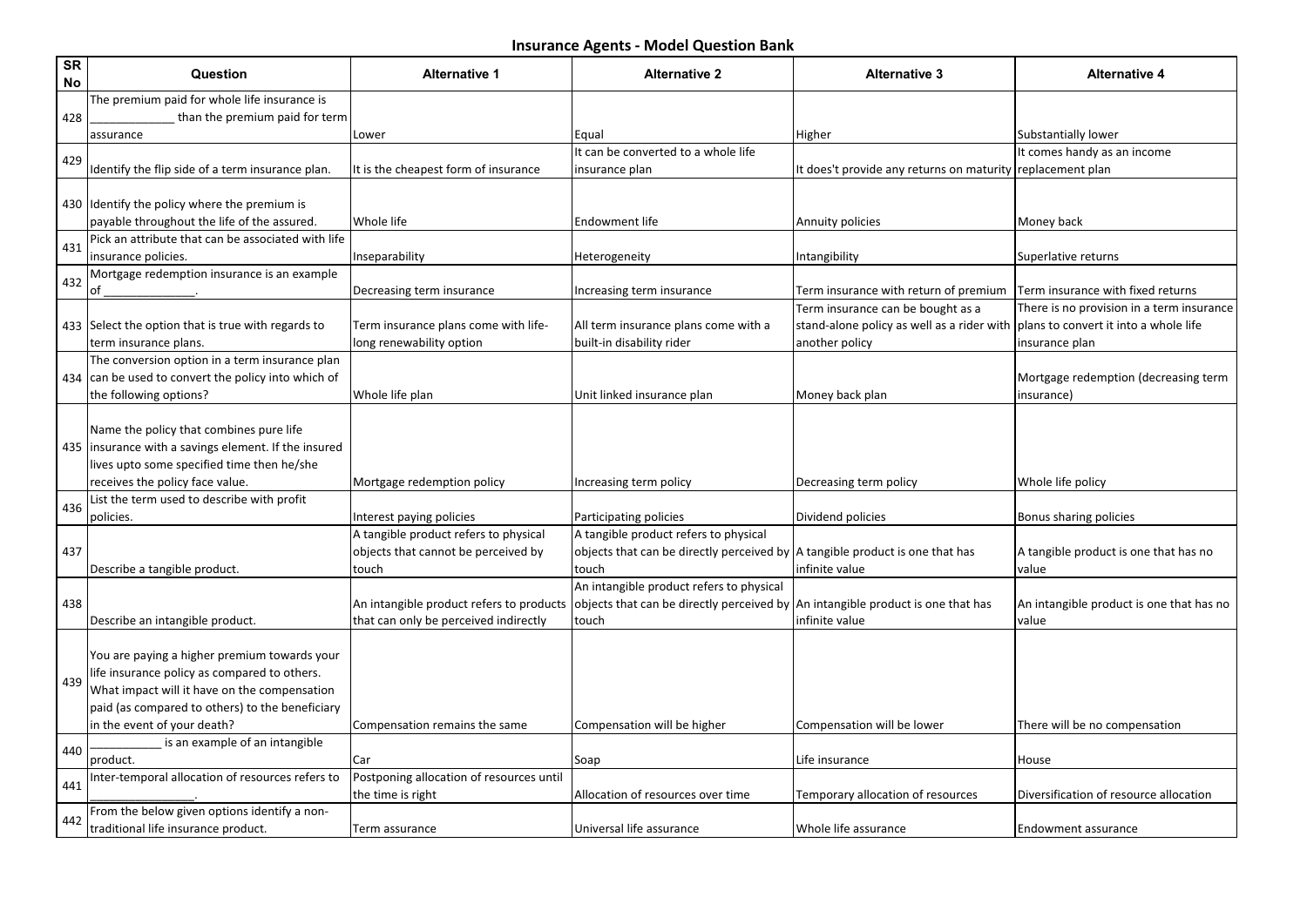| SR<br><b>No</b> | Question                                            | <b>Alternative 1</b>                                                           | <b>Alternative 2</b>                     | <b>Alternative 3</b>                                                      | <b>Alternative 4</b>                     |
|-----------------|-----------------------------------------------------|--------------------------------------------------------------------------------|------------------------------------------|---------------------------------------------------------------------------|------------------------------------------|
| 443             | From the below given options identify a             |                                                                                |                                          |                                                                           |                                          |
|                 | traditional life insurance product.                 | Term assurance                                                                 | Universal life assurance                 | Variable life assurance                                                   | Unit linked insurance                    |
|                 | Describe one of the major innovations of the        |                                                                                |                                          |                                                                           |                                          |
| 444             | universal life insurance policy. Choose the most    |                                                                                | Completely flexible premiums after first |                                                                           |                                          |
|                 | appropriate option.                                 | No premiums after first year                                                   | policy year                              | Reduced premiums after first year                                         | Regular payouts after first year         |
|                 | Why is cash in the accumulation account not         |                                                                                | Money is invested in stocks through      |                                                                           |                                          |
|                 | 445 guaranteed in case of variable life insurance   |                                                                                | mutual funds where there are no          |                                                                           |                                          |
|                 | products?                                           | Money is invested in Government debt                                           | guarantees                               | Money is used for CAPEX.                                                  | Money is used to service insurer's debt  |
| 446             | Identify a limitation of traditional life insurance |                                                                                | Clear and visible method of arriving at  | Well defined cash and savings value                                       |                                          |
|                 | products.                                           | High yields                                                                    | surrender value                          | component                                                                 | Rate of return is not easy to ascertain  |
|                 |                                                     |                                                                                |                                          |                                                                           |                                          |
| 447             | All of the statements are false with respect to     | Policyholder benefits / returns depend<br>on the assumptions and discretion of |                                          | ULIPs are transperant with regards to<br>their term, expenses and savings |                                          |
|                 | ULIP's EXCEPT:                                      | the life insurance company                                                     | Investment risk is borne by the insurer  | components                                                                | ULIPs are bundled products               |
|                 |                                                     |                                                                                |                                          |                                                                           |                                          |
| 448             | Suggest a non-traditional life insurance product.   | Term assurance                                                                 | Variable life assurance                  | Whole life assurance                                                      | Endowment assurance                      |
|                 |                                                     |                                                                                |                                          |                                                                           |                                          |
|                 | Non-traditional life insurance products satisfy a   |                                                                                |                                          |                                                                           |                                          |
| 449             | certain motive of many investors. Select the        |                                                                                |                                          |                                                                           |                                          |
|                 | most appropriate option.                            | <b>Guaranteed benefits</b>                                                     | <b>Fixed returns</b>                     | Wealth accumulation                                                       | Protection of capital                    |
|                 |                                                     |                                                                                |                                          |                                                                           |                                          |
| 450             | Which among the following is not a limitation of    |                                                                                |                                          |                                                                           |                                          |
|                 | traditional life insurance products? Choose the     | Difficult to ascertain surrender values at                                     |                                          |                                                                           |                                          |
|                 | most appropriate option.                            | any given point of time                                                        | Insufficient coverage                    | Cash value component not well defined                                     | lLimited rate of return                  |
|                 |                                                     |                                                                                |                                          |                                                                           |                                          |
| 451             |                                                     | In a variable life insurance policy, the                                       |                                          |                                                                           | The policy provides fixed guaranteed     |
|                 |                                                     | monthly / yearly premiums can vary as                                          | Variable life insurance is a permanent   | In a variable life insurance policy the                                   | returns which are specified at the       |
|                 | Choose the correct statement.                       | per the perference of the insured                                              | life insurance policy                    | investment risk is borne by the insurer                                   | beginning itself                         |
|                 | Name the two areas related to non-traditional       | Altering premium and benefit structure                                         |                                          |                                                                           |                                          |
|                 | 452 linsurance products where the customers can     | and choose how to invest premium                                               | Alter rate of return and choose when to  | Alter rate of return and choose how to                                    | Alter rate of return and premium         |
|                 | exercise their choice.                              | proceeds                                                                       | invest premium proceeds                  | invest premium proceeds                                                   | structure                                |
| 453             | Where was the Universal Life Policy introduced      |                                                                                |                                          |                                                                           |                                          |
| 454             | first?<br><b>Expand the term ULIP.</b>              | USA<br>Unit Less Insurance Policy                                              | England<br>Unit Linked Investment Policy | France<br>Unit Linked Insurance Policy                                    | Germany<br>Union Linked Insurance Policy |
|                 | What does unbundling of life insurance products     | Correlation of life insurance products                                         | Correlation of life insurance products   | Amalgamation of protection and savings                                    | Separation of the protection and savings |
| 455             | refers to?                                          | with bonds                                                                     | with equities                            | element                                                                   | element                                  |
|                 |                                                     |                                                                                |                                          |                                                                           |                                          |
|                 | A policy is effected under the MWP Act. If the      |                                                                                |                                          |                                                                           |                                          |
|                 | policyholder does not appoint a special trustee     |                                                                                |                                          |                                                                           |                                          |
| 456             | to receive and administer the benefits under the    |                                                                                |                                          |                                                                           |                                          |
|                 | policy, the sum secured under the policy            |                                                                                |                                          |                                                                           |                                          |
|                 | becomes payable to                                  | Next of kin                                                                    | Official Trustee of the State            | Insurer                                                                   | Insured                                  |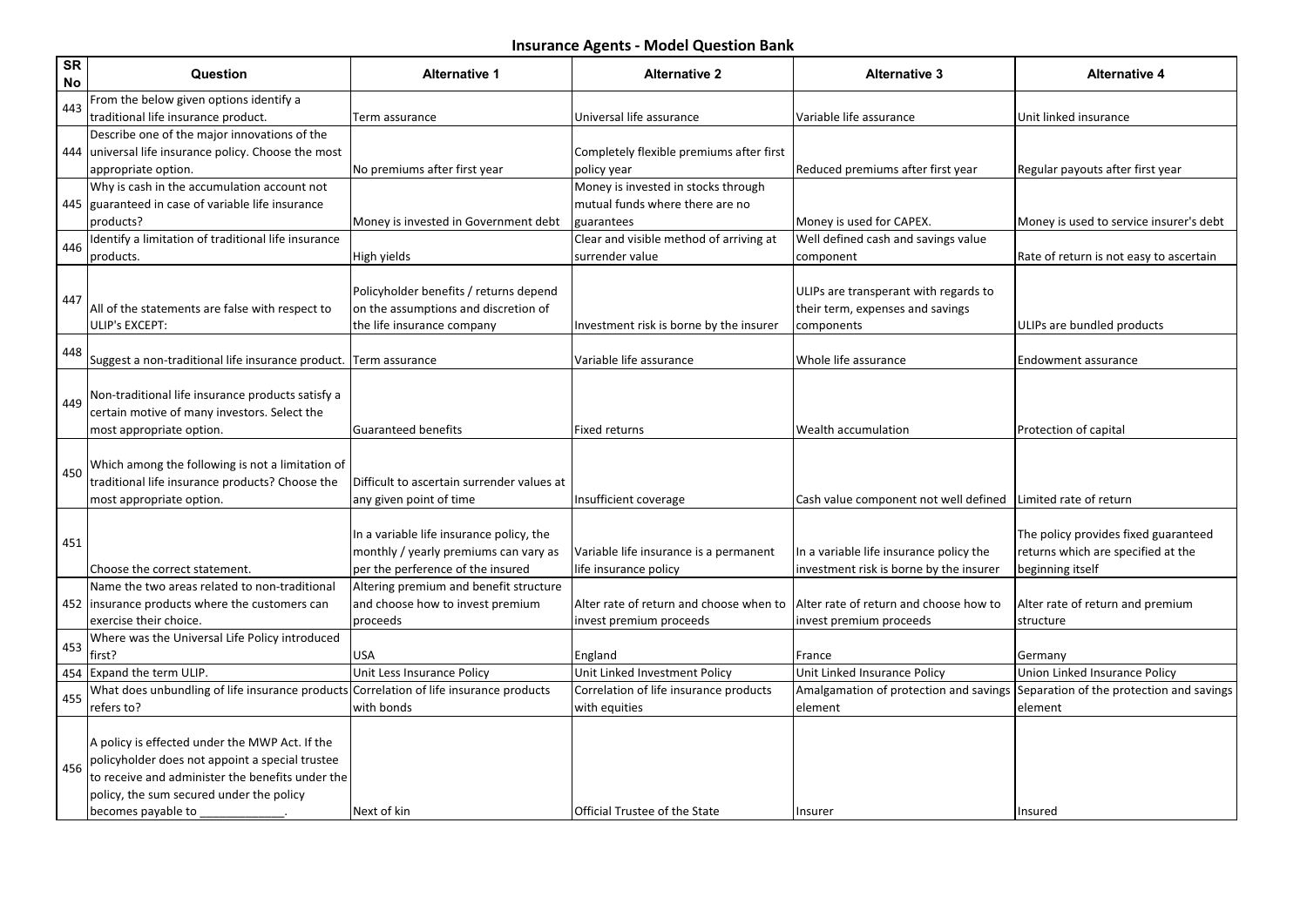| SR<br>No | Question                                               | <b>Alternative 1</b>                   | <b>Alternative 2</b>                    | <b>Alternative 3</b>                   | <b>Alternative 4</b>                  |
|----------|--------------------------------------------------------|----------------------------------------|-----------------------------------------|----------------------------------------|---------------------------------------|
|          | Which Section of the MWP Act provides for              |                                        |                                         |                                        |                                       |
|          | 457 security of benefits under a life insurance policy |                                        |                                         |                                        |                                       |
|          | to the wife and children.                              | Section 38                             | Section 39                              | Section 6                              | Section 45                            |
| 458      | protection for home<br>MRI provides                    |                                        |                                         |                                        |                                       |
|          | loan borrowers.                                        | Social                                 | Financial                               | Physical                               | Tangible                              |
|          | 459 Keyman is a term insurance policy where the        |                                        |                                         |                                        |                                       |
|          | sum assured is linked to                               | Business profitability of the company  | Number of employees                     | CEO's personal income                  | Personal incomes of all the employees |
|          |                                                        |                                        |                                         |                                        |                                       |
| 460      | Who is a keyman?                                       | Person who has key to the office lock  | Person critical to business operations  | Person who left the business           | Person willing to join the business   |
|          | Identify the benefits of taking out a keyman           |                                        |                                         |                                        |                                       |
| 461      | insurance policy.                                      | Offset business start-up costs         | Offset business continuity costs        | Offset business recovery costs         | Promote worker harmony                |
|          | Categorise Mortgage Redemption Insurance               |                                        |                                         |                                        |                                       |
|          | 462 under one of the following options mentioned       |                                        |                                         |                                        |                                       |
|          | here.                                                  | Increasing term insurance              | Decreasing term insurance               | Variable life insurance                | Universal life insurance              |
|          | In case of policy effected under the MWP Act,          |                                        |                                         |                                        |                                       |
|          | 463 the policy monies shall be payable to              |                                        |                                         |                                        |                                       |
|          |                                                        | Trustee                                | Appointee                               | Assignee                               | Nominee                               |
| 464      | Select the factor that is linked to the sum            |                                        |                                         |                                        |                                       |
|          | assured under a keyman insurance policy.               | Keyman income                          | <b>Business profitability</b>           | <b>Business history</b>                | Inflation index                       |
|          | 465 Select the loss covered under keyman               |                                        | Losses related to the extended period   | Losses caused due to errors and        |                                       |
|          | insurance.                                             | Property theft                         | when a key person is unable to work     | omission                               | General liability                     |
|          | What is the tax treatment offered under                |                                        | Premiums are treated as business        |                                        |                                       |
| 466      | keyman insurance?                                      | Policy returns are tax exempt          | expense and are tax exempt              | Premiums are taxable                   | Policy returns are taxable            |
|          | If you need to purchase a keyman insurance             |                                        |                                         |                                        |                                       |
|          | $ $ policy, then what is the information that is going |                                        |                                         |                                        |                                       |
| 467      | to be sought by the insurer to assess the              | Business' audited financial statements |                                         |                                        |                                       |
|          | application?                                           | and filed IT returns                   | Salary of the CEO                       | Name of the CEO                        | Names of all the employees            |
|          | 468 Expand the term MRI.                               | Most Reliable Insurance                | Mortgage Redemption Insurance           | Money Redemption Insurance             | Money Reliable Insurance              |
| 469      | Why MRI referred to as decreasing term                 | Cover remains constant through policy  |                                         |                                        |                                       |
|          | assurance?                                             | period                                 | Cover decreases along with policy term  | Cover increases along with policy term | Premium increases with policy term    |
|          |                                                        |                                        |                                         |                                        |                                       |
|          | 470 What will be looked at in order to determine the   |                                        |                                         | Audited financial statements of the    |                                       |
|          | sum assured under keyman insurance?                    | Kevman's current financial statements  | Keyman's past financial statements      | business and IT returns                | IT returns of the keyman              |
|          | Which among the following are components               |                                        |                                         |                                        |                                       |
|          | used to calculate the gross premium?                   |                                        |                                         |                                        |                                       |
|          | 471   I: Net Premium                                   |                                        |                                         |                                        |                                       |
|          | II: Expense loading                                    |                                        |                                         |                                        |                                       |
|          | III: Loading for contingencies                         |                                        |                                         |                                        |                                       |
|          | IV: Bonus loading                                      | I and II                               | II and III                              | I and IV                               | I,II,III and IV                       |
|          | What does the term "premium" denote in                 |                                        | Price paid by an insured for purchasing |                                        | Expenses incurred by an insurer on a  |
| 472      | relation to an insurance policy?                       | Profit earned by the insurer           | the policy                              | Margins of an insurer on a policy      | policy                                |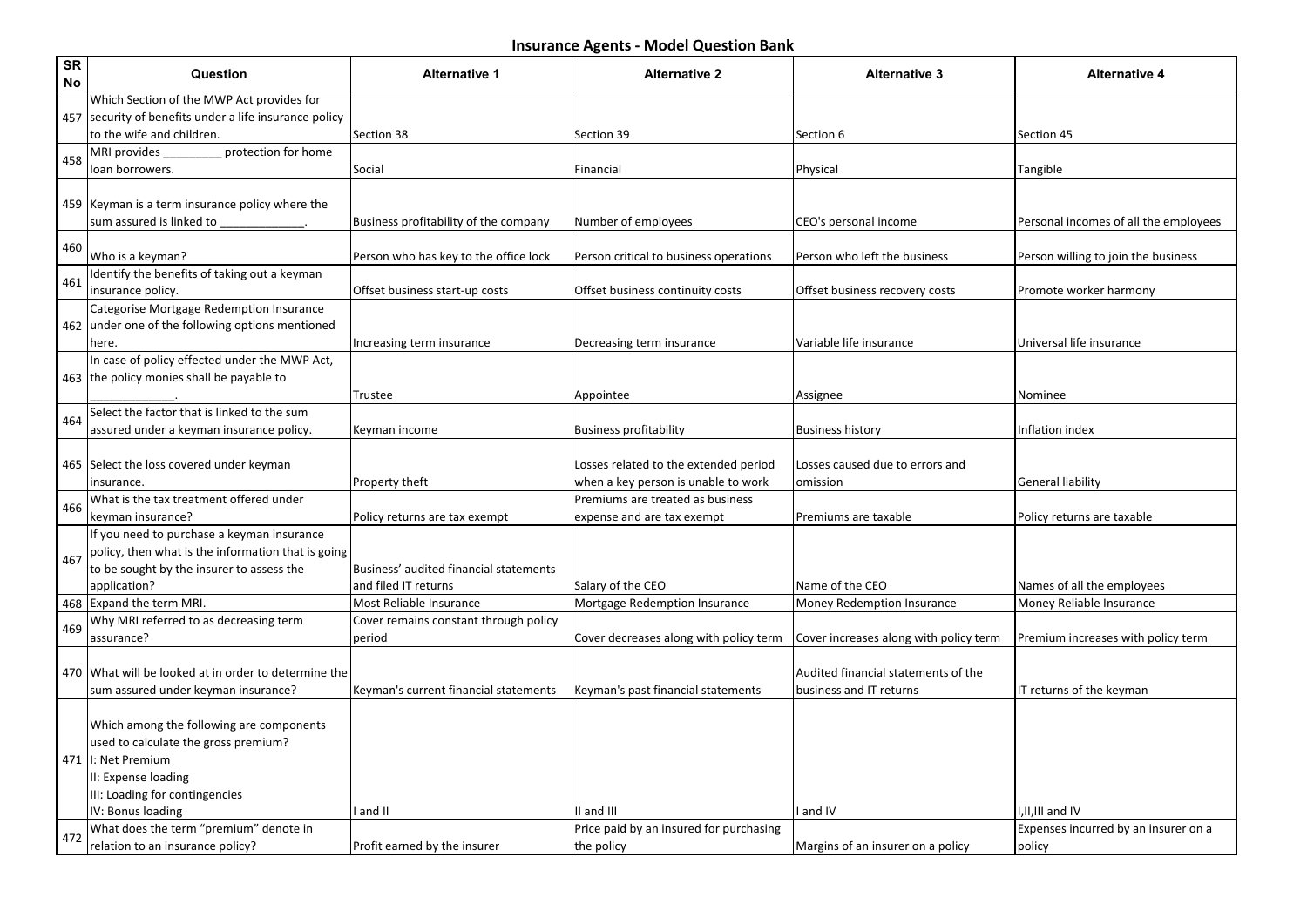| <b>SR</b><br>No | Question                                                                                                                                            | <b>Alternative 1</b>                                                                                                                                                                        | <b>Alternative 2</b>                                                                                                                                                                  | <b>Alternative 3</b>                                                                                                                                                                      | <b>Alternative 4</b>                                                                                                                                                                    |
|-----------------|-----------------------------------------------------------------------------------------------------------------------------------------------------|---------------------------------------------------------------------------------------------------------------------------------------------------------------------------------------------|---------------------------------------------------------------------------------------------------------------------------------------------------------------------------------------|-------------------------------------------------------------------------------------------------------------------------------------------------------------------------------------------|-----------------------------------------------------------------------------------------------------------------------------------------------------------------------------------------|
| 473             | llustrate the purpose of having capital                                                                                                             |                                                                                                                                                                                             |                                                                                                                                                                                       | To maintain sufficient reserves to                                                                                                                                                        |                                                                                                                                                                                         |
|                 | adequacy norms for insurers.                                                                                                                        | To increase net interest income                                                                                                                                                             | To increase profitability                                                                                                                                                             | address present and future needs                                                                                                                                                          | To subsidise insurance for poor people                                                                                                                                                  |
| 474             | What does valuation in life insurance mean?                                                                                                         | The process of arriving at the profit of a<br>life insurance company                                                                                                                        | The process of determining the net<br>premium for a life insurance policy                                                                                                             | The process of arriving at the bonus in a<br>life insurance company                                                                                                                       | The process by which the value of all the<br>existing policies is ascertained in a life<br>insurance company                                                                            |
| 475             | Identify the option that can be termed as policy                                                                                                    | Surrender of policy in return for                                                                                                                                                           | Discontinuation of premium payment by                                                                                                                                                 |                                                                                                                                                                                           |                                                                                                                                                                                         |
|                 | withdrawal.                                                                                                                                         | acquired surrender value                                                                                                                                                                    | policyholder                                                                                                                                                                          | Policy upgrade                                                                                                                                                                            | Policy downgrade                                                                                                                                                                        |
|                 | 476 All of the following are components of ULIP<br>premiums EXCEPT:                                                                                 | Policy allocation charge                                                                                                                                                                    | Investment risk premium                                                                                                                                                               | Mortality charge                                                                                                                                                                          | Social security charge to fulfill rural<br>obligations of the insurance company as<br>mandated by IRDA                                                                                  |
|                 | Formulate a way of defining surplus with                                                                                                            | Excess value of cash inflow over cash                                                                                                                                                       | Excess value of cash outflow over cash                                                                                                                                                |                                                                                                                                                                                           |                                                                                                                                                                                         |
| 477             | regards to insurance companies.                                                                                                                     | outfiow                                                                                                                                                                                     | inflow                                                                                                                                                                                | Excess value of liabilities over assets                                                                                                                                                   | Excess value of assets over liabilities                                                                                                                                                 |
| 478             | In case of<br>$\qquad$ , a company expresses the<br>bonus as a percentage of basic benefit and<br>already attached bonuses.                         | Reversionary bonus                                                                                                                                                                          | Compound bonus                                                                                                                                                                        | Terminal bonus                                                                                                                                                                            | Persistency bonus                                                                                                                                                                       |
|                 | From the options mentioned below select the                                                                                                         |                                                                                                                                                                                             |                                                                                                                                                                                       |                                                                                                                                                                                           |                                                                                                                                                                                         |
|                 | 479 one that is not a factor in determining life                                                                                                    |                                                                                                                                                                                             |                                                                                                                                                                                       |                                                                                                                                                                                           |                                                                                                                                                                                         |
|                 | insurance premium.                                                                                                                                  | Mortality                                                                                                                                                                                   | Rebate                                                                                                                                                                                | Reserves                                                                                                                                                                                  | Management expenses                                                                                                                                                                     |
| 480             | lSelect the true statements.                                                                                                                        | The typical loading to a net premium<br>would have 3 parts: a) a constant<br>amount for premiums b) a constant<br>amount for each '1000 sum assured' and<br>c) a constant amount per policy | The typical loading to a net premium<br>would have 3 parts: a) a percentage of<br>premiums b) a constant amount for<br>each '1000 sum assured' and c) a<br>constant amount per policy | The typical loading to a net premium<br>would have 3 parts: a) a percentage of<br>premiums b) a constant percentage for<br>each '1000 sum assured' and c) a<br>constant amount per policy | The typical loading to a net premium<br>would have 3 parts: a) a percentage of<br>premiums b) a constant amount for<br>each '1000 sum assured' and c) a<br>percentage amount per policy |
|                 |                                                                                                                                                     |                                                                                                                                                                                             |                                                                                                                                                                                       |                                                                                                                                                                                           |                                                                                                                                                                                         |
| 481             | With regards to valuation of assets by insurance<br>companies, what is the value at which the life<br>insurer has purchased or acquired its assets? | Discounted future value                                                                                                                                                                     | Discounted present value                                                                                                                                                              | Market value                                                                                                                                                                              | Book value                                                                                                                                                                              |
|                 | In which case does a company express the<br>482 bonus as a percentage of basic benefit and<br>already attached bonuses?                             | Reversionary bonus                                                                                                                                                                          | Compound bonus                                                                                                                                                                        | <b>Terminal bonus</b>                                                                                                                                                                     | Persistency bonus                                                                                                                                                                       |
|                 | 483 Name the two policy features on which rebates<br>on premium can be offered by the insurer.                                                      | Policy plan and risk cover                                                                                                                                                                  | Policy plan and mode of premiums                                                                                                                                                      | Sum assured and mode of premiums                                                                                                                                                          | Sum assured and policy plan                                                                                                                                                             |
| 484             |                                                                                                                                                     |                                                                                                                                                                                             |                                                                                                                                                                                       | Insured or insurer as specified in the                                                                                                                                                    | Insurer and the mutual fund where the                                                                                                                                                   |
|                 | Who bears the mortality risk in case of ULIP's?                                                                                                     | Insurer                                                                                                                                                                                     | Insured                                                                                                                                                                               | terms of the policy                                                                                                                                                                       | money is invested                                                                                                                                                                       |
|                 | 485 Discover the scenario wherein the insurer may<br>charge extra premium from the insured.                                                         | Insured is able to afford the extra charge   Insured is a standard risk                                                                                                                     |                                                                                                                                                                                       | Insured is a non-standard risk                                                                                                                                                            | Insured has purchased other insurance                                                                                                                                                   |
| 486             | is an example of standard age                                                                                                                       |                                                                                                                                                                                             |                                                                                                                                                                                       |                                                                                                                                                                                           |                                                                                                                                                                                         |
|                 | proof.                                                                                                                                              | Ration card                                                                                                                                                                                 | Horoscope                                                                                                                                                                             | Passport                                                                                                                                                                                  | Village Panchayat Certificate                                                                                                                                                           |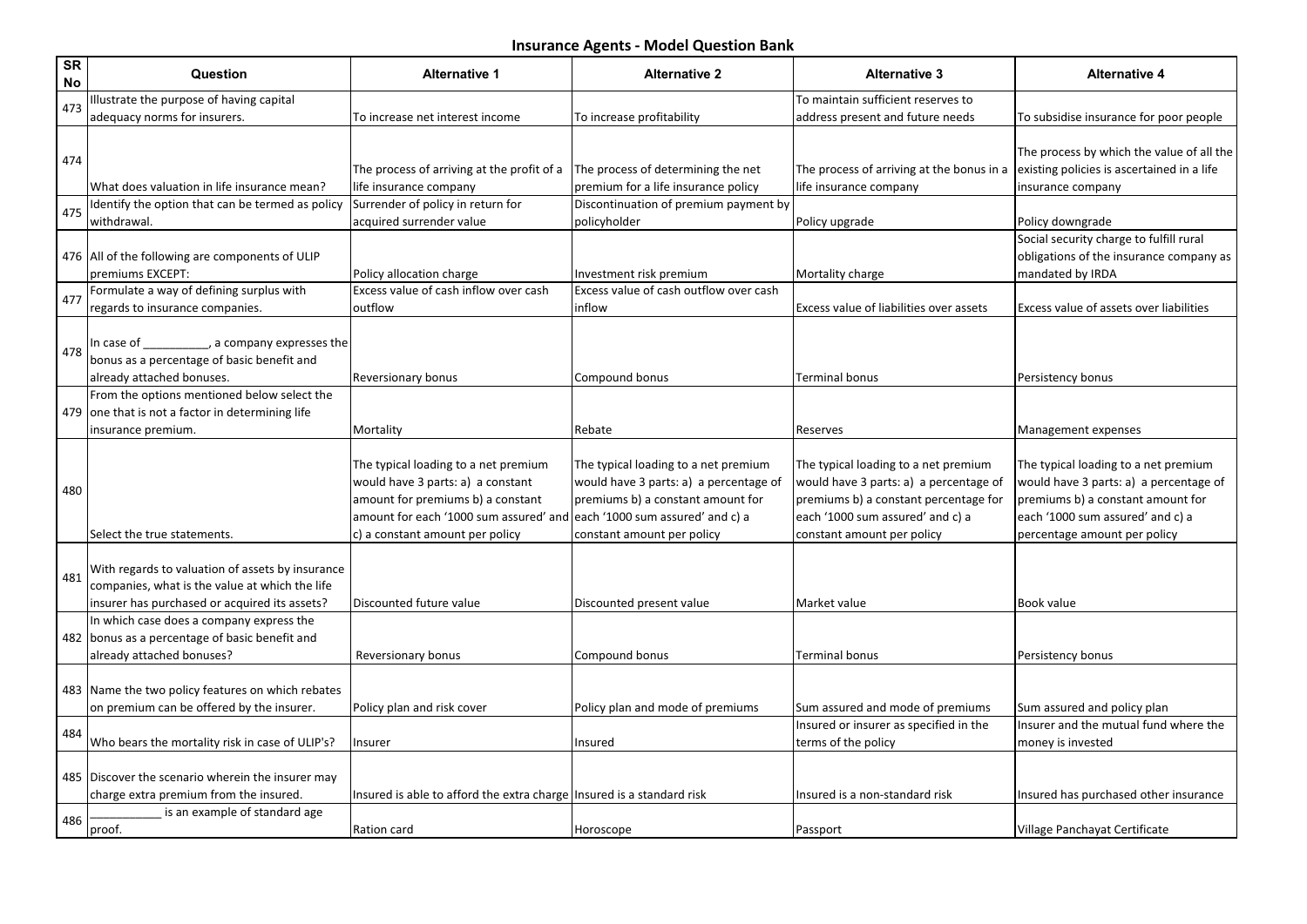| <b>SR</b><br>No | Question                                         | <b>Alternative 1</b>                  | <b>Alternative 2</b>              | <b>Alternative 3</b>                    | <b>Alternative 4</b>                  |
|-----------------|--------------------------------------------------|---------------------------------------|-----------------------------------|-----------------------------------------|---------------------------------------|
|                 | The free look period of a policy lasts for       |                                       |                                   |                                         |                                       |
| 487             | days.                                            | 15                                    | 30                                | 45                                      | 60                                    |
|                 | Money laundering is the process of bringing      |                                       |                                   |                                         |                                       |
| 488             | money into an economy by hiding its              |                                       |                                   |                                         |                                       |
|                 | origin so that it appears to be legally          |                                       |                                   |                                         |                                       |
|                 | acquired.                                        | Illegal, illegal                      | Legal, legal                      | Illegal, legal                          | Legal, illegal                        |
|                 | needs to be mentioned in the                     |                                       |                                   |                                         |                                       |
|                 | 489 Agent's report. Choose the most appropriate  | Matters of health, habits and         |                                   |                                         |                                       |
|                 | option.                                          | occupation, income and family details | Matters related to the heart      | Matters related to current affairs      | Matters related to personal ambitions |
|                 |                                                  |                                       |                                   |                                         |                                       |
|                 | are recorded and mentioned                       |                                       |                                   |                                         |                                       |
|                 | 490 by the doctor in his / her report called the |                                       |                                   |                                         |                                       |
|                 | medical examiner's report. Choose the most       |                                       |                                   | Details pertaining to physical features | Details related to hospitalisation    |
|                 | appropriate option.                              | Financial details                     | Personal hygiene                  | like height, weight, blood pressure     | preferences                           |
|                 | Identify the formal legal document used by       |                                       |                                   |                                         |                                       |
| 491             | insurance companies that provides details about  |                                       |                                   |                                         |                                       |
|                 | the product. Choose the most appropriate         |                                       |                                   |                                         |                                       |
|                 | loption.                                         | Proposal form                         | Proposal quote                    | Information docket                      | Prospectus                            |
| 492             | Identify the feature that will be checked in a   |                                       |                                   |                                         |                                       |
|                 | medical examiner's report.                       | Emotional behaviour of the proposer   | Height, weight and blood pressure | Social status                           | Truthfulness                          |
|                 | Isolate the valid combination                    |                                       |                                   |                                         |                                       |
|                 | Type of Age proofs:                              |                                       |                                   |                                         |                                       |
|                 | I: Standard                                      |                                       |                                   |                                         |                                       |
| 493             | II: Non-Standard                                 |                                       |                                   |                                         |                                       |
|                 | Age Proofs                                       |                                       |                                   |                                         |                                       |
|                 | a: Passport                                      |                                       |                                   |                                         |                                       |
|                 | b: Horoscope                                     |                                       |                                   |                                         |                                       |
|                 | c: Panchayat Certificate                         | l b                                   | c                                 | II a                                    | l a                                   |
| 494             | Which among the following is not a KYC           |                                       |                                   |                                         |                                       |
|                 | document?                                        | Photograph                            | Age proof                         | Address proof                           | Horoscope                             |
|                 |                                                  |                                       |                                   |                                         |                                       |
|                 | Mahesh is a drug dealer. He doesn't have a       |                                       |                                   |                                         |                                       |
|                 | regular job. He made Rs. 1 million from sales of |                                       |                                   |                                         |                                       |
|                 | drugs. He can't buy a house or car etc. with the |                                       |                                   |                                         |                                       |
| 495             | money. If he does the Government will get        |                                       |                                   |                                         |                                       |
|                 | suspicious and start investigating the drug      |                                       |                                   |                                         |                                       |
|                 | dealer. So the drug dealer opens a bar / tavern  |                                       |                                   |                                         |                                       |
|                 | and pads the books to show huge profits on the   |                                       |                                   |                                         |                                       |
|                 | tavern, and pays his taxes on the money. This is |                                       |                                   |                                         |                                       |
|                 | an example of?                                   | Fraud                                 | Misrepresentation                 | Money Laundering                        | Tax jugglery                          |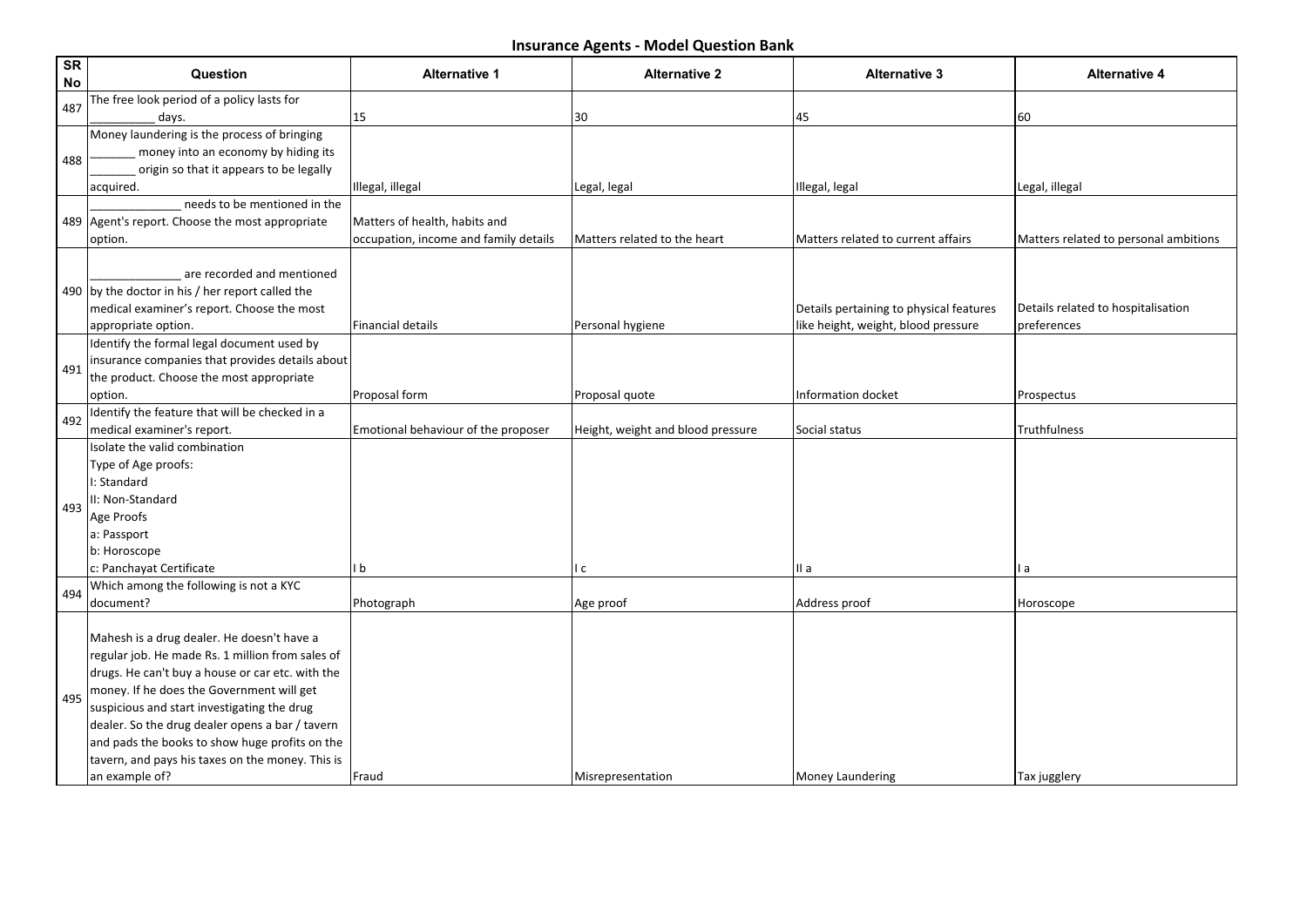| <b>SR</b><br>No | Question                                                                                                                                                                                                                                                                                                                                                                                                                                                                                                                                                   | <b>Alternative 1</b>                                                                                                                           | <b>Alternative 2</b>                                                 | <b>Alternative 3</b>                                                              | <b>Alternative 4</b>                                                                                  |
|-----------------|------------------------------------------------------------------------------------------------------------------------------------------------------------------------------------------------------------------------------------------------------------------------------------------------------------------------------------------------------------------------------------------------------------------------------------------------------------------------------------------------------------------------------------------------------------|------------------------------------------------------------------------------------------------------------------------------------------------|----------------------------------------------------------------------|-----------------------------------------------------------------------------------|-------------------------------------------------------------------------------------------------------|
|                 | Look at the scenarios mentioned below and<br>select the ones that need to flagged under an<br>AML program<br>I: A customer cancels a transaction and requests<br>496 Ito do a second transaction for less amount in<br>order to avoid providing his identity proof.<br>II: A customer requests an unusually high dollar<br>transaction and cannot explain the reason for<br>the transaction or the source of the cash<br>III: A customer appears nervous and asks<br>unusual questions about your record keeping<br>IV: A customer tries to bribe a teller | I only                                                                                                                                         | II only                                                              | III only                                                                          | I, II, III and IV                                                                                     |
| 497             | IRDA has built into its regulations a consumer-<br>friendly provision called as free look period.<br>Describe the same.                                                                                                                                                                                                                                                                                                                                                                                                                                    | A free look period provides a window to $ A $ free look period provides a window to<br>the insured where he is not required to<br>pay premiums | the insured where he can return the<br>policy if he does not like it | A free look period provides a window to<br>the insured where he can submit claims | A free look period provides a window to<br>the insured where he can add<br>nominations on the policy. |
| 498             | Name the insurance regulator in India.                                                                                                                                                                                                                                                                                                                                                                                                                                                                                                                     | Insurance Regulatory and Development<br>Authority                                                                                              | Institute of Insurance and Risk<br>Management                        | Insurance Institute of India                                                      | National Insurance Academy                                                                            |
| 499             | Identify the factor impacting risk in case of<br>insurance.                                                                                                                                                                                                                                                                                                                                                                                                                                                                                                | Face value                                                                                                                                     | Moral hazard                                                         | Cash value                                                                        | Policy document                                                                                       |
| l 500           | Many proposals are underwritten and accepted<br>for insurance without calling for a medical<br>examination. This form of underwriting is<br>referred to as?                                                                                                                                                                                                                                                                                                                                                                                                | <b>Healthy underwriting</b>                                                                                                                    | Non-medical underwriting                                             | Non-adverse underwriting                                                          | General underwriting                                                                                  |